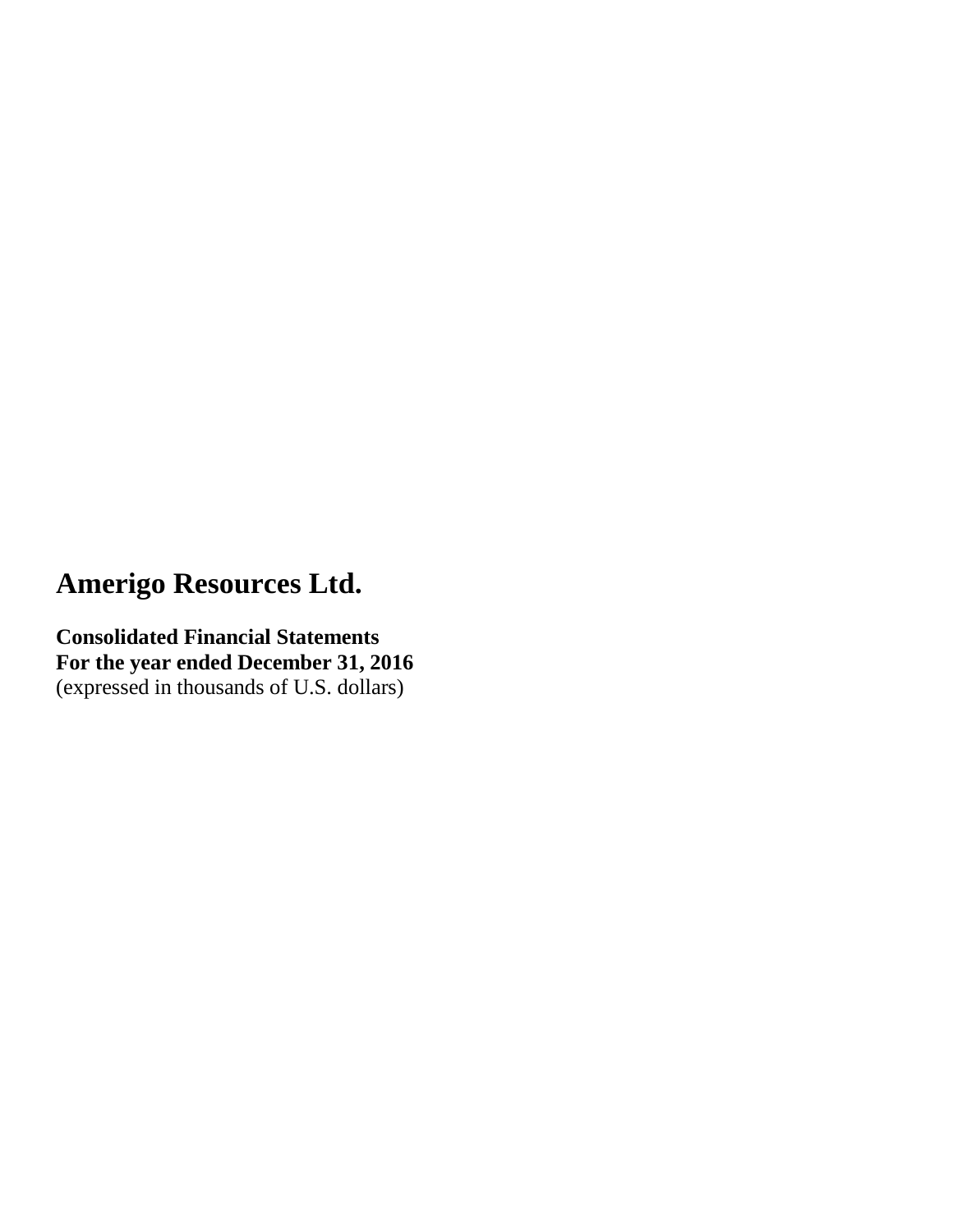

### **MANAGEMENT'S RESPONSIBILITY FOR FINANCIAL REPORTING**

The Financial Statements, the Management's Discussion and Analysis and the information contained in the company's annual filing of financial results have been prepared by the management of the company.

The Financial Statements have been prepared in accordance with International Financial Reporting Standards and, where appropriate, reflect management's best estimates and judgments based on currently available information.

The Audit Committee of the Board of Directors, consisting of three independent members, meets periodically with management and the independent auditors to review the scope and result of the annual audit, and to review the Financial Statements and related financial reporting matters prior to submitting the financial statements to the Board for approval.

The company's independent auditors, who are appointed by the shareholders, conducted an audit in accordance with Canadian generally accepted auditing standards to allow them to express an opinion on the Financial Statements.

A system of internal control is maintained to provide reasonable assurance that financial information is accurate and reliable. Management conducts ongoing reviews and evaluation of these controls and report on their findings to management and the Audit Committee.

*"Rob Henderson" "Aurora Davidson"* Rob Henderson **Aurora Davidson** Aurora Davidson President and Chief Executive Officer Chief Financial Officer

February 20, 2017 February 20, 2017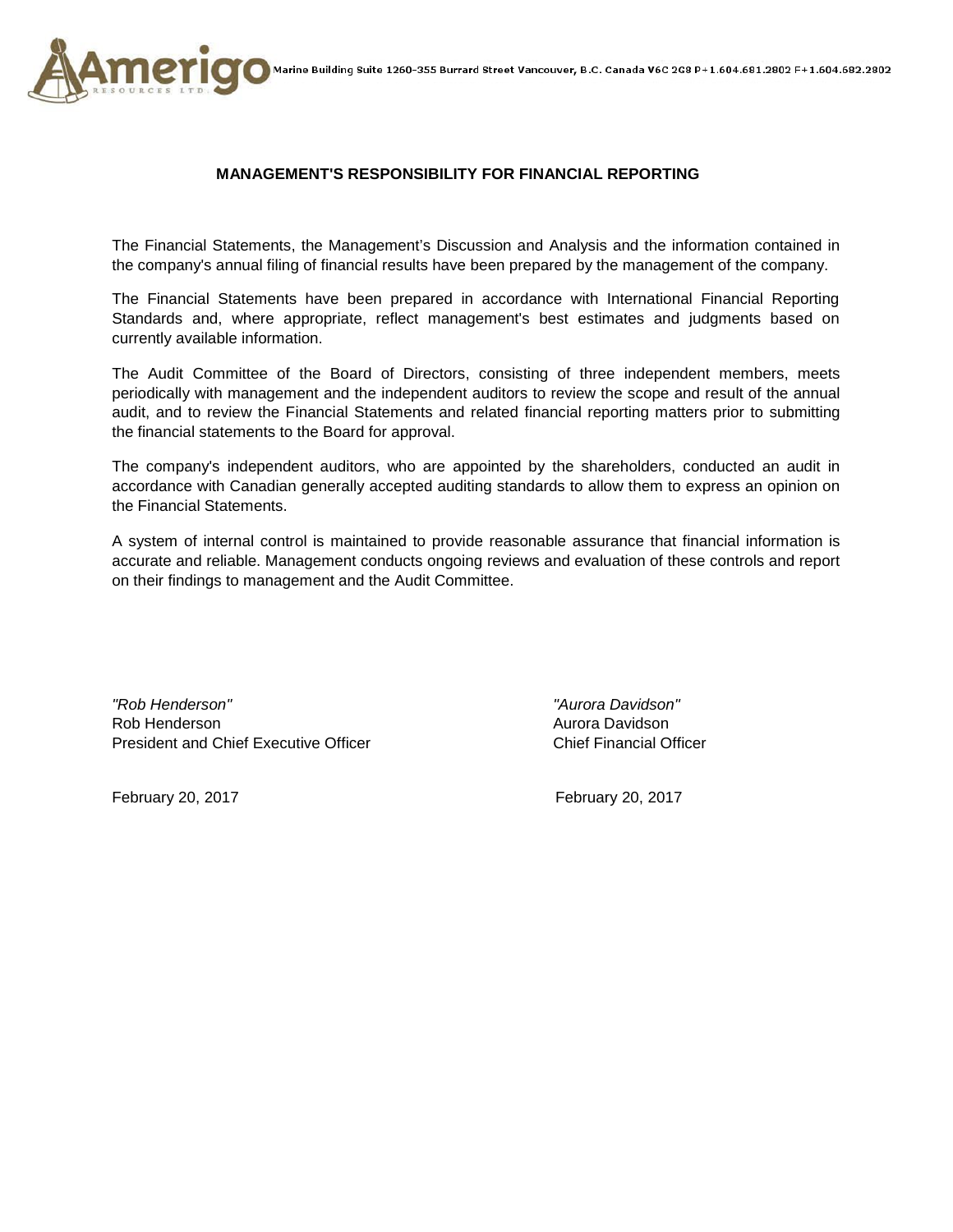

February 20, 2017

### **Independent Auditor's Report**

#### **To the Shareholders of Amerigo Resources Ltd.**

We have audited the accompanying consolidated financial statements of Amerigo Resources Ltd., which comprise the consolidated statements of financial position as at December 31, 2016 and December 31, 2015 and the consolidated statements of comprehensive loss, cash flows and equity for the years then ended, and the related notes, which comprise a summary of significant accounting policies and other explanatory information.

#### **Management's responsibility for the consolidated financial statements**

Management is responsible for the preparation and fair presentation of these consolidated financial statements in accordance with International Financial Reporting Standards, and for such internal control as management determines is necessary to enable the preparation of consolidated financial statements that are free from material misstatement, whether due to fraud or error.

#### **Auditor's responsibility**

Our responsibility is to express an opinion on these consolidated financial statements based on our audits. We conducted our audits in accordance with Canadian generally accepted auditing standards. Those standards require that we comply with ethical requirements and plan and perform the audit to obtain reasonable assurance about whether the consolidated financial statements are free from material misstatement.

An audit involves performing procedures to obtain audit evidence about the amounts and disclosures in the consolidated financial statements. The procedures selected depend on the auditor's judgment, including the assessment of the risks of material misstatement of the consolidated financial statements, whether due to fraud or error. In making those risk assessments, the auditor considers internal control relevant to the entity's preparation and fair presentation of the consolidated financial statements in order to design audit procedures that are appropriate in the circumstances, but not for the purpose of expressing an opinion on the effectiveness of the entity's internal control. An audit also includes evaluating the appropriateness of accounting policies used and the reasonableness of accounting estimates made by management, as well as evaluating the overall presentation of the consolidated financial statements.

We believe that the audit evidence we have obtained in our audits is sufficient and appropriate to provide a basis for our audit opinion.

#### **Opinion**

In our opinion, the consolidated financial statements present fairly, in all material respects, the financial position of Amerigo Resources Ltd. as at December 31, 2016 and December 31, 2015 and its financial performance and its cash flows for the years then ended in accordance with International Financial Reporting Standards.

*signed "PricewaterhouseCoopers LLP"*

#### **Chartered Professional Accountants**

#### *PricewaterhouseCoopers LLP*

*PricewaterhouseCoopers Place, 250 Howe Street, Suite 1400, Vancouver, British Columbia, Canada V6C 3S7 T: +1 604 806 7000, F: +1 604 806 7806, www.pwc.com/ca*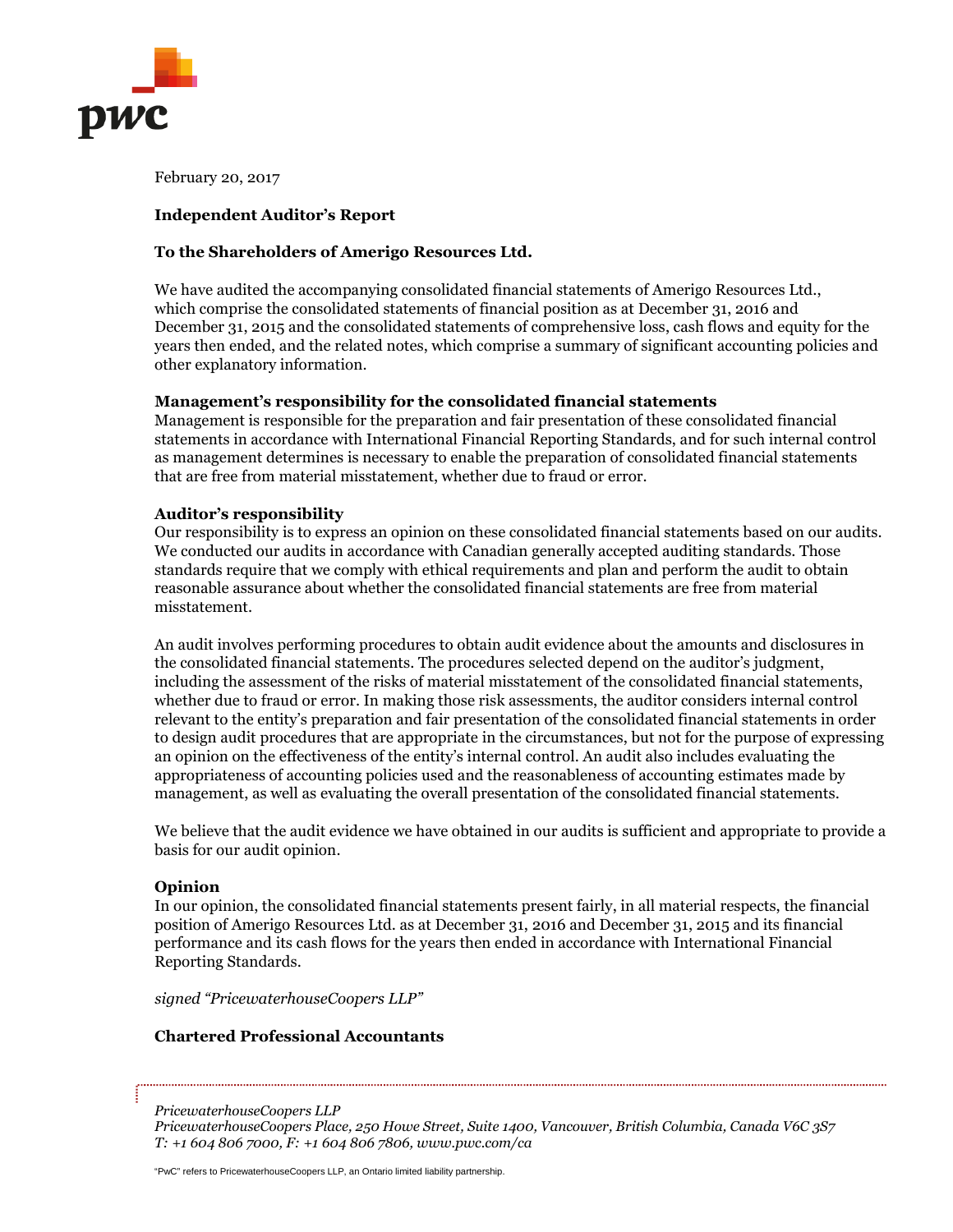Consolidated Statements of Financial Position

### (expressed in thousands of U.S. dollars)

|                                       |              | December 31, | December 31, |
|---------------------------------------|--------------|--------------|--------------|
|                                       |              | 2016         | 2015         |
| <b>Assets</b>                         | <b>Notes</b> | \$           | \$           |
| <b>Current assets</b>                 |              |              |              |
| Cash and cash equivalents             | 6            | 15,921       | 9,032        |
| Trade and other receivables           | 7            | 8,008        | 911          |
| Taxes receivable                      | 7            | 6,476        | 13,846       |
| Prepaid expenses                      |              | 170          | 464          |
| Inventories                           | 8            | 9,648        | 7,502        |
|                                       |              | 40,223       | 31,755       |
| <b>Non-current assets</b>             |              |              |              |
| Investments                           | 9            | 1,518        | 992          |
| Property, plant and equipment         | 10           | 174,222      | 181,494      |
| Intangible assets                     | 11           | 4,767        | 5,025        |
| Deferred income tax asset             | 16           | 50           | 49           |
| Other non-current assets              |              | 906          | 895          |
| <b>Total assets</b>                   |              | 221,686      | 220,210      |
|                                       |              |              |              |
| <b>Liabilities</b>                    |              |              |              |
| <b>Current liabilities</b>            |              |              |              |
| Trade and other payables              | 12           | 15,819       | 14.543       |
| DET royalties                         | 5, 12        | 11,273       | 4,205        |
| Current portion of borrowings         | 13           | 10,733       | 17,964       |
| Current portion of interest rate swap | 13           | 76           | 76           |
| Current income tax liabilities        | 16           | 76           | 87           |
| Royalty derivative to related parties | 12, 14       | 1,617        | 879          |
|                                       |              | 39,594       | 37,754       |
| <b>Non-current liabilities</b>        |              |              |              |
| Severance provisions                  |              | 811          | 662          |
| <b>Borrowings</b>                     | 13           | 59,114       | 54,681       |
| Interest rate swap                    | 13           | 132          | 635          |
| Royalty derivative to related parties | 12, 14       | 7,376        | 8,011        |
| Deferred income tax liability         | 16           | 25,539       | 23,523       |
| Other non-current liabilities         |              | 1,243        | 50           |
| <b>Total liabilities</b>              |              | 133,809      | 125,316      |
|                                       |              |              |              |
| <b>Equity</b>                         | 15           |              |              |
| Share Capital                         |              | 78,168       | 78,057       |
| Other reserves                        |              | 7,447        | 7,289        |
| Accumulated other comprehensive loss  |              | (2,047)      | (2,292)      |
| Retained earnings                     |              | 4,309        | 11,840       |
| Total equity                          |              | 87,877       | 94,894       |
| <b>Total equity and liabilities</b>   |              | 221,686      | 220,210      |
| <b>Commitments</b>                    | 13.23        |              |              |

The accompanying notes are an integral part of these consolidated financial statements.

**Approved by the Board of Directors** "Robert Gayton" "George Ireland" Director Director **Director** Director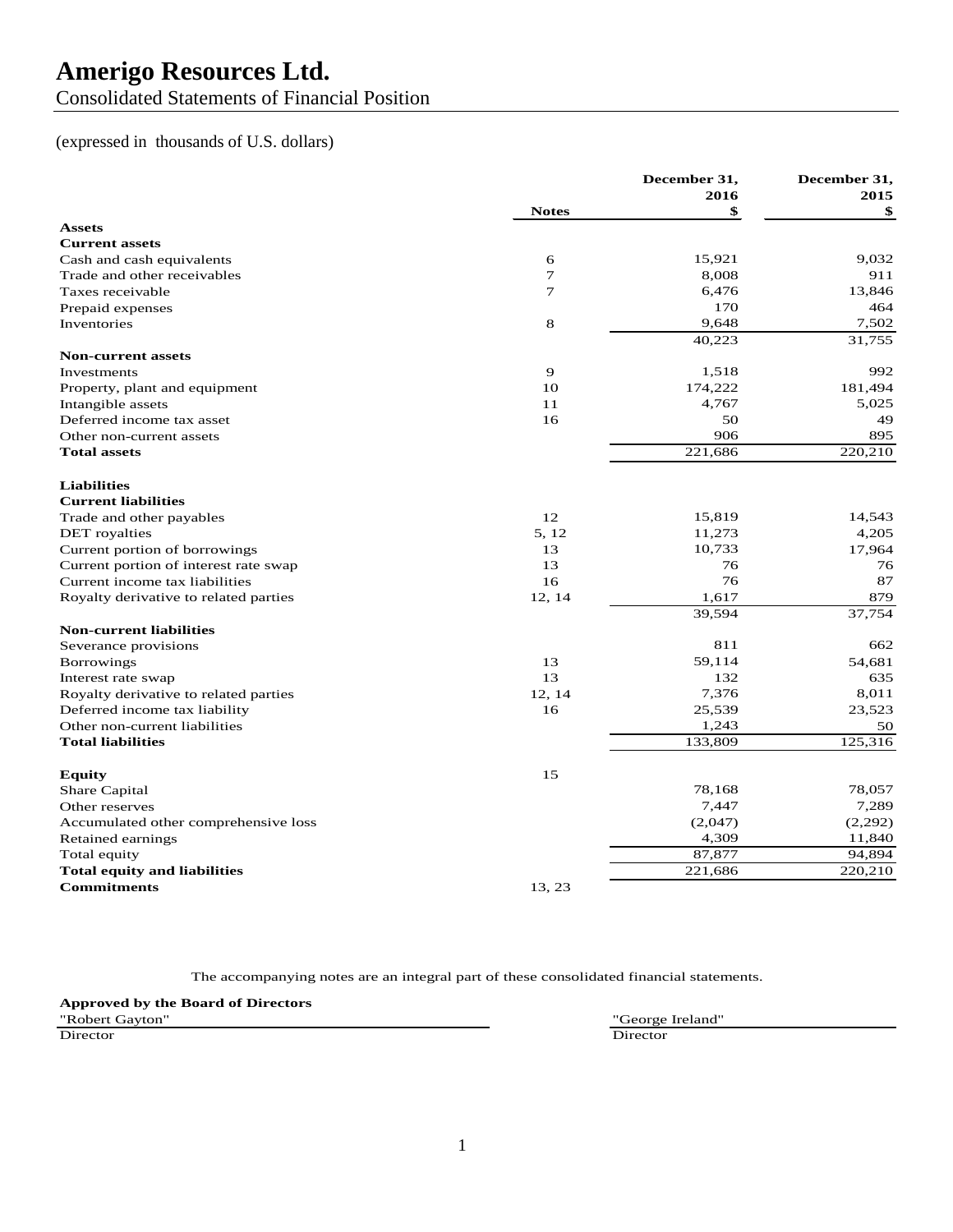Consolidated Statements of Comprehensive Loss

## (expressed in thousands of U.S. dollars)

|                                                                             |                   | <b>Years ended December 31,</b> |             |
|-----------------------------------------------------------------------------|-------------------|---------------------------------|-------------|
|                                                                             | <b>Notes</b>      | 2016                            | 2015        |
| <b>Revenue</b>                                                              |                   | \$                              | \$          |
|                                                                             |                   | 124,429                         | 73,839      |
| Gross tolling revenue<br>Notional items deducted from gross tolling revenue |                   |                                 |             |
| Smelting and refining                                                       |                   | (19,217)                        | (12, 864)   |
|                                                                             |                   |                                 |             |
| DET royalties - copper                                                      |                   | (20, 646)                       | (13,674)    |
| Transportation                                                              |                   | (1,618)                         | (1,050)     |
|                                                                             |                   | 82,948                          | 46,251      |
| Molybdenum and other revenue                                                |                   | 8,440                           | 6,372       |
|                                                                             |                   | 91,388                          | 52,623      |
| <b>Tolling and production costs</b>                                         |                   |                                 |             |
| Tolling and production costs                                                |                   | (73, 856)                       | (54, 756)   |
| DET royalties - molybdenum                                                  |                   | (277)                           |             |
| Depreciation and amortization                                               |                   | (13,207)                        | (6,699)     |
| Administration                                                              |                   | (4,671)                         | (4,201)     |
|                                                                             |                   | (92, 011)                       | (65, 656)   |
| <b>Gross loss</b>                                                           |                   | (623)                           | (13,033)    |
| <b>Other expenses</b>                                                       |                   |                                 |             |
| General and administration                                                  | 18(a)             | (3,113)                         | (2,988)     |
| Other gains (expenses)                                                      | 18 <sub>(b)</sub> | 942                             | (3,381)     |
| Royalty derivative to related parties including changes in fair value       | 18 <sub>(c)</sub> | (455)                           | 1,533       |
|                                                                             |                   | (2,626)                         | (4,836)     |
| <b>Operating loss</b>                                                       |                   | (3,249)                         | (17, 869)   |
| Finance expense                                                             | 18 <sub>(d)</sub> | (4,955)                         | (1,023)     |
|                                                                             |                   | (4,955)                         | (1,023)     |
| Loss before tax                                                             |                   | (8,204)                         | (18, 892)   |
| Income tax recovery                                                         | 16                | 673                             | 1,959       |
| <b>Net loss</b>                                                             |                   | (7, 531)                        | (16,933)    |
| Other comprehensive income, net of tax items that                           |                   |                                 |             |
| may be reclassified subsequently to net loss                                |                   |                                 |             |
| Unrealized gains (losses) on investments                                    |                   | 526                             | (709)       |
| Cumulative translation adjustment                                           |                   | (244)                           | 896         |
| Severance provision                                                         |                   | (37)                            | (54)        |
|                                                                             |                   | 245                             | 133         |
| Other comprehensive income, net of tax<br><b>Comprehensive loss</b>         |                   | (7, 286)                        | (16, 800)   |
|                                                                             |                   |                                 |             |
| Weighted average number of shares outstanding, basic                        |                   | 174,506,414                     | 173,610,629 |
| Weighted average number of shares outstanding, diluted                      |                   | 174,506,414                     | 173,610,629 |
| Loss per share                                                              |                   |                                 |             |
| Basic                                                                       |                   | (0.04)                          | (0.10)      |
| Diluted                                                                     |                   | (0.04)                          | (0.10)      |
|                                                                             |                   |                                 |             |

The accompanying notes are an integral part of these consolidated financial statements.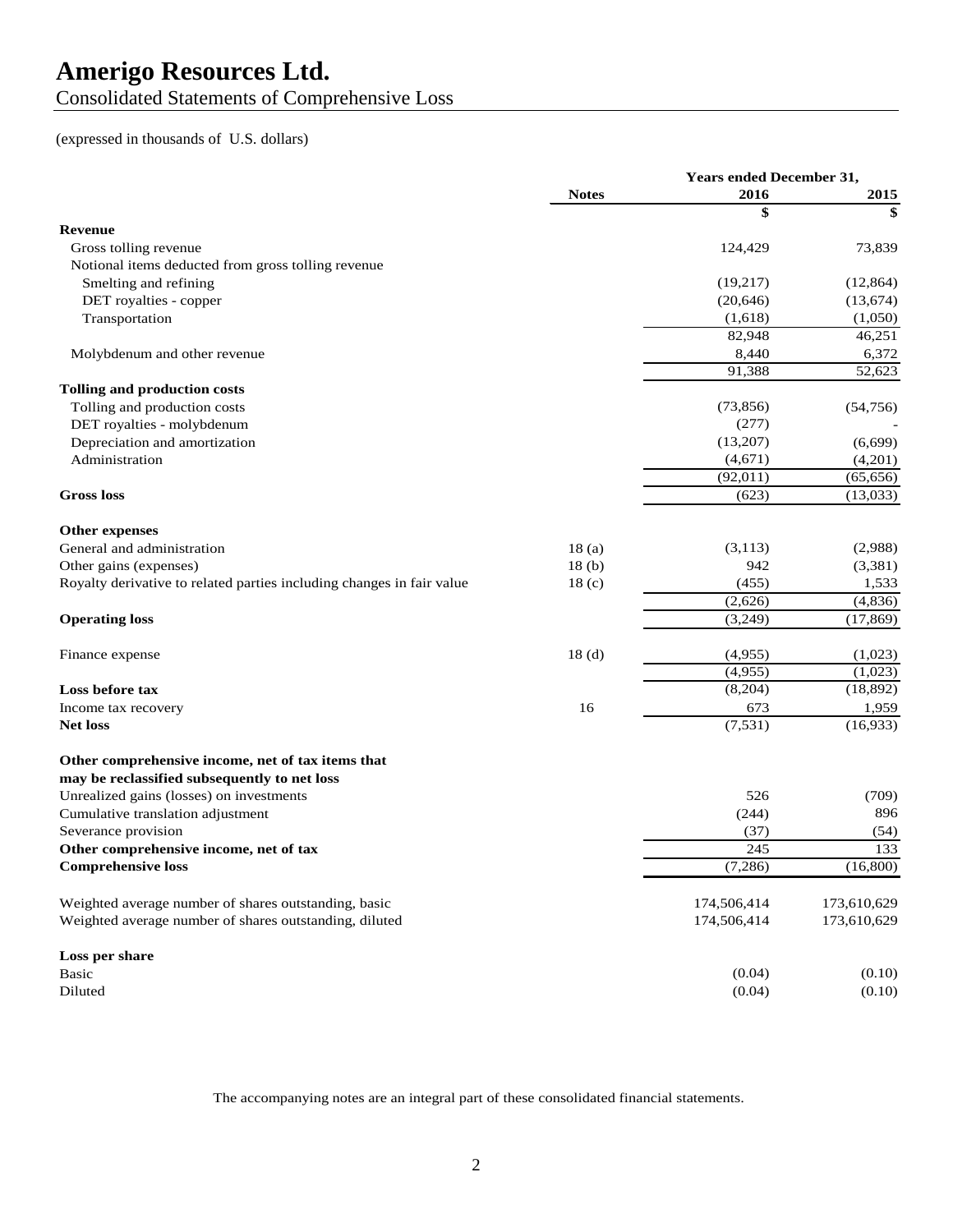Consolidated Statements of Cash Flows

(expressed in thousands of U.S. dollars)

|                                                       | <b>Years ended December 31,</b> |           |
|-------------------------------------------------------|---------------------------------|-----------|
|                                                       | 2016                            | 2015      |
|                                                       | \$                              | \$        |
| <b>Cash flows from operating activities</b>           |                                 |           |
| Net loss                                              | (7,531)                         | (16,933)  |
| Adjustment for items not affecting cash:              |                                 |           |
| Depreciation and amortization                         | 13,207                          | 6,699     |
| Deferred income tax expense                           | 2,018                           | 2,114     |
| Finance expense (gain)                                | 969                             | (243)     |
| Impairment charges                                    | 782                             | 2,989     |
| Unrealized foreign exchange (gain) expense            | (113)                           | 2,031     |
| Changes in fair value of royalties to related parties | (517)                           | (2,066)   |
| Share-based payments                                  | 158                             | 201       |
| Other                                                 | 582                             | 210       |
|                                                       | 9,555                           | (4,998)   |
| Changes in non-cash working capital                   |                                 |           |
| Trade, other receivables and taxes receivable         | 306                             | (3,537)   |
| Inventories                                           | (2,883)                         | (200)     |
| Trade and other payables                              | 6,002                           | (5,014)   |
| DET royalties                                         | 7,068                           | (12,715)  |
|                                                       | 10,493                          | (21, 466) |
| Payment of long-term employee benefits                | (642)                           |           |
| Net cash from operating activities                    | 19,406                          | (26, 464) |
|                                                       |                                 |           |
| <b>Cash flows from investing activities</b>           |                                 |           |
| Purchase of plant and equipment                       | (8,339)                         | (52, 391) |
| Capitalized interest on borrowings                    |                                 | (1,691)   |
| Net cash from investing activities                    | (8,339)                         | (54,082)  |
|                                                       |                                 |           |
| <b>Cash flows from financing activities</b>           |                                 |           |
| Proceeds from borrowings, net of transaction costs    | 14,771                          | 72,904    |
| Repayment of borrowings                               | (19, 430)                       |           |
| Net cash from financing activities                    | (4, 659)                        | 72,904    |
| Net increase (decrease) in cash and cash equivalents  | 6,408                           | (7,642)   |
| Effect of exchange rate changes on cash               | 481                             | (1,634)   |
| Cash and cash equivalents - Beginning of year         | 9,032                           | 18,308    |
| Cash and cash equivalents - End of year               | 15,921                          | 9,032     |
|                                                       |                                 |           |

**Supplementary cash flow information (Note 22)**

The accompanying notes are an integral part of these interim condensed consolidated financial statements.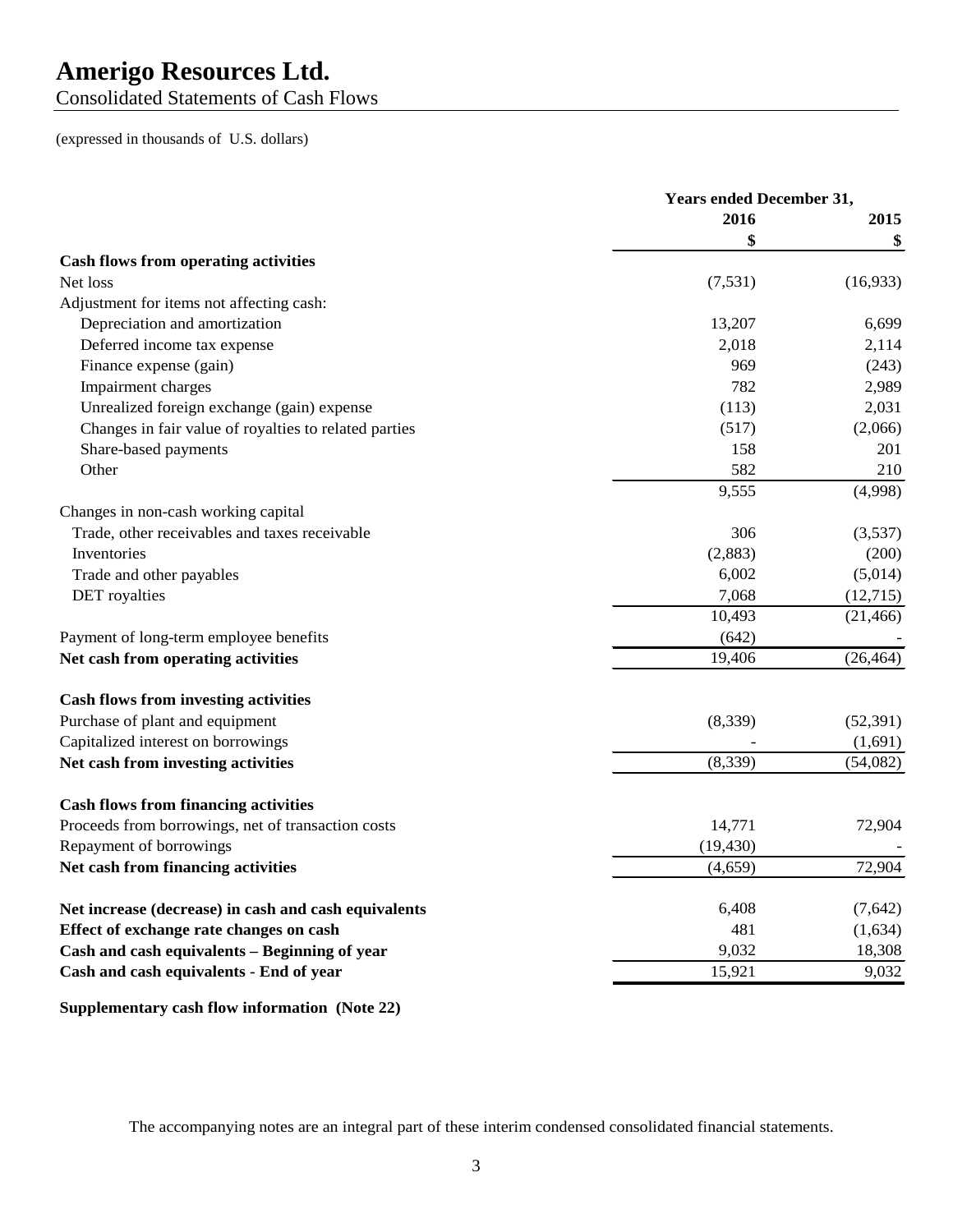Consolidated Statements of Equity

## (expressed in thousands of U.S. dollars)

|                                   | Share capital       |               |                   |                                                 |                             |                     |
|-----------------------------------|---------------------|---------------|-------------------|-------------------------------------------------|-----------------------------|---------------------|
|                                   | Number of<br>shares | <b>Amount</b> | Other<br>reserves | Accumulated<br>other<br>comprehensive<br>income | <b>Retained</b><br>earnings | <b>Total equity</b> |
|                                   |                     | \$            | \$                | \$                                              | \$                          | \$                  |
| Balance - January 1, 2015         | 173,610,629         | 78,057        | 7,088             | (2, 425)                                        | 28,773                      | 111,493             |
| Share-based payments              |                     |               | 201               |                                                 |                             | 201                 |
| Cumulative translation adjustment |                     |               |                   | 896                                             |                             | 896                 |
| Unrealized losses on investments  |                     |               |                   | (709)                                           |                             | (709)               |
| Severance provision               |                     |               |                   | (54)                                            |                             | (54)                |
| Net loss                          |                     |               |                   |                                                 | (16,933)                    | (16,933)            |
| Balance - December 31, 2015       | 173,610,629         | 78,057        | 7,289             | (2,292)                                         | 11,840                      | 94,894              |
| Balance - January 1, 2016         | 173,610,629         | 78,057        | 7,289             | (2,292)                                         | 11,840                      | 94,894              |
| Share-based payments              |                     |               | 158               |                                                 |                             | 158                 |
| Compensation settled with shares  | 1,071,429           | 111           |                   |                                                 |                             | 111                 |
| Cumulative translation adjustment |                     |               |                   | (244)                                           |                             | (244)               |
| Unrealized gains on investments   |                     |               |                   | 526                                             |                             | 526                 |
| Severance provision               |                     |               |                   | (37)                                            |                             | (37)                |
| Net loss                          |                     |               |                   |                                                 | (7,531)                     | (7,531)             |
| Balance - December 31, 2016       | 174,682,058         | 78,168        | 7,447             | (2,047)                                         | 4,309                       | 87,877              |

The accompanying notes are an integral part of these consolidated financial statements.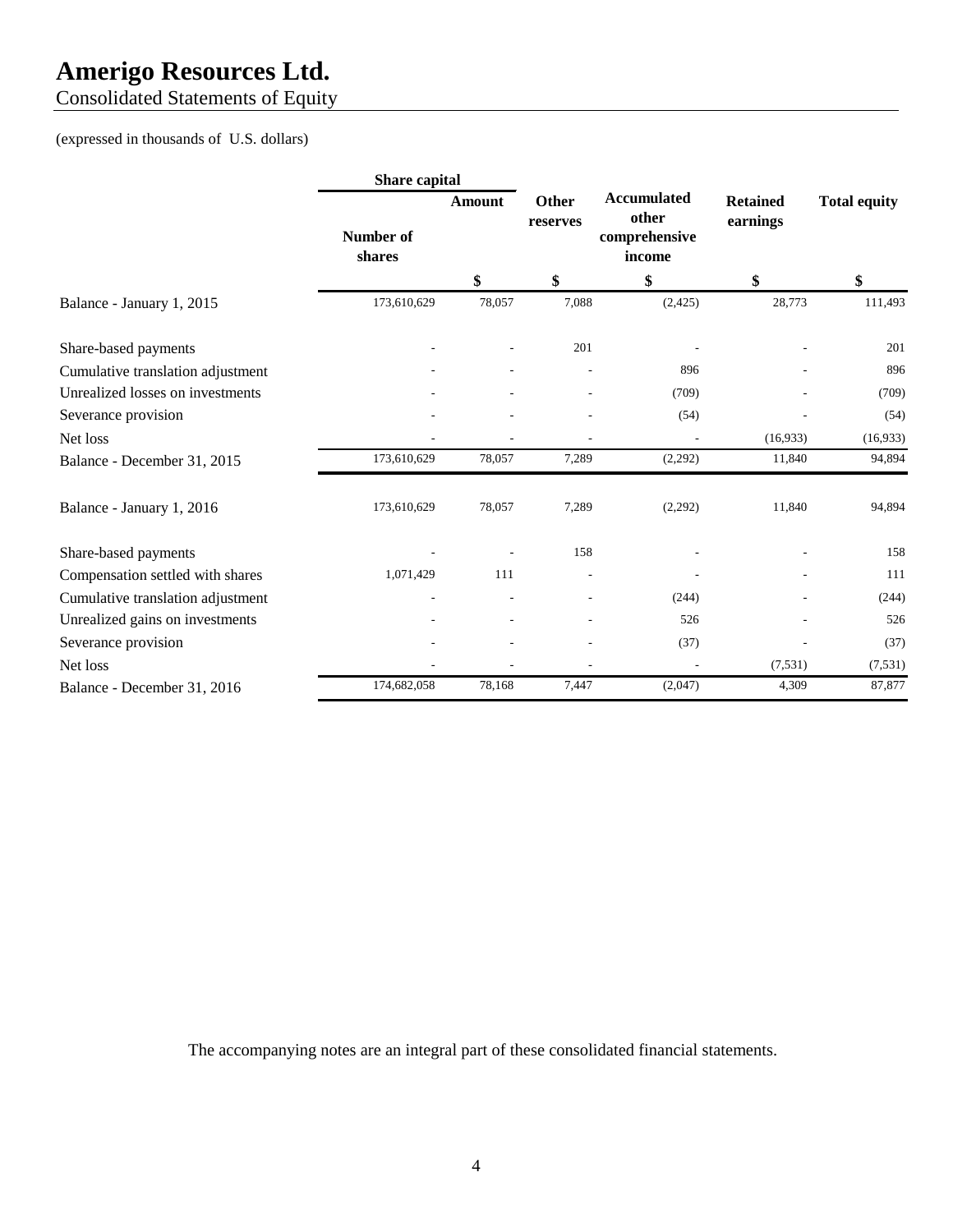Notes to Consolidated Financial Statements December 31, 2016

(tabular information expressed in thousands of U.S. dollars)

## **1) GENERAL INFORMATION**

Amerigo Resources Ltd. (the "Company") is a company domiciled in Canada and its shares are listed for trading on the Toronto Stock Exchange ("TSX") and the OTCQX stock exchange in the United States. The Company's principal office is located at Suite 1260 – 355 Burrard Street, Vancouver, British Columbia. These consolidated financial statements "(financial statements") of the Company as at December 31, 2016 include the accounts of the Company and its subsidiaries (collectively the "Group").

The Group is principally engaged in the production of copper and molybdenum concentrates through its operating subsidiary Minera Valle Central S.A. ("MVC"), pursuant to a long-term contractual relationship with the El Teniente Division ("DET") of Corporación Nacional del Cobre de Chile ("Codelco") (Note 5). As of January 1, 2015, copper production from MVC is conducted under a tolling agreement with DET.

These financial statements were authorised for issue by the board of directors on February 20, 2017 and have been prepared in accordance with and in full compliance with the International Financial Reporting Standards ("IFRS") issued by the International Accounting Standards Board ("IASB").

## **2) SUMMARY OF SIGNIFICANT ACCOUNTING POLICIES**

The principal accounting policies applied in the preparation of these financial statements are set out below and have been consistently applied to all the periods presented, unless otherwise stated.

### **Basis of Preparation**

These financial statements of the Company and its subsidiaries (the "Group") have been prepared in accordance with IFRS on an historical cost basis, except for financial instruments which have been measured at fair value, and are presented in U.S. dollars except when otherwise indicated.

#### **Consolidation**

These financial statements incorporate the financial statements of the Company and the entities controlled by the Company (Note 19). The Group controls an entity when the Group is exposed to, or has rights to, variable returns from its involvement with the entity and has the ability to affect those returns through its power over the entity. The financial statements of subsidiaries are included in the financial statements from the date that control commences until the date that control ceases. All significant intercompany transactions and balances have been eliminated. The Company's principal operating subsidiaries are MVC (100% owned, Chile) and Colihues Energia S.A. ("Colihues Energia", 100% owned, Chile).

### **Segment Reporting**

The Group operates in one segment, the production of copper concentrates under a tolling agreement with DET (Note 5).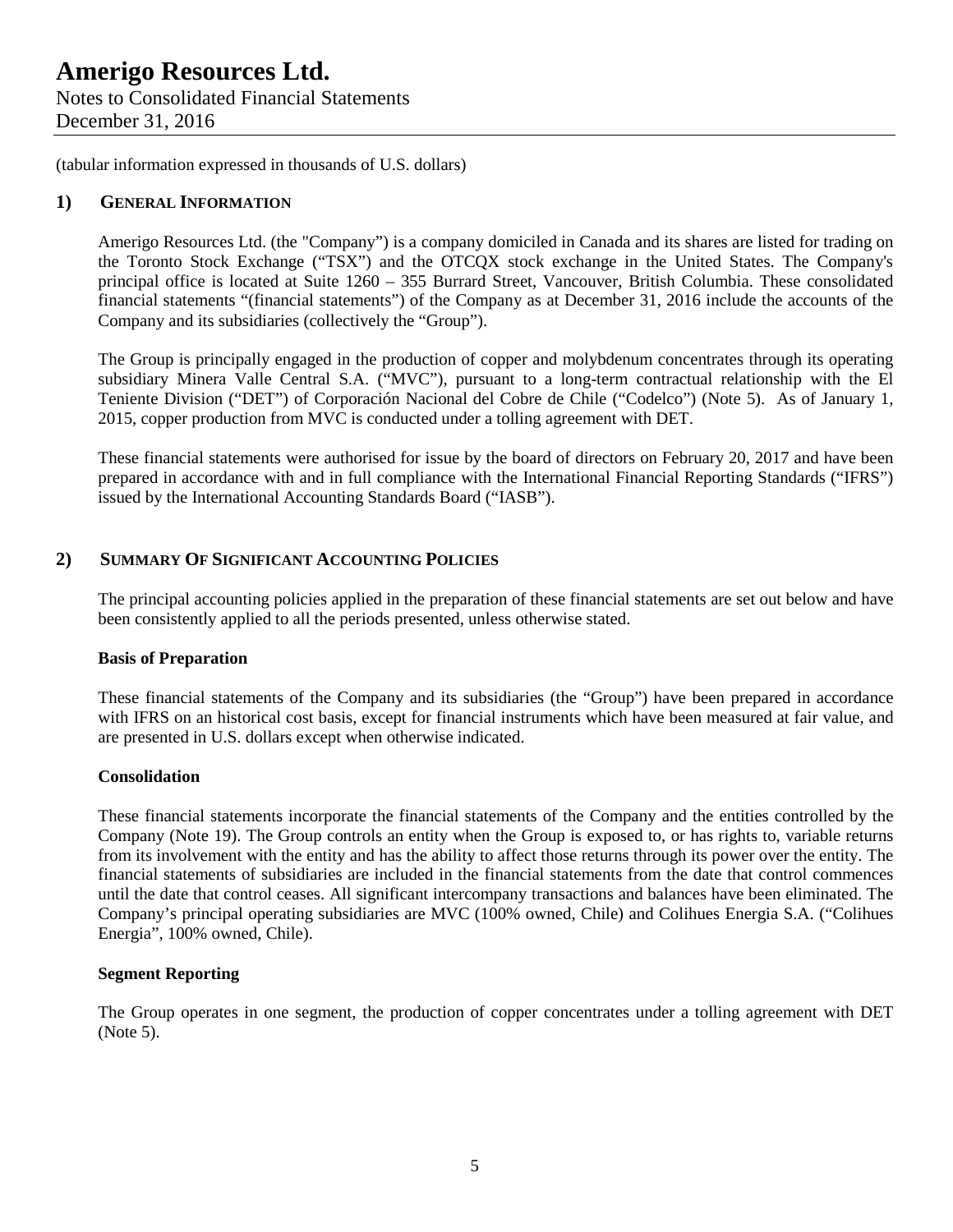Notes to Consolidated Financial Statements December 31, 2016

(tabular information expressed in thousands of U.S. dollars)

## **Foreign Currency Translation**

## *Functional and Presentation Currency*

Items included in the financial statements of each of the Group's subsidiaries are measured using the currency of the primary economic environment in which each entity operates ('the functional currency"). The functional currency of the parent entity is the Canadian dollar ("Cdn \$"), the functional currency of Colihues Energia is the Chilean peso ("CLP") and the functional currency of MVC and other subsidiaries is the United States Dollar ("\$").

The Company's financial statements are presented in U. S. dollars, which is the Company's presentation currency. The U.S. dollar is widely used as a presentation currency in the mining industry, allowing for appropriate benchmarking with other companies operating in a variety of jurisdictions. These financial statements have been translated to the U.S. dollar in accordance with IAS 21 "The Effects of Changes in Foreign Exchange Rates" which requires that when translating financial statements of companies that have functional currencies other than the presentation currency, assets and liabilities be translated using the exchange rate at period end, income, expenses and cash flow items be translated using the rate that approximates the exchange rates at the dates of the transactions (i.e. the average rate for the period) and resulting gains and losses on translation are included as a component of equity.

### *Transactions and Balances*

In preparing the financial statements of the individual entities, transactions in currencies other than the entity's functional currency (foreign currencies) are recorded at the rates of exchange prevailing at the dates of the transactions. At each statement of financial position date, monetary assets and liabilities are translated using the period end foreign exchange rate. Non-monetary assets and liabilities are translated using the historical rate on the date of the transaction. Non-monetary assets and liabilities that are stated at fair value are translated using the historical rate on the date that the fair value was determined. All gains and losses on translation of foreign currency transactions within entities are included in profit or loss.

### **Property, Plant and Equipment**

### *Property, Plant and Equipment*

Property, plant and equipment are recorded at cost less accumulated depreciation and impairment losses. Where an item of plant and equipment comprises significant components with different useful lives, the components are accounted for as separate items of plant and equipment. Expenditures incurred to replace a component of an item of property, plant and equipment that is accounted for separately, including major inspection and overhaul expenditures, are capitalized. Directly attributable expenses incurred for major capital projects and site preparation are capitalized until the asset is brought to a working condition for its intended use.

The cost of self-constructed assets includes the cost of materials, direct labour and an appropriate portion of normal overheads. The costs of day-to-day servicing are recognized in profit or loss as incurred. Financing costs directly associated with the construction or acquisition of qualifying assets are capitalized at interest rates relating to loans specifically raised for that purpose, or at the weighted average borrowing rate where the general pool of group borrowings is utilized. Capitalization of borrowing costs ceases when the asset is substantially complete.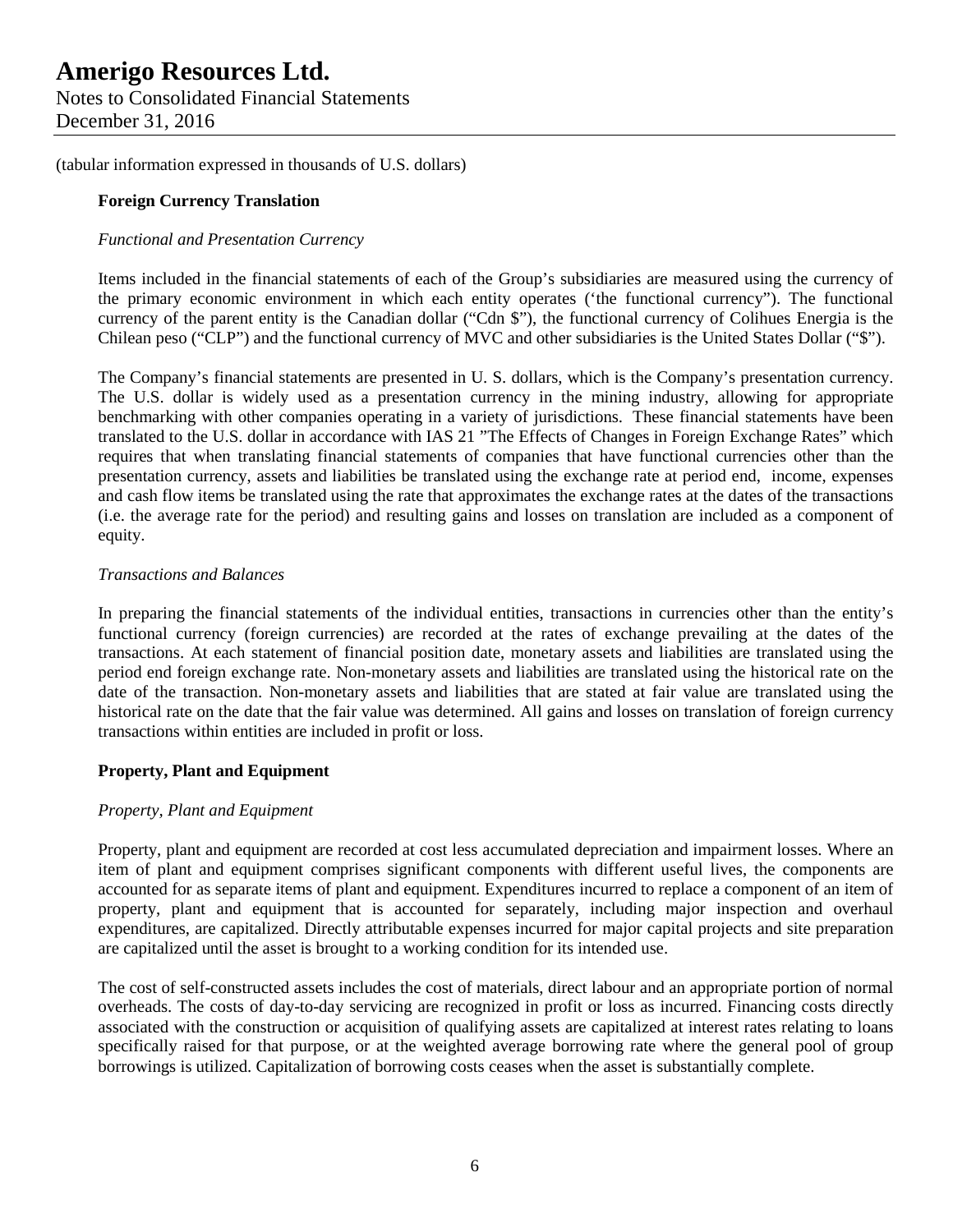MVC depreciates its property, plant and equipment using the straight-line method as follows:

- Plant and infrastructure: Shorter of the useful life of the asset or the term of the current contracts with DET (Note 5).
- Machinery, equipment and other assets (except vehicles and mobile equipment): Shorter of the useful life of the asset or the term of the current contracts with DET (Note 5).
- Vehicles and mobile equipment: 7 years.

The depreciation method, useful life and residual values are assessed annually.

#### *Asset Impairment*

The Group's tangible and intangible assets are reviewed for indications of impairment at each statement of financial position date. If indication of impairment exists, the asset's recoverable amount is estimated.

An impairment loss is recognized when the carrying amount of an asset, or its cash-generating unit, exceeds its recoverable amount. A cash-generating unit is the smallest identifiable group of assets that generates cash inflows that are largely independent of the cash inflows from other assets or groups of assets. Impairment losses are recognized in profit and loss for the period. Impairment losses recognized in respect of cash-generating units are allocated first to reduce the carrying amount of any goodwill allocated to cash-generating units and then to reduce the carrying amount of the other long-lived assets in the unit on a pro-rata basis.

Value in use is determined as the present value of the future cash flows expected to be derived from an asset or cash generating unit ("CGU"). The estimated future cash flows are discounted to their present value using an after-tax discount rate that reflects current market assessments of the time value of money and the risks specific to the asset for which estimates of future cash flows have not been adjusted. Fair value less cost to sell is the amount obtainable from the sale of an asset or CGU in an arm's length transaction between knowledgeable, willing parties, less the costs of disposal. For mining assets, fair value less cost to sell is often estimated using a discounted cash flow approach as a fair value when an active market or binding sale agreement is not readily available. Estimated future cash flows are calculated using estimated future prices, mine plan estimates, and operating and capital costs. All assumptions used are those that an independent market participant would consider appropriate.

An impairment loss is reversed if there is an indication that there has been a change in the estimates used to determine the recoverable amount. An impairment loss is reversed only to the extent that the asset's carrying amount does not exceed the carrying amount that would have been determined, net of depreciation or amortization, if no impairment loss had been recognized. An impairment loss with respect to goodwill is never reversed.

### **Intangible Assets**

Intangible assets reflect the value assigned to the DET contracts. This contractual right is amortized on a units of production basis over the term of the contract and tested for impairment when circumstances indicate that the carrying value may be impaired. In addition to the amortization of the contractual right, royalties payable to DET under the contracts are recorded based on production under the tolling agreement with DET in the year and included in tolling and production costs.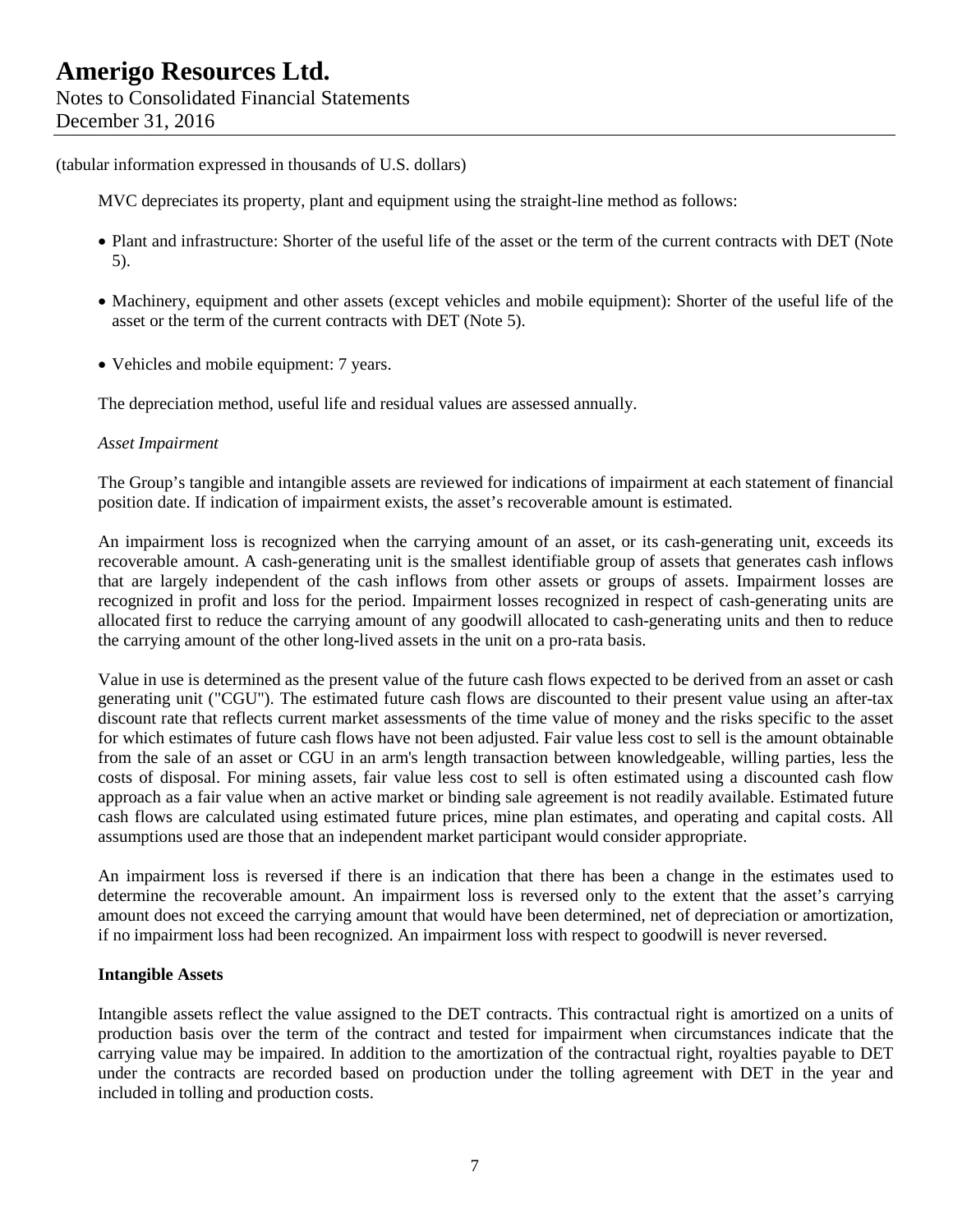## **Financial Assets and other Financial Liabilities**

#### *Classification*

a) Loans and Receivables

Cash and cash equivalents, trade receivables, loans, and other receivables with fixed or determinable payments that are not quoted in an active market are classified as loans and receivables. Loans and receivables are initially recognized at the transaction value and subsequently carried at amortized cost less impairment losses. The impairment loss of receivables is based on a review of all outstanding amounts at period end. Bad debts are written off during the year in which they are identified. Interest income is recognized by applying the effective interest rate, except for short-term receivables when the recognition of interest would be immaterial.

b) Available-for-Sale Financial Assets ("AFS"*)*

Investments and other assets held by the Group are classified as AFS and are stated at fair value. Gains and losses arising from changes in fair value are recognized in other comprehensive income ("OCI") and are accumulated in the investments revaluation reserve. When an investment is disposed of or is determined to be impaired, the cumulative gain or loss previously recognized in the investments revaluation reserve is included in profit or loss for the period. The fair value of AFS monetary assets denominated in a foreign currency is translated at the spot rate at the statement of financial position date.

c) Other Financial Liabilities

Other financial liabilities at amortized cost include trade and other payables, DET royalties and borrowings. Trade payables and other payables are initially recognized at the amount required to be paid, less, when material, a discount to reduce the payables to fair value. Subsequently, trade payables are measured at amortized cost using the effective interest method. DET royalties are recognized at the amount required under the agreements with DET. Borrowings are recognized initially at fair value, net of any transaction costs incurred, and subsequently at amortized cost using the effective interest method.

Other financial liabilities are classified as current liabilities if payment is due within twelve months. Otherwise, they are presented as non-current liabilities.

d) Derivatives

The Group's copper trade receivables are embedded derivatives given that the value of these receivables changes as underlying commodity market prices vary. The fair values of these receivables are adjusted each reporting period by reference to forward market prices and changes in fair value are recorded as a component of revenue.

The Group uses derivatives in the form of interest rate swaps to manage risks related to variable rate debt. Gains and losses on re-measurement are included in finance income (expense).

The Group's royalties to related parties are a derivative liability, classified as current or non-current based on the contractual terms specific to the instrument. Gains and losses on re-measurement are included in finance income (expense).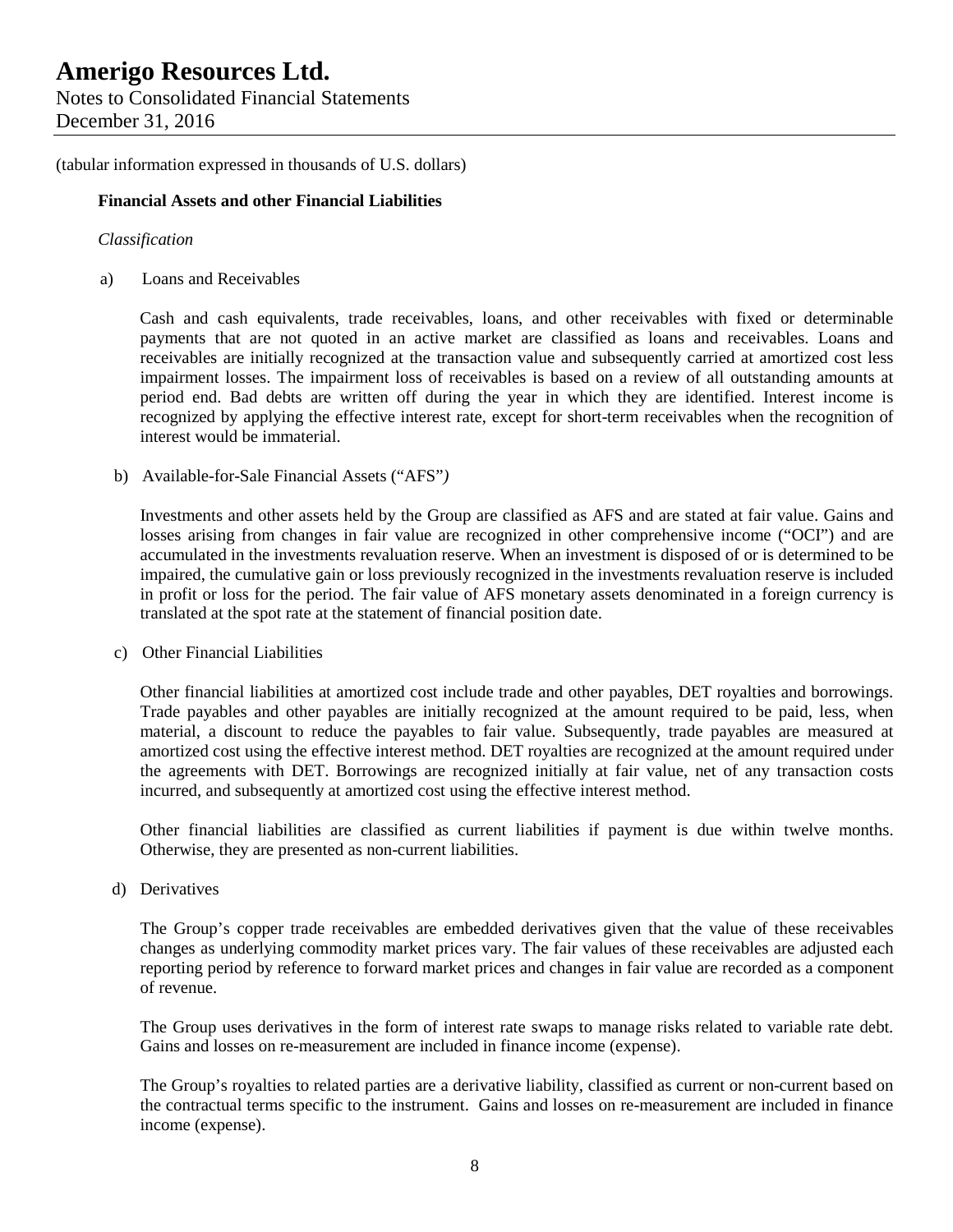Notes to Consolidated Financial Statements December 31, 2016

#### (tabular information expressed in thousands of U.S. dollars)

#### *Recognition and Measurement*

### a) Effective Interest Method

The effective interest method calculates the amortized cost of a financial asset (or liability) and allocates interest income over the corresponding period. The effective interest rate is the rate that discounts estimated future cash receipts (payments) over the expected life of the financial asset (liability), or, where appropriate, a shorter period, to the net carrying amount on initial recognition. Income (expense) is recognized on an effective interest basis for debt instruments other than those financial assets or liabilities classified as fair-value-throughprofit-and-loss (FVTPL) investments.

#### b) Impairment of Financial Assets

Financial assets are assessed for indicators of impairment at each period end. Financial assets are impaired when there is objective evidence that, as a result of one or more events that occurred after the initial recognition of the financial asset, the estimated future cash flows of the investment have been impacted.

Objective evidence of impairment could include the following:

- significant financial difficulty of the issuer;
- default or delinquency in interest or principal payments; or
- it has become probable that the issuer will enter bankruptcy or financial reorganization.

For financial assets carried at amortized cost, the amount of the impairment is the difference between the asset's carrying amount and the present value of the estimated future cash flows, discounted at the financial asset's original effective interest rate.

The carrying amount of all financial assets, excluding trade receivables, is directly reduced by the impairment loss. The carrying amount of trade receivables is reduced through the use of an allowance account. When a trade receivable is considered uncollectible, it is written off against the allowance account. Subsequent recoveries of amounts previously written off are credited against the allowance account. Changes in the carrying amount of the allowance account are recognized in profit or loss.

With the exception of AFS equity instruments, if, in a subsequent period, the amount of the impairment loss decreases and the decrease relates to an event occurring after the impairment was recognized, the previously recognized impairment loss is reversed through profit or loss. On the date of impairment reversal, the carrying amount of the financial asset cannot exceed its amortized cost had impairment not been recognized.

c) De-Recognition of Financial Assets and Liabilities

A financial asset is derecognized when the contractual right to the asset's cash flows expire or if the Group transfers the financial asset and substantially all risks and rewards of ownership to another entity. A financial liability is removed from the statement of financial position when, and only when, it is extinguished, i.e. when the obligation specified in the contract is discharged, cancelled or expires.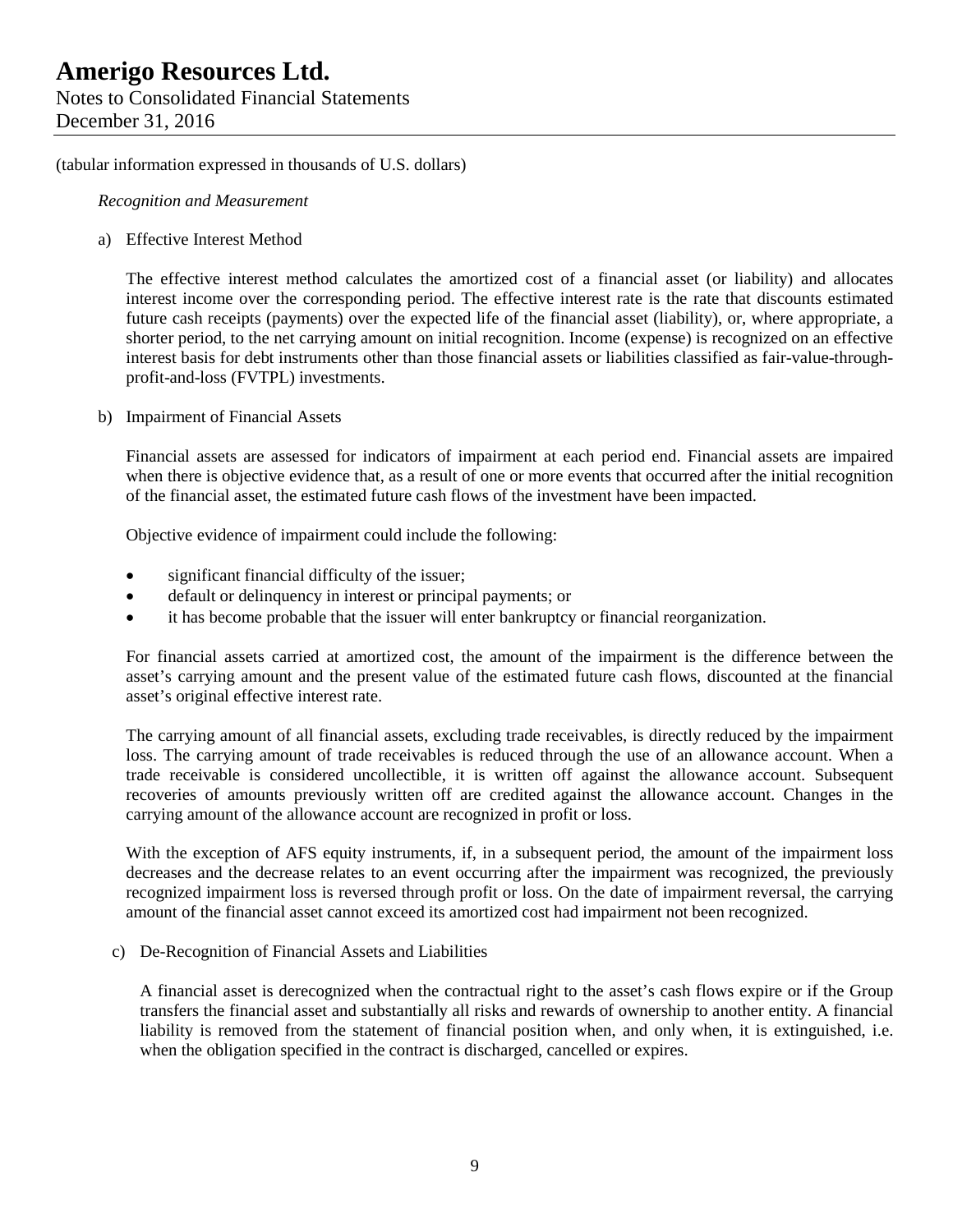Notes to Consolidated Financial Statements December 31, 2016

(tabular information expressed in thousands of U.S. dollars)

### **Share-Based Payments**

The Company grants stock options to buy common shares of the Company to directors, officers and employees. The board of directors grants such options for periods of up to five years, with vesting periods determined at its sole discretion and at prices equal to or greater than the closing market price on the day preceding the date the options were granted. The fair value of the options is measured at grant date, using the Black-Scholes option pricing model, and is recognized over the period that the holders earn the options.

The fair value is recognized as an expense with a corresponding increase in equity. The amount recognized as an expense is adjusted to reflect the number of share options expected to vest.

#### **Inventories**

Inventories comprising copper concentrates in process and molybdenum concentrates are valued at the lower of cost and net realizable value. Consumables are valued at the lower of average cost and net realizable value, with replacement cost used as the best available measure of net realizable value. Tolling and production cost is determined primarily on a weighted-average cost basis and includes direct tolling and production costs, direct labour costs and an allocation of variable and fixed tolling and production overhead including depreciation. Net realizable value is the estimated selling price net of any estimated selling costs in the ordinary course of business.

When inventories have been written down to net realizable value, the Group makes a new assessment of net realizable value in each subsequent period. If the circumstances that caused the write-down no longer exist, the remaining amount of the write-down is reversed.

### **Cash and Cash Equivalents**

Cash and cash equivalents are unrestricted as to use and consist of cash on hand, demand deposits and short term interest-bearing investments with maturities of 90 days or less from the original date of acquisition and which can be readily liquidated to known amounts of cash.

Redeemable interest bearing investments with maturities of up to one year are considered cash equivalents if they can readily be liquidated at any point in time to known amounts of cash, the initial period subject to an interest penalty on redemption is less than 90 days, and they are redeemable thereafter until maturity for invested value plus accrued interest.

### **Current and Deferred Income Tax**

Income tax expense consists of current and deferred tax. Current and deferred tax are recognized in the statement of operations and comprehensive income (loss) except to the extent they relate to items recognized directly in equity or in OCI, in which case the related taxes are recognized in equity or OCI.

Current tax expense is the expected tax payable on the taxable income for the year, using tax rates enacted or substantively enacted at period end, adjusted for amendments to tax payable with regards to previous years. Deferred tax assets and liabilities are recognized for deferred tax consequences attributable to unused tax loss carry forwards, unused tax credits and differences between the financial statement carrying amounts of existing assets and liabilities and their respective tax bases. Deferred tax assets and liabilities are measured using the enacted or substantively enacted tax rates expected to apply when the asset is realized or the liability settled. The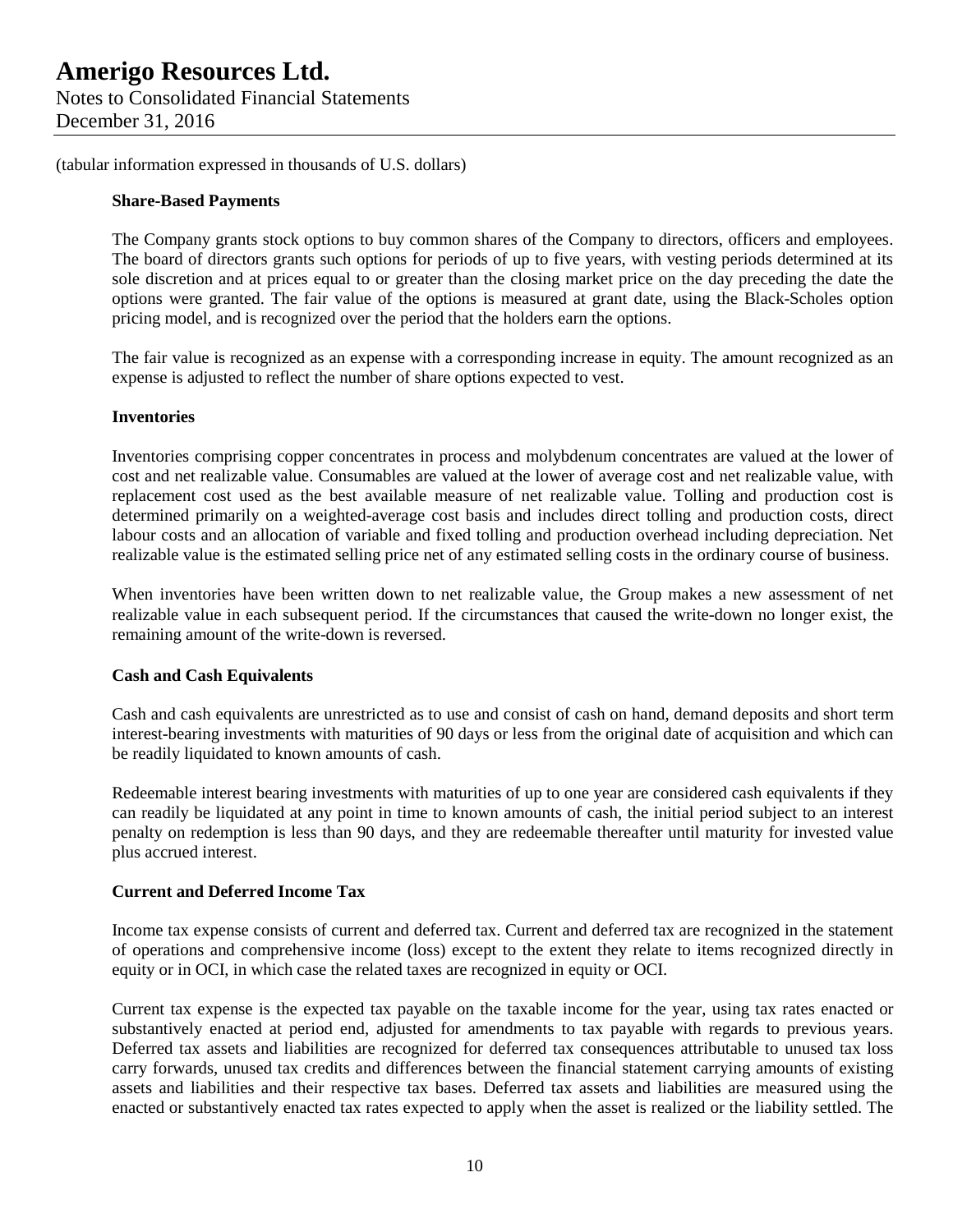effect on deferred tax assets and liabilities of a change in tax rates is recognized in profit or loss in the period that substantive enactment occurs.

A deferred tax asset is recognized to the extent that it is probable future taxable profits will be available against which the asset can be utilized. The amount of a deferred tax asset is reduced to the extent that the Company does not consider it probable the deferred tax asset will be recovered.

The following temporary differences do not result in deferred tax assets or liabilities:

- the initial recognition of assets or liabilities, not arising in a business combination, that does not affect accounting or taxable profit
- goodwill
- investments in subsidiaries, associates and jointly controlled entities where the timing of reversal of the temporary differences can be controlled and reversal in the foreseeable future is not probable

Deferred tax assets and liabilities are offset when there is a legally enforceable right to set-off current tax assets against current tax liabilities that relate to income taxes levied by the same taxation authority, and the Company intends to settle its current tax assets and liabilities on a net basis.

### **Provisions**

Provisions are recorded when a present legal or constructive obligation exists as a result of past events, where it is probable that an outflow of resources embodying economic benefits will be required to settle the obligation and a reliable estimate of the amount of the obligation can be made. The amount recognized as a provision is the best estimate of the consideration required to settle the present obligation at the statement of financial position date, taking into account the risks and uncertainties surrounding the obligation. Where a provision is measured using the cash flows estimated to settle the present obligation, its carrying amount is the present value of those cash flows. When some or all of the economic benefits required to settle a provision are expected to be recovered from a third party, the receivable is recognized as an asset if it is virtually certain that reimbursement will be received and the amount receivable can be measured reliably.

At December 31, 2016, MVC has a future obligation with some of its managers for statutory severance payments based on their employee contracts. This obligation has been recorded as a liability at present value in the Company's statement of financial position. The value of the severance provision is evaluated on an annual basis or as new information becomes available on the expected amounts and timing of cash flows required to discharge the liability. The increase or decrease over time in the present value of the liability is recorded each period in cost of sales, except for actuarial gains (losses), which are recorded as other comprehensive income (loss).

#### **Earnings (Loss) per Share**

Basic earnings or (loss) per share is computed by dividing the net earnings (loss) attributable to common shareholders by the weighted average number of shares outstanding during the reporting period. Diluted earnings (loss) per share is computed similar to basic earnings (loss) per share except that the weighted average shares outstanding are increased to include additional shares for the assumed exercise of stock options, if dilutive. The number of additional shares is calculated by assuming that outstanding stock options were exercised and that the proceeds from such exercises were used to acquire common stock at the average market price during the reporting periods.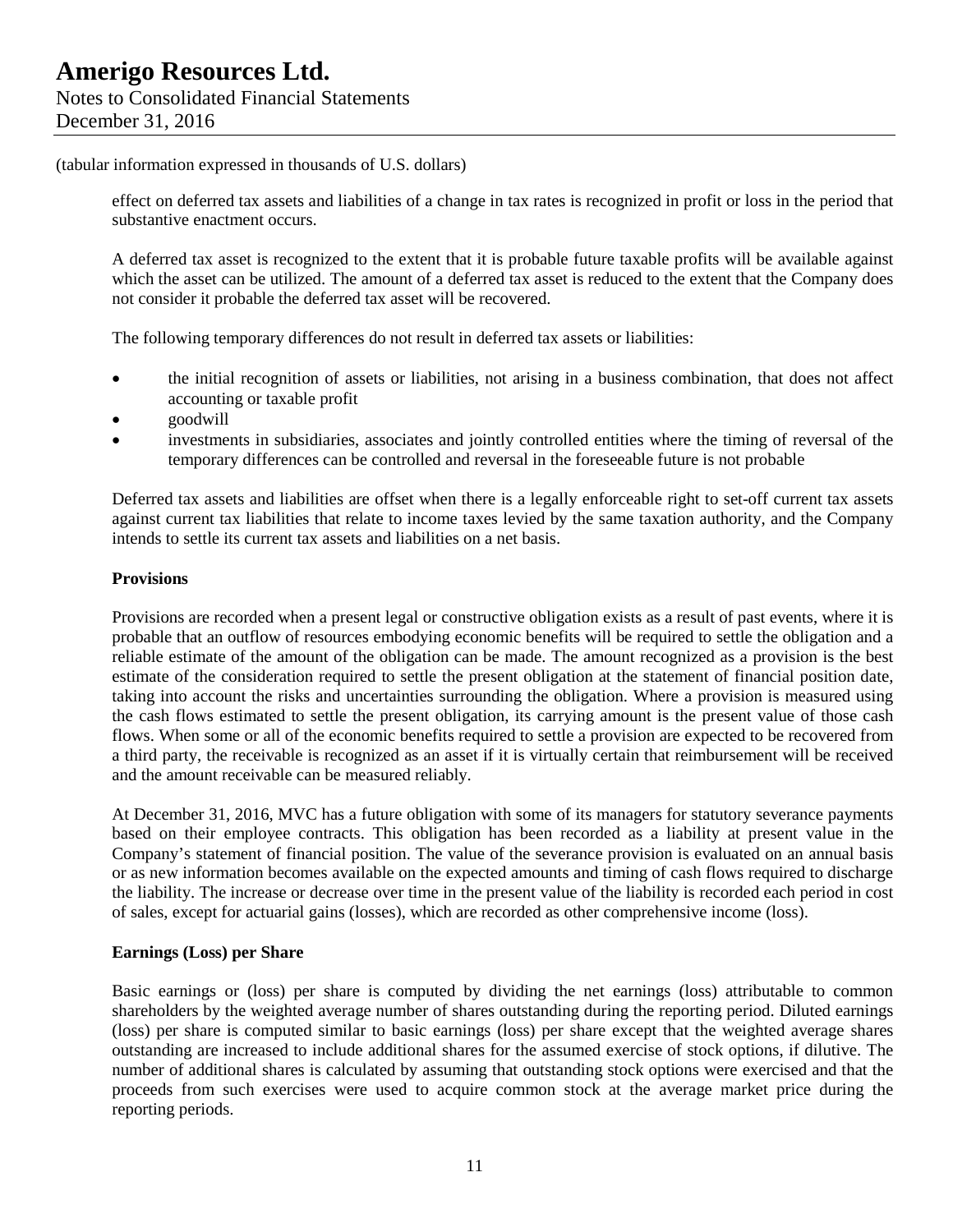Notes to Consolidated Financial Statements December 31, 2016

(tabular information expressed in thousands of U.S. dollars)

## **Revenue Recognition**

Production of copper concentrates by MVC is being conducted under a tolling agreement with DET for the period from January 1, 2015 to December 31, 2022, under which title to the copper concentrates produced by MVC is retained by DET and MVC earns tolling revenue, calculated as gross revenue for copper produced at applicable market prices, net of notional items (treatment and refining charges, DET copper royalties and transportation costs) (Note 5). Tolling revenue is recognized when the tolling process has been completed.

MVC's compensation is determined in accordance with annual industry benchmarks for pricing terms and smelting and refining charges, and in 2016 is based on the average London Metal Exchange ("LME") copper price for the third month following the delivery of copper concentrates produced under the tolling agreement ("M+3"). Accordingly, final pricing for copper produced by MVC in 2016 is being determined based on the average LME copper price of the third month following delivery of copper produced under the tolling agreement.

Revenue from the sale of molybdenum concentrates is recognized when the rights and obligations of ownership pass to the customer and the price is reasonably determinable. Molybdenum produced by MVC is sold under a written sales agreement with Chile's Molibdenos y Metales S.A. ("Molymet"). MVC's molybdenum plant was shut down in response to weak molybdenum prices from April 2015 to August 2016.

When final tolling fees or prices are determined by quoted market prices in a period subsequent to the date of provision of tolling services or sale, such fees or prices are first determined on a provisional basis at the date of completion of tolling or sale and revenues are recorded based on forward prices. Adjustments are made to the tolling fee or sale price in subsequent periods based on movements in quoted market prices up to date of the final pricing. Under these circumstances, the value of MVC's amounts receivable changes as the underlying commodity market prices vary. This adjustment mechanism has the characteristics of a derivative. Accordingly, the fair values of the receivables are adjusted each reporting period by reference to forward market prices and changes in fair value are recorded as a component of revenue. In a period of rising prices, not only will MVC record higher revenue for deliveries in the period, but it will also record favourable adjustments to revenue for tolling services or copper and molybdenum concentrates delivered in the prior period. Similarly, in a period of declining prices, MVC will record lower revenues for current deliveries and negative adjustments to revenue for prior period tolling services or deliveries. At December 31, 2016, the provisional copper price used by MVC was \$2.57/lb. A 10% increase or decrease in provisional copper prices would result in price-driven revenue settlement adjustments of \$3.5 million.

### **Comprehensive Income (Loss)**

Comprehensive income (loss) includes items that are not included in net profit such as unrealized gains or losses on available-for-sale investments and foreign currency gains or losses related to translation of the financial statements of foreign operations. The Company's comprehensive income (loss), components of other comprehensive income and cumulative translation adjustments are presented in the statements of comprehensive income (loss) and the statements of changes in equity.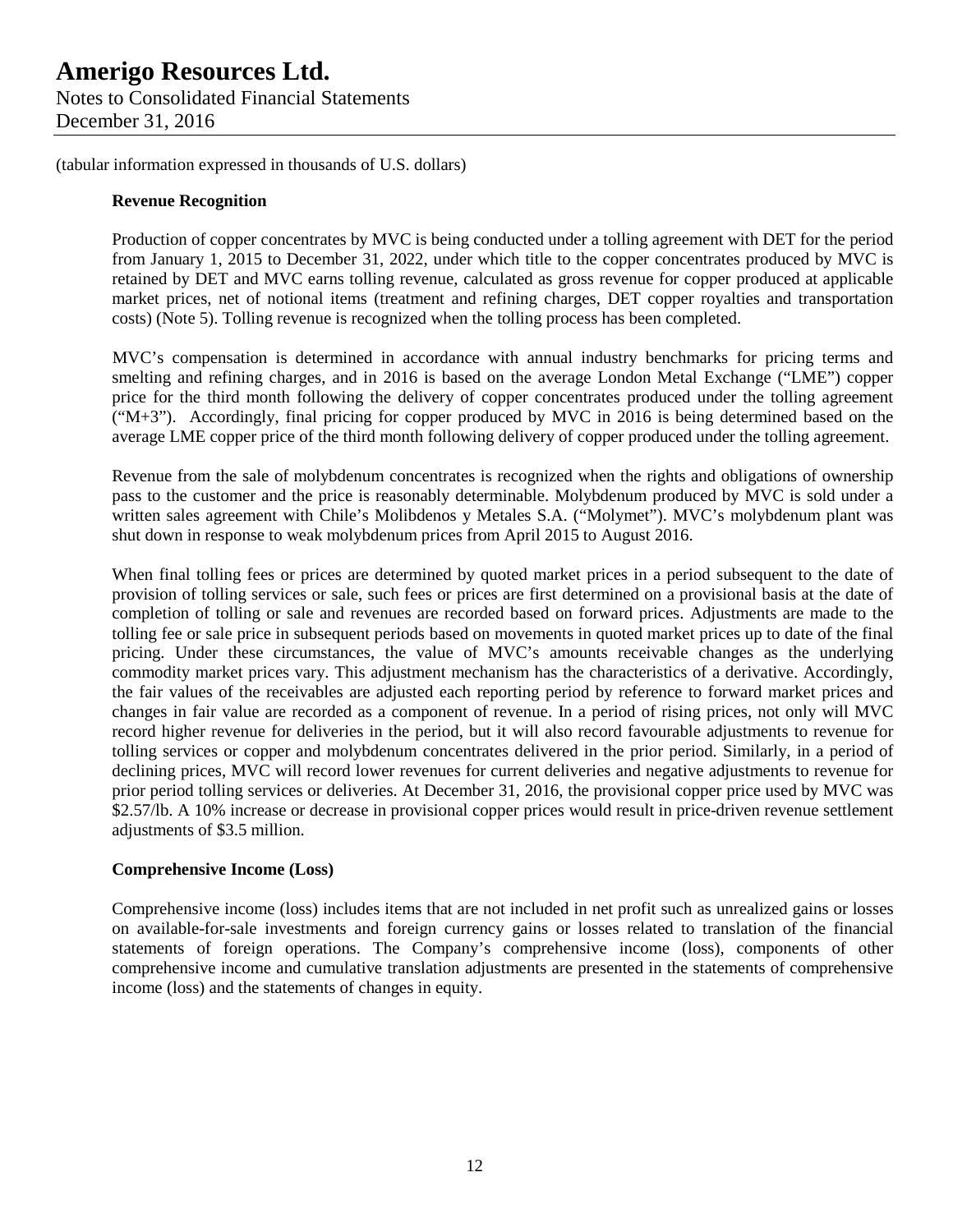### **3) ADOPTION OF NEW AND REVISED STANDARDS AND INTERPRETATIONS**

There were no new or revised IASB standards and interpretations adopted by the Company on January 1, 2016.

A number of new standards and amendments to standards and interpretations are effective for annual periods beginning after January 1, 2017 and have not been applied in preparing these interim financial statements.

**IAS 7, Statement of Cash Flows:** Disclosures Related to Financing Activities: Amended to require disclosures about changes in liabilities arising from financing activities, including both changes arising from cash flows and non-cash changes. Effective for accounting periods beginning on or after January 1, 2017. Adoption will not have a significant effect on the Company's financial statements.

**IAS 12, Income Taxes – Deferred Taxes:** Amended to clarify (i) the requirements for recognizing deferred tax assets on unrealized losses; (ii) deferred tax where an asset is measured at a fair value below the asset's tax base, and (iii) certain other aspects of accounting for deferred tax assets. Effective for accounting periods beginning on or after January 1, 2017. Adoption will not have a significant effect on the Company's financial statements.

**IFRS 2, Share-based Payments:** Amended to address (i) certain issues related to the accounting for cash settled awards, and (ii) the accounting for equity settled awards that include a "net settlement" feature in respect of employee withholding taxes. The standard is effective for accounting periods beginning on or after January 1, 2018. Adoption will not have a significant effect on the Company's financial statements.

**IFRS 9 – Financial Instruments - classification and measurement ("IFRS 9")**: Addresses the classification, measurement and recognition of financial assets and financial liabilities. The complete version of IFRS 9 was issued in July 2014. It replaces the guidance in IAS 39 that relates to the classification and measurement of financial instruments. IFRS 9 retains but simplifies the mixed measurement model and establishes three primary measurement categories for financial assets: amortised cost, fair value through other comprehensive income and fair value through P&L. The standard introduces a new expected credit losses model that replaces the incurred loss impairment model used in IAS 39. For financial liabilities, there were no changes to classification and measurement except for the recognition of changes in own credit risk in other comprehensive income, for liabilities designated at fair value through profit or loss. The standard is effective for accounting periods beginning on or after January 1, 2018. Early adoption is permitted. The Company is in the process of assessing IFRS 9's impact on its financial statements.

**IFRS 15, Revenue from Contracts with Customers ("IFRS 15"):** Deals with revenue recognition and establishes principles for reporting useful information to users of financial statements about the nature, timing and uncertainty of revenue and cash flows arising from an entity's contracts with customers. Revenue is recognized when a customer obtains control of a good or service and thus has the ability to direct the use and obtain the benefits from the good or service. The standard replaces IAS 18, Revenue, and IAS 11, Construction Contracts, and related interpretations. The standard is effective for annual periods beginning on or after January 1, 2018 and earlier application is permitted. The Company is in the process of assessing IFRS 15's impact on its financial statements.

**IFRIC 22, Foreign Currency Transactions and Advance Considerations**: Provides guidance on how to determine the date of the transaction when an entity either pays or receives consideration in advance for foreign currency-denominated contracts. The standard is effective for accounting periods beginning on or after January 1, 2018. The Company does not expect the adoption of IFRIC 22 will have a significant effect on its financial statements.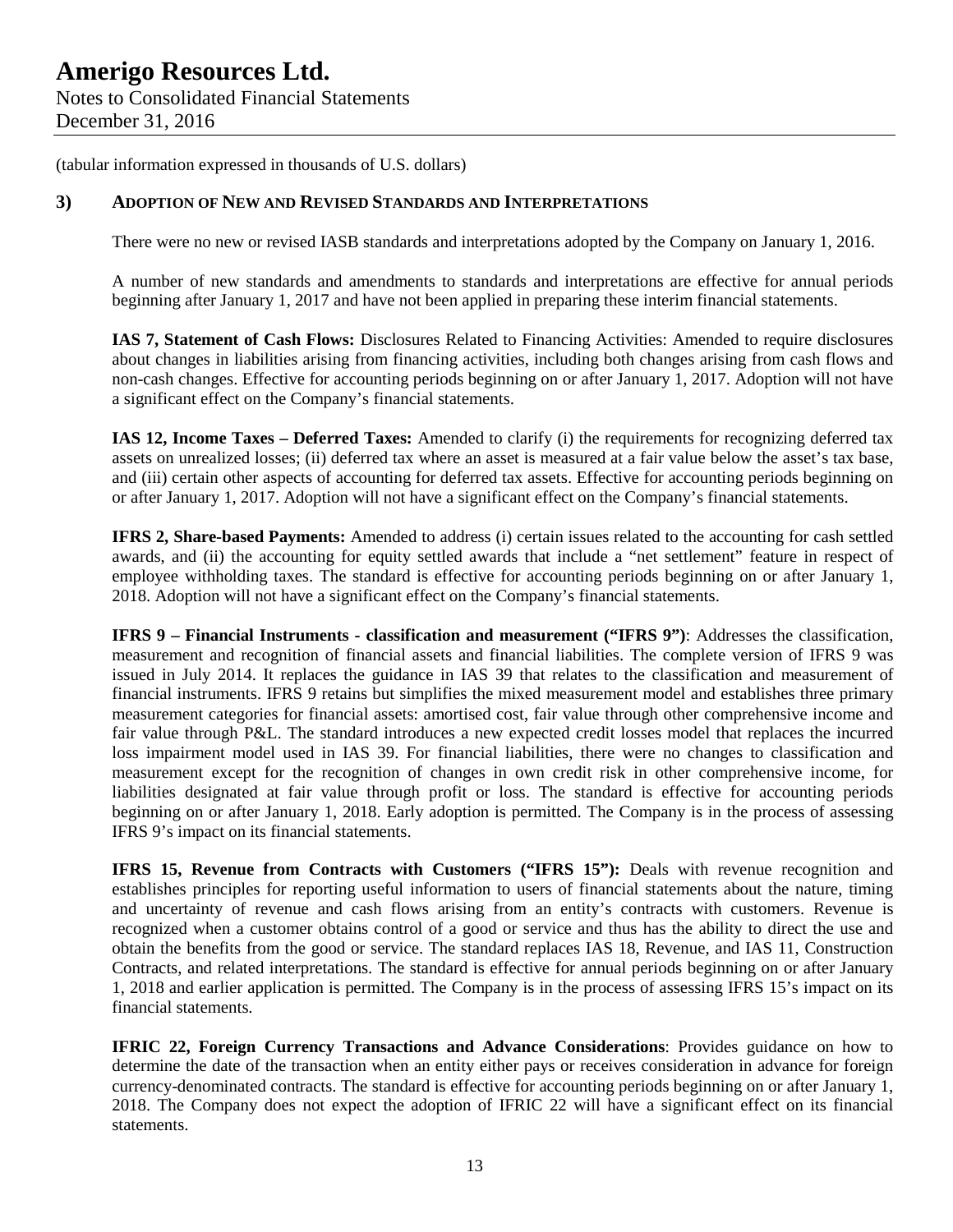**IFRS 16, Leases ("IFRS 16"):** On January 13, 2016, the IASB issued IFRS 16, according to which, all leases will be on the balance sheet of lessees, except those that meet the limited exception criteria. Respectively, rent expense is to be removed and replaced by the recording of depreciation and finance expenses. The standard is effective for annual periods beginning on or after January 1, 2019. The Company does not expect the adoption of IFRS 16 will have a significant effect on its financial statements.

There are no other IFRS or IFRIC interpretations with future effective dates that are expected to have a material impact on the Company.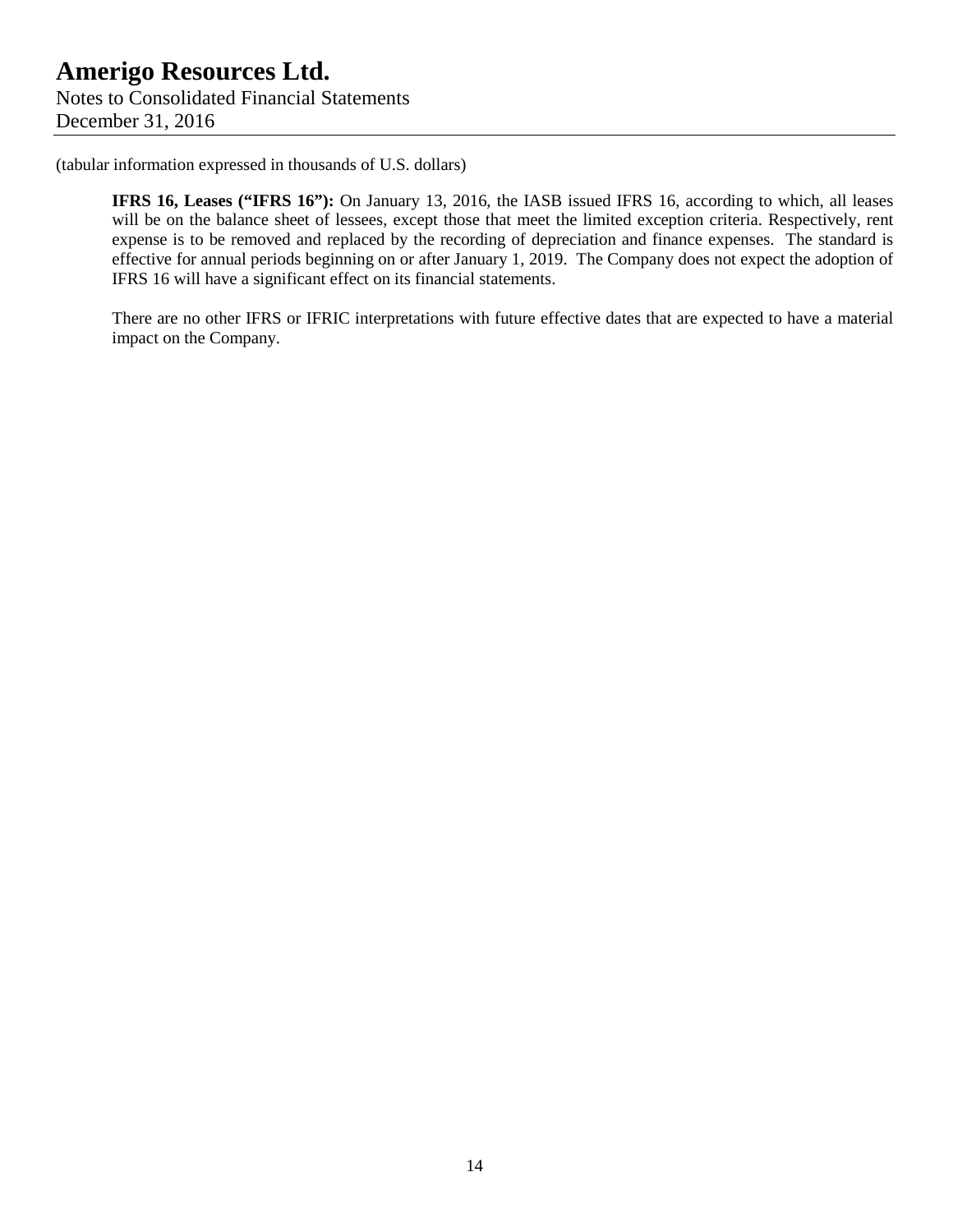## **Amerigo Resources Ltd.** Notes to Consolidated Financial Statements December 31, 2016

(tabular information expressed in thousands of U.S. dollars)

#### **4) CRITICAL ACCOUNTING ESTIMATES AND JUDGEMENTS**

Estimates and judgements are continually evaluated and are based on historical experience and other factors, including expectations of future events that are believed to be reasonable under the circumstances.

In preparing these consolidated financial statements, the Company makes judgements, estimates and assumptions concerning the future which may vary from actual results. Judgements, estimates and assumptions that could have a significant risk of causing a material adjustment to the carrying amounts of assets and liabilities within the next financial year are addressed below.

In 2016, the Company undertook judgement and estimate revisions in respect of the start date of Cauquenes operations.

a) Useful Life of Assets

MVC estimates the economic life of most of property, plant and equipment based on their useful life, not to exceed the term of MVC's contractual relationship with DET (December 31, 2037).

b) Royalty Derivative to Related Parties

The Group has an obligation to pay royalties to certain related parties, based on a fixed payment for each pound of copper equivalent produced from El Teniente tailings by MVC (Note 14(a)). The royalty is a derivative financial instrument measured at fair value, and the Company is required under IFRS to reassess its estimate for the royalty derivative at each reporting date based on revised production under the tolling agreement estimates.

c) Impairment of Property, Plant and Equipment

In accordance with the Company's accounting policy, each asset or cash generating unit is evaluated at each reporting date to determine whether there are any indications of impairment. If any such indication exists, a formal estimate of recoverable amount is performed and an impairment loss is recognized to the extent that the carrying amount exceeds the recoverable amount. The recoverable amount of an asset or cash generating group of assets is measured at the higher of fair value less costs to sell and value in use.

The determination of fair value less cost to sell and value in use requires management to make estimates and assumptions about expected tolling, production and sales volumes, metals prices, mine plan estimates, operating costs, mine closure and restoration costs, future capital expenditures and appropriate discount rates for future cash flows. The estimates and assumptions are subject to risk and uncertainty, and as such there is the possibility that changes in circumstances may alter these projections and impact the recoverable amount of the assets. In such circumstances, some or all of the carrying value of the assets may be further impaired or the impairment charge reduced, with the impact recorded in the statement of income.

As at December 31, 2016, management determined that the continued depressed market price for the Company's shares, resulting in market capitalization for the Company below its net asset value, constituted an impairment indicator, and completed an impairment assessment for MVC that included a determination of fair value less costs to sell.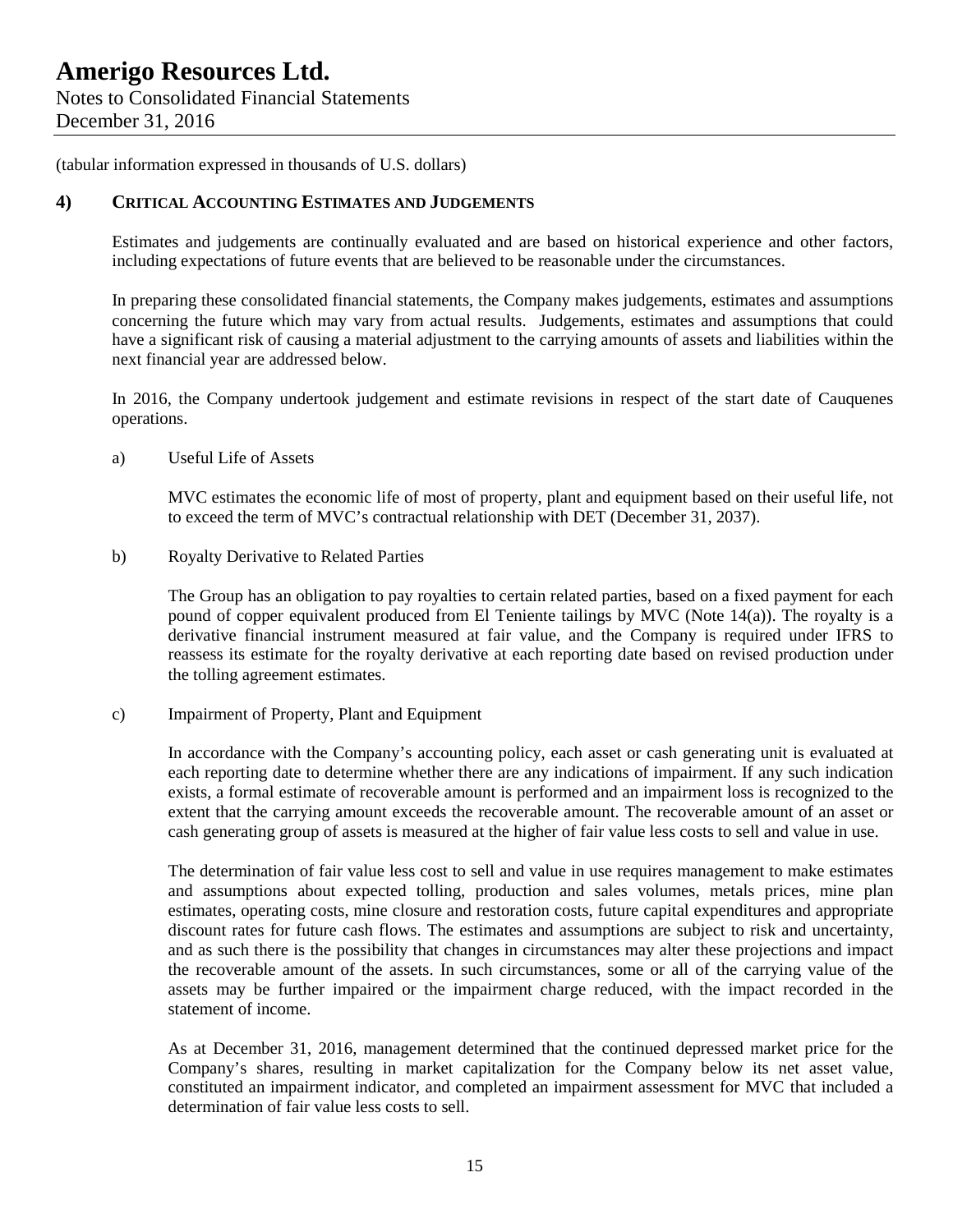Key assumptions incorporated in the impairment model included the following:

- Copper prices (\$/lb): 2017: \$2.40; 2018: \$2.52; 2019: \$2.67; 2020: \$2.82; 2021: \$2.88/lb; 2022 to 2037: \$3.00.
- Power costs (excluding benefit from self-generation): From 2017 to 2027 costs are per contractual estimates (2017: \$0.101173/kWh, 2018 to 2037: \$0.11317/kWh).
- Operating costs based on historical costs incurred and estimated forecasts
- Tolling/production volume and recoveries as indicated in MVC's mining plan from 2017 to 2037, including processing of fresh tailings and old tailings from the Colihues and Cauquenes deposits
- Discount rate: 7% after tax

Based on the assumptions described above, management's impairment evaluation at December 31, 2016 did not result in the identification of an impairment loss. Although management believes the estimates applied in this impairment assessment are reasonable, such estimates are subject to significant uncertainties and judgements. The Group's impairment model is very sensitive to changes in estimated metal prices and operating costs, particularly estimated power costs beyond MVC's current power contracts and operating results from the Cauquenes deposit that may differ from current projections. Changes in these variables might trigger an impairment that could be material.

An impairment charge of \$1.4 million was recognised in 2015 following a technical review of the Colihues equipment that is not expected to be used in future operations, as the recoverable amount of the equipment was less than its carrying amount. The impairment charge was recorded in the statement of loss under other expenses (Note 18(b)).

d) Interest rate swap

MVC has an interest rate swap ("IRS") (Note 13(a)) to fix the interest rate on 75% of the facility undertaken to finance the Cauquenes expansion. Management makes estimates to determine the fair value of the IRS at inception and at each reporting date.

e) Start date of Cauquenes operations

MVC commenced processing tailings from the Cauquenes deposit during September 2015 from one of the two sumps built as part of the Cauquenes phase one expansion. Construction, commissioning and testing continued to December 2015. When a project nears the end of construction, management has to exercise judgment to determine the date in which the asset was in the location and condition necessary to operate as intended by management. This date establishes the point in time at which costs cease to be capitalized unless they provide an enhancement to the economic benefits of the asset, borrowing costs cease to be capitalized, processing costs begin to stabilize, the capitalization of pre-start-up revenue ceases and depreciation of the asset commences. Management determined the appropriate start date of the Cauquenes operations to be January 1, 2016.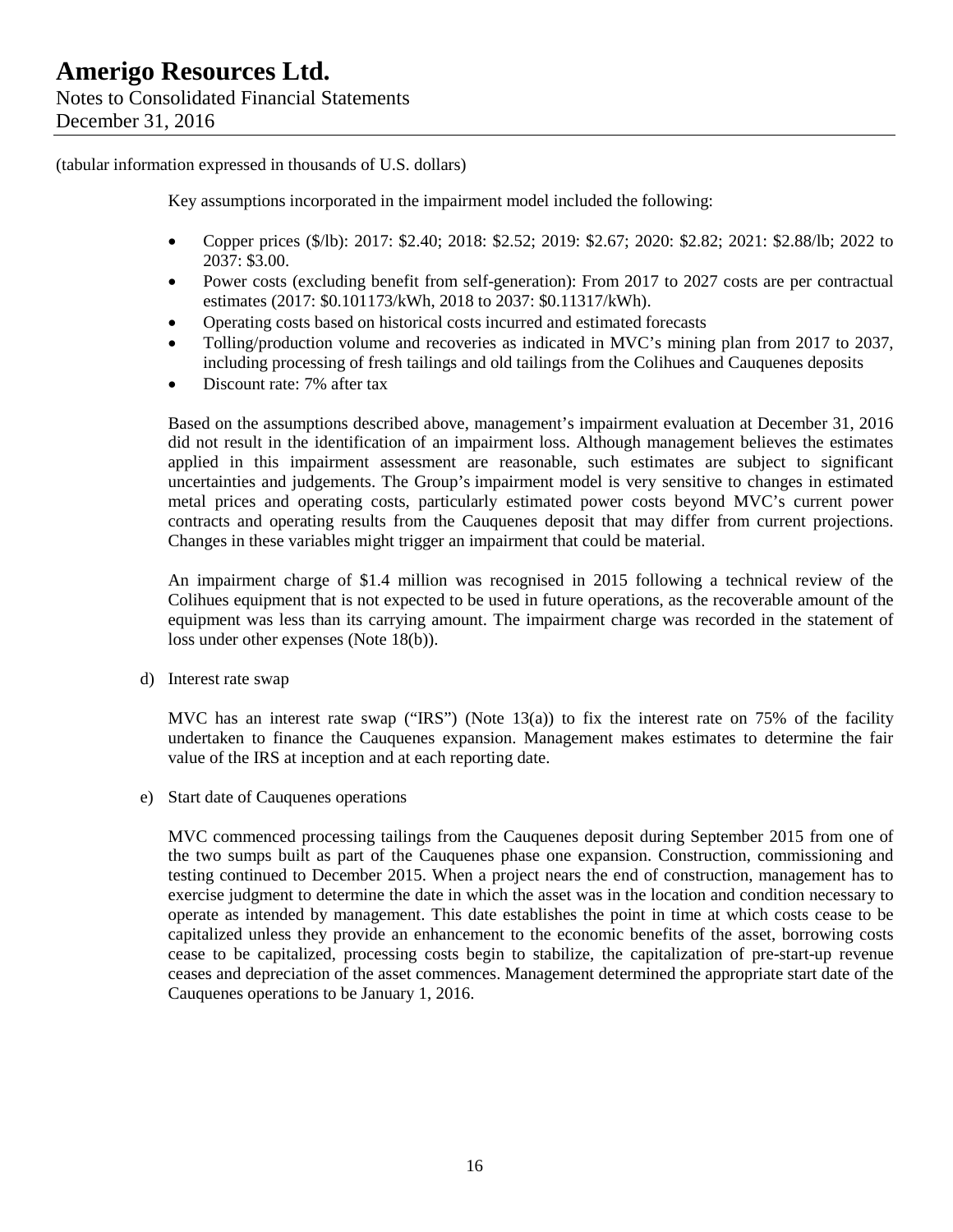## **Amerigo Resources Ltd.** Notes to Consolidated Financial Statements

December 31, 2016

(tabular information expressed in thousands of U.S. dollars)

## **5) AGREEMENTS WITH CODELCO'S EL TENIENTE DIVISION**

In 1991, MVC entered into a contract with DET to process the fresh tailings from El Teniente, the world's largest underground copper mine, for a term to 2021 (collectively, the "Fresh Tailings Contract"). In 2009, MVC and DET entered into an agreement to process the tailings from Colihues, one of El Teniente's historic tailings deposits (the "Colihues Contract"). In 2014 MVC and DET entered into a contract (the "Master Agreement") for the purchase by MVC of the rights to process tailings from an additional historic tailings deposit, Cauquenes, for a term to the earlier of its depletion or 2033, and extending the Fresh Tailings Contract from 2021 to 2037 and the Colihues Contract to the earlier of its depletion or 2037.

Until December 31, 2014, royalties were payable to DET in respect of copper concentrates produced by MVC. DET royalties were calculated using the average London Metal Exchange ("LME") copper price for the month of production of the concentrates, and were recorded as components of production costs.

In 2015, MVC and DET entered into a second modification to the Master Agreement which changed the legal relationship between the parties for the period from January 1, 2015 to December 31, 2022. During this period, production of copper concentrates by MVC has and will be conducted under a tolling agreement with DET. Title to the copper concentrates produced by MVC is retained by DET and MVC earns tolling revenue, calculated as gross revenue for copper produced at applicable market prices, net of notional items (treatment and refining charges, DET copper royalties and transportation costs). The notional DET copper royalties precisely mimic the former royalty arrangements between MVC and DET.

Notional royalties for copper concentrates produced from fresh tailings are determined through a sliding scale formula tied to copper prices ranging from \$1.95/lb (13.5%) to \$4.80/lb (28.4%).

Notional royalties for copper concentrates produced from Colihues historic tailings are determined through a sliding scale for copper prices ranging from \$0.80/lb (3%) to \$4.27lb (30%). The parties are required to review costs and potentially adjust notional royalty structures for copper production from Colihues tailings if the copper price remains below \$1.95/lb or over \$4.27/lb for three consecutive months.

Notional royalties for copper concentrates produced from Cauquenes historic tailings are determined through a sliding scale for copper prices ranging from \$1.95/lb (16%) to \$5.50/lb (39%).

MVC pays a sliding scale global molybdenum royalty for molybdenum prices between \$7.31/lb (9%) and \$40.0/lb (19.7%).

The Master Agreement contains provisions requiring the parties to meet and review cost and notional royalty/royalty structures in the event monthly average prices fall below certain ranges and projections indicate the permanence of such prices over time. The review of all notional royalty/royalty structures is to be carried out in a manner that gives priority to the viability of the Master Agreement and maintains the equilibrium of the benefits between the Parties.

The Master Agreement also contains three early exit options exercisable by DET within 2021 and every three years thereafter only in the event of changes unforeseen as of the date of the Master Agreement. The Company has currently judged the probabilities of DET exercising any of these early exit options as remote.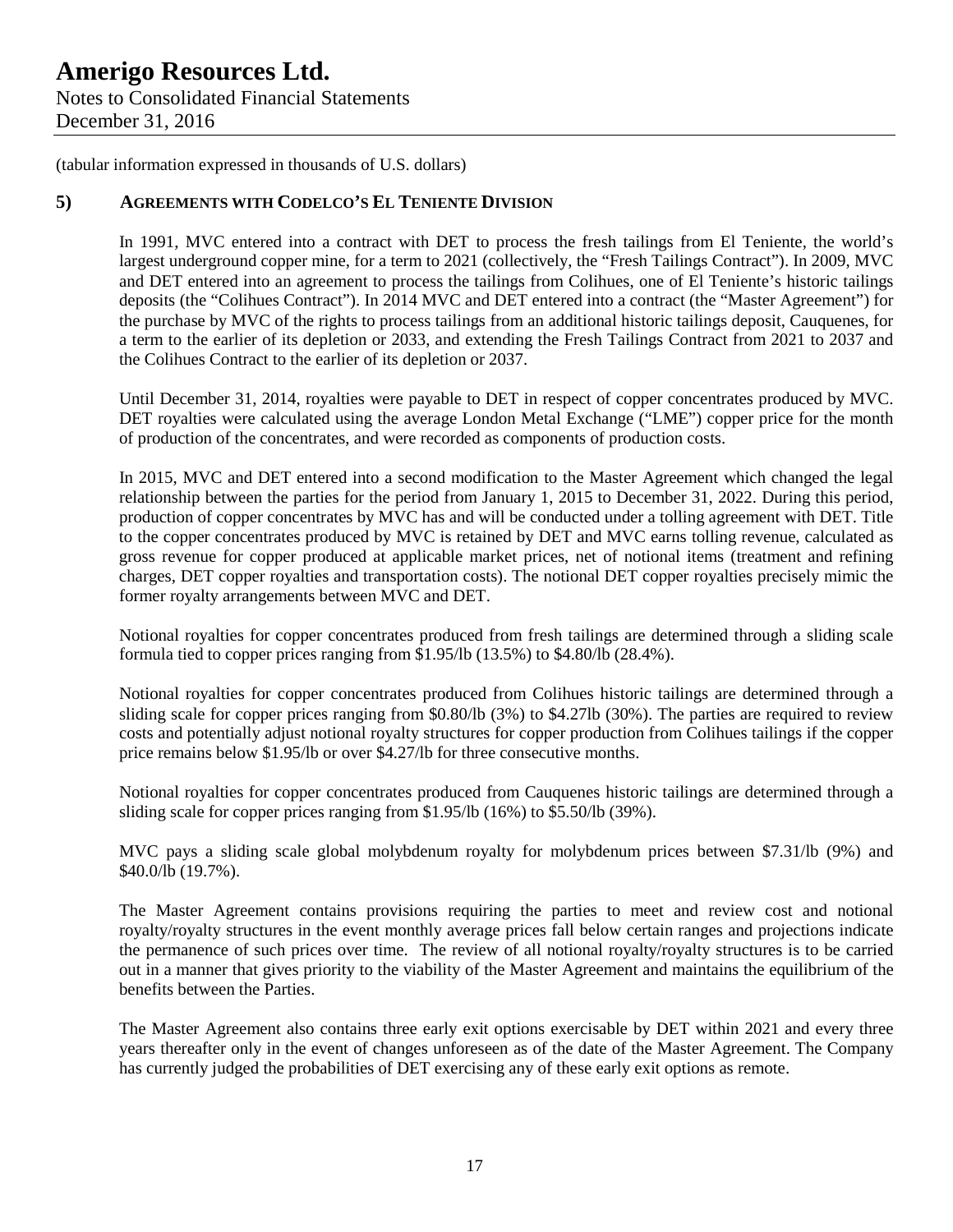In 2014, DET and MVC entered into a first modification to the Master Agreement, which provided for deferral of payment of up to \$9.1 million in DET royalties in 2014. The deferred amounts were paid in full in the quarter ended March 31, 2015.

In 2015, MVC and DET entered into a second modification to the Master Agreement under which MVC's production of copper concentrates is conducted under a tolling agreement with DET -as described in preceding paragraphs- and DET provided a copper price support agreement of up to \$17.0 million (the "DET Price Support Facility"). Starting in 2015, MVC drew down \$1.0 million from the DET Price Support Facility for each month in which the average final settlement copper price to MVC was less than \$2.80/lb, up to the \$17.0 million maximum. The DET Price Support Facility bears interest at a rate of 0.6% per month and is subordinate to MVC's bank financing. At December 31, 2016, MVC had drawn down \$17.0 million from the DET Price Support Facility (December 31, 2015: \$7.0 million) (Note 13(c)). The DET Price Support Facility is scheduled to be repaid from January 2017 to December 31, 2019 at a rate of \$1.0 million per month, provided this repayment schedule does not preclude MVC from making the semi-annual principal debt repayments described in Note 13(a). MVC does not currently anticipate making principal repayments to the DET Price Support Facility within the twelve months following December 31, 2016. MVC may repay the DET Price Support Facility in advance and without penalty, provided its bank debt holders pre-approve the advance payments.

In 2016, MVC and DET reached an agreement to defer DET notional copper royalty adjustments to gross revenue during a four-month period, from March to June 2016, for a total deferral of \$5.4 million, the repayment terms of which are under discussion with DET.

At December 31, 2016, the accrual for DET notional copper royalties and DET molybdenum royalties, including deferred amounts, was \$11.3 million (December 31, 2015: \$4.2 million), representing seven months of notional copper royalties and five months of molybdenum royalties (December 31, 2015: three months of notional copper royalties).

|                                                           | December 31, | December 31,<br>2015<br>\$ |
|-----------------------------------------------------------|--------------|----------------------------|
|                                                           | 2016<br>\$   |                            |
|                                                           |              |                            |
| Cash at bank and on hand                                  | 8,966        | 8,811                      |
| Cash held in a debt service reserve account $(Note13(a))$ | 6,700        |                            |
| Short term bank deposits                                  | 255          | 221                        |
|                                                           | 15,921       | 9,032                      |

## **6) CASH AND CASH EQUIVALENTS**

MVC has a debt service reserve account ("DSRA") as required under the terms and provisions of the Cauquenes Expansion Loan (Note 13(a)). Funds in the DSRA must be used to:  $\pi/$  pay the principal and interest of the Cauquenes Expansion Loan and the amounts owing under the IRS if MVC has insufficient funds to make these payments and /ii/ fund MVC's operating expenses. If it becomes necessary to fund MVC's operations with funds from the DSRA, MVC must replenish into the DSRA at each month end the funds necessary to maintain a balance equal to one hundred percent of the sum of the principal and interest pursuant to the Cauquenes Expansion Loan and the IRS that are payable in respect of the following six months.

Short-term bank deposits are redeemable on demand.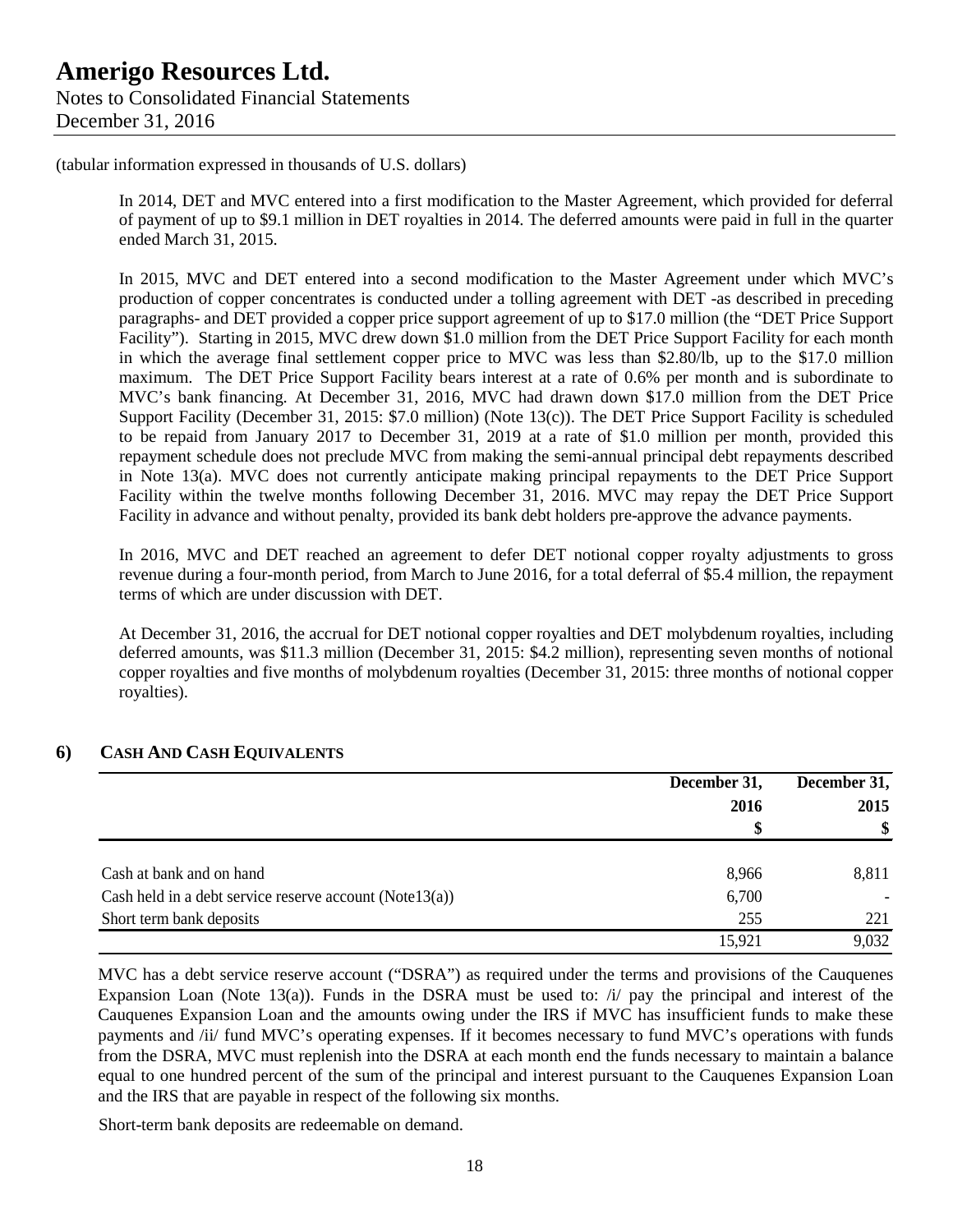Notes to Consolidated Financial Statements December 31, 2016

(tabular information expressed in thousands of U.S. dollars)

## **7) RECEIVABLES**

a) Trade and other receivables

|                               | December 31,<br>2016<br>\$ | December 31,<br>2015<br>\$ |
|-------------------------------|----------------------------|----------------------------|
| <b>Current</b>                |                            |                            |
| Trade and other receivables   | 8,008                      | 911                        |
| Non-current                   |                            |                            |
| Other non-current receivables | 203                        | 192                        |

The Group has reviewed the collectability of its current and non-current receivables and has determined that a provision for doubtful accounts is not required.

The ageing analysis of current receivables is as follows:

|                       | December 31, | December 31, |  |
|-----------------------|--------------|--------------|--|
|                       | 2016         | 2015         |  |
|                       |              | \$           |  |
| Up to 3 months        | 7,934        | 607          |  |
| 3 to 6 months         | 71           | 166          |  |
| Greater than 6 months | 3            | 138          |  |
|                       | 8,008        | 911          |  |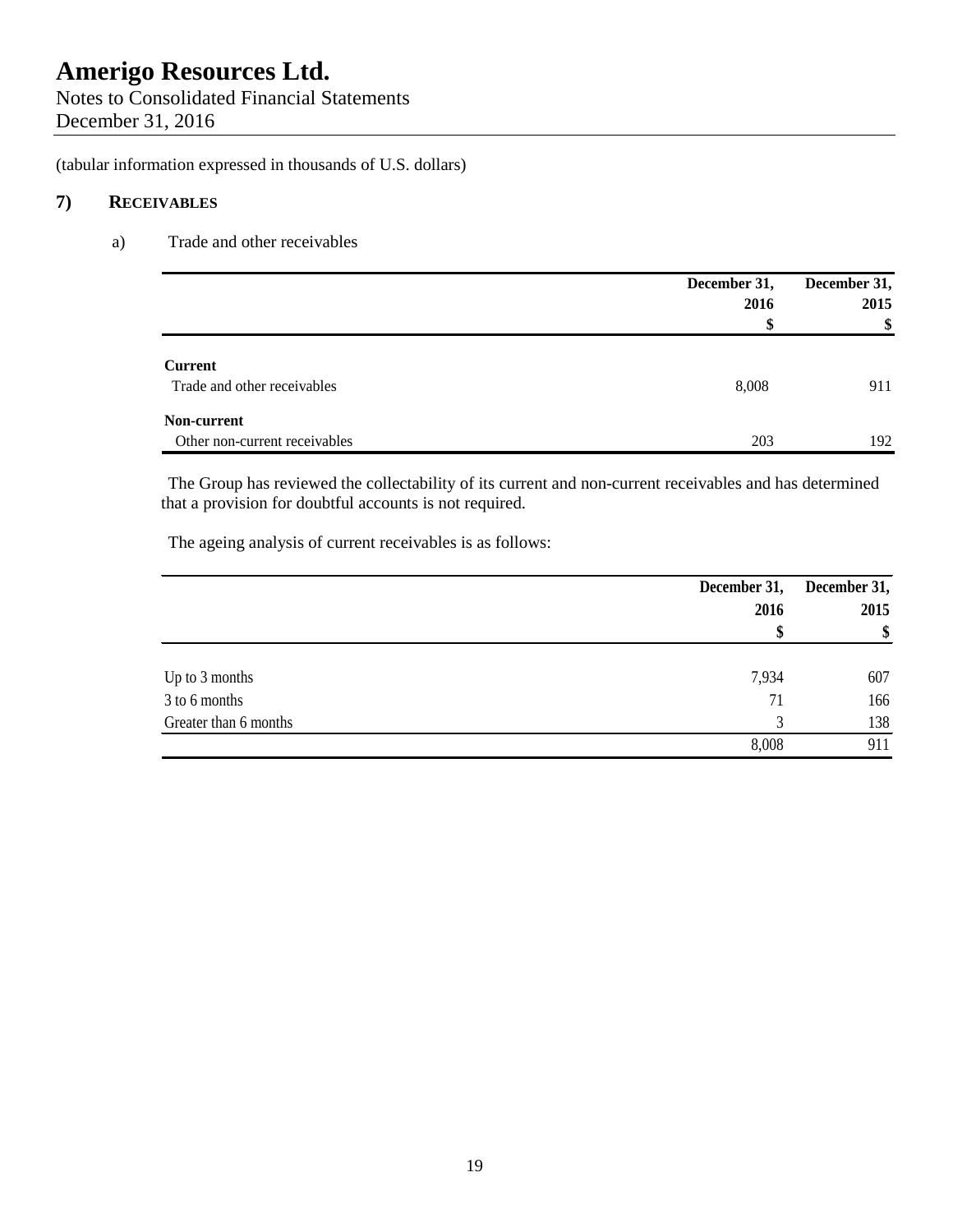The carrying amounts of the Group's current receivables are denominated in the following currencies:

|                 | December 31, | December 31, |
|-----------------|--------------|--------------|
|                 | 2016         | 2015         |
| <b>Currency</b> |              | \$           |
|                 |              |              |
| Chilean Peso    | 8,005        | 897          |
| Other           |              | 14           |
|                 | 8,008        | 911          |

The fair values of the Group's current receivables approximate their carrying value of \$8,008 (2015: \$911).

Trade and other receivables included \$6.4 million of receivables for sale of copper concentrates under a tolling agreement with DET that were provisionally priced at December 31, 2016 (2015: \$0.9 million) and \$1.3 million of receivables for sale of molybdenum concentrates that were also provisionally priced (2015: \$nil).

The effective interest rates on current receivables were nil % (December 31, 2015: nil %).

#### b) Taxes receivable

The components of the Group's taxes receivable are:

|                              | December 31, |        |
|------------------------------|--------------|--------|
|                              | 2016         | 2015   |
|                              | S            | \$     |
| Value added taxes receivable | 131          | 8,604  |
| Income tax receivable        | 6,289        | 5,174  |
| Other taxes receivable       | 56           | 68     |
|                              | 6,476        | 13,846 |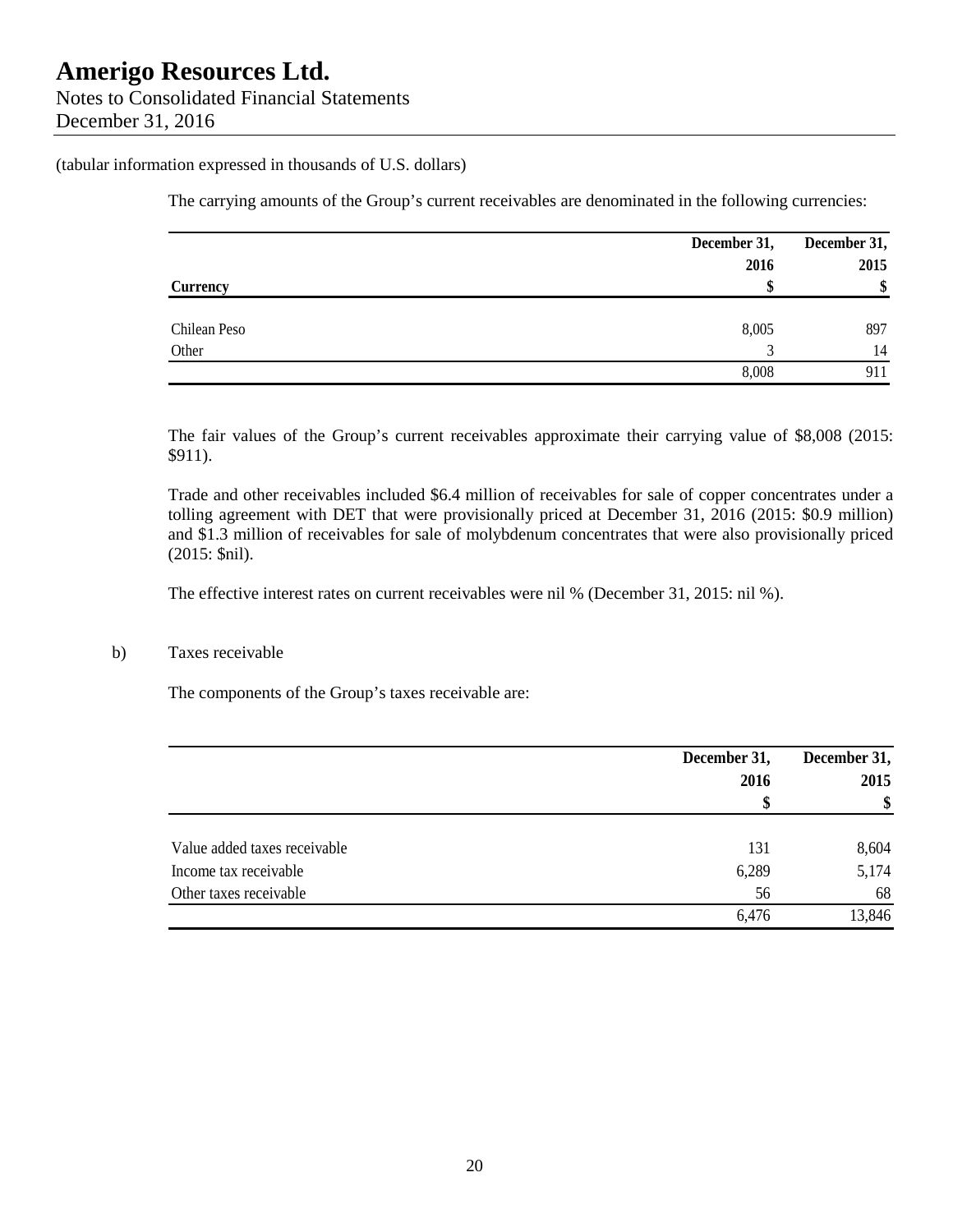Notes to Consolidated Financial Statements December 31, 2016

(tabular information expressed in thousands of U.S. dollars)

## **8) INVENTORIES**

|                                | December 31,<br>2016 | December 31,<br>2015 |
|--------------------------------|----------------------|----------------------|
|                                | \$                   | \$                   |
| Plant supplies and consumables | 4,907                | 4,745                |
| Work in progress               | 4,675                | 2,757                |
| Concentrate inventories        | 66                   |                      |
|                                | 9,648                | 7,502                |

At December 31, 2016, copper work in progress and molybdenum concentrate inventories were valued at cost. During the year ended December 31, 2016 ("2016"), the Group recorded a charge of \$0.8 million in tolling and production costs as a result of net realizable value ("NRV") adjustments in the months in which NRV was lower than cost.

At December 31, 2015, copper work in progress inventories were valued at net realizable value ("NRV"). During the year ended December 31, 2015 ("2015"), the Group recorded a charge of \$1.0 million in tolling and production costs as a result of NRV adjustments in the months in which NRV was lower than cost, and a charge of \$0.2 million to tolling and production costs from writing-down the molybdenum in-circuit inventory determined not to be saleable, following MVC's decision to suspend production of molybdenum concentrates in response to prevailing low market prices. The Group also recorded a charge of \$0.1 million in tolling and production costs as a result of an impairment of specific plant and supplies consumables.

## **9) INVESTMENTS**

|                          | December 31,<br>2016 | December 31,<br>2015<br>\$ |
|--------------------------|----------------------|----------------------------|
| <b>Start of year</b>     | 992                  | 2,011                      |
| Changes in fair value    | 526                  | (709)                      |
| Impairment of investment |                      | (310)                      |
| End of year              | 1,518                | 992                        |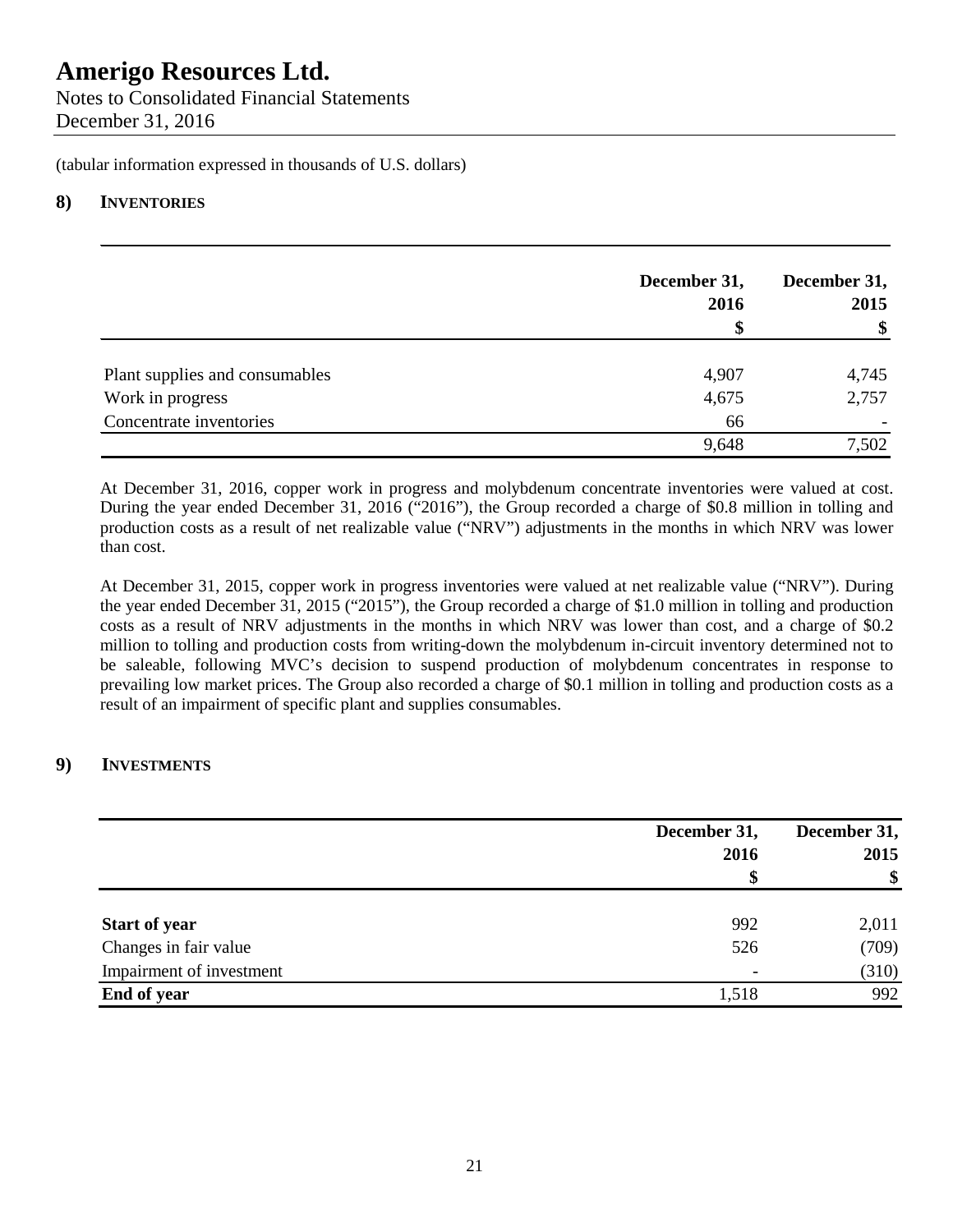Notes to Consolidated Financial Statements December 31, 2016

(tabular information expressed in thousands of U.S. dollars)

Available-for-sale financial assets include the following:

|                       | December 31,<br>2016<br><b>C</b><br>Ю | December 31,<br>2015<br>\$ |
|-----------------------|---------------------------------------|----------------------------|
| Candente Copper Corp. | 474                                   | 184                        |
| Los Andes Copper Ltd. | 1,044                                 | 808                        |
|                       | 1,518                                 | 992                        |

- a) At December 31, 2016, Candente Copper Corp. ("Candente Copper"), a company listed on the TSX, had a closing share price of Cdn\$0.10 and the fair value of the Group's approximately 4% investment in Candente Copper was \$0.5 million. During 2016, the Group recorded other comprehensive income of \$0.3 million (2015: impairment charge of \$0.3 million) for the changes in fair value of this investment. Impairment charges of \$0.3 million in 2015 were included in the statement of loss under other expense (Note 18(b)).
- b) At December 31, 2016, Los Andes Copper Ltd. ("Los Andes"), a company listed on the TSX Venture Exchange, had a closing share price of Cdn\$0.175, and the fair value of the Group's approximately 3% investment in Los Andes was \$1.0 million. During 2016, the Group recorded other comprehensive income of \$0.2 million (2015: loss of \$0.7 million) for the changes in the fair value of this investment.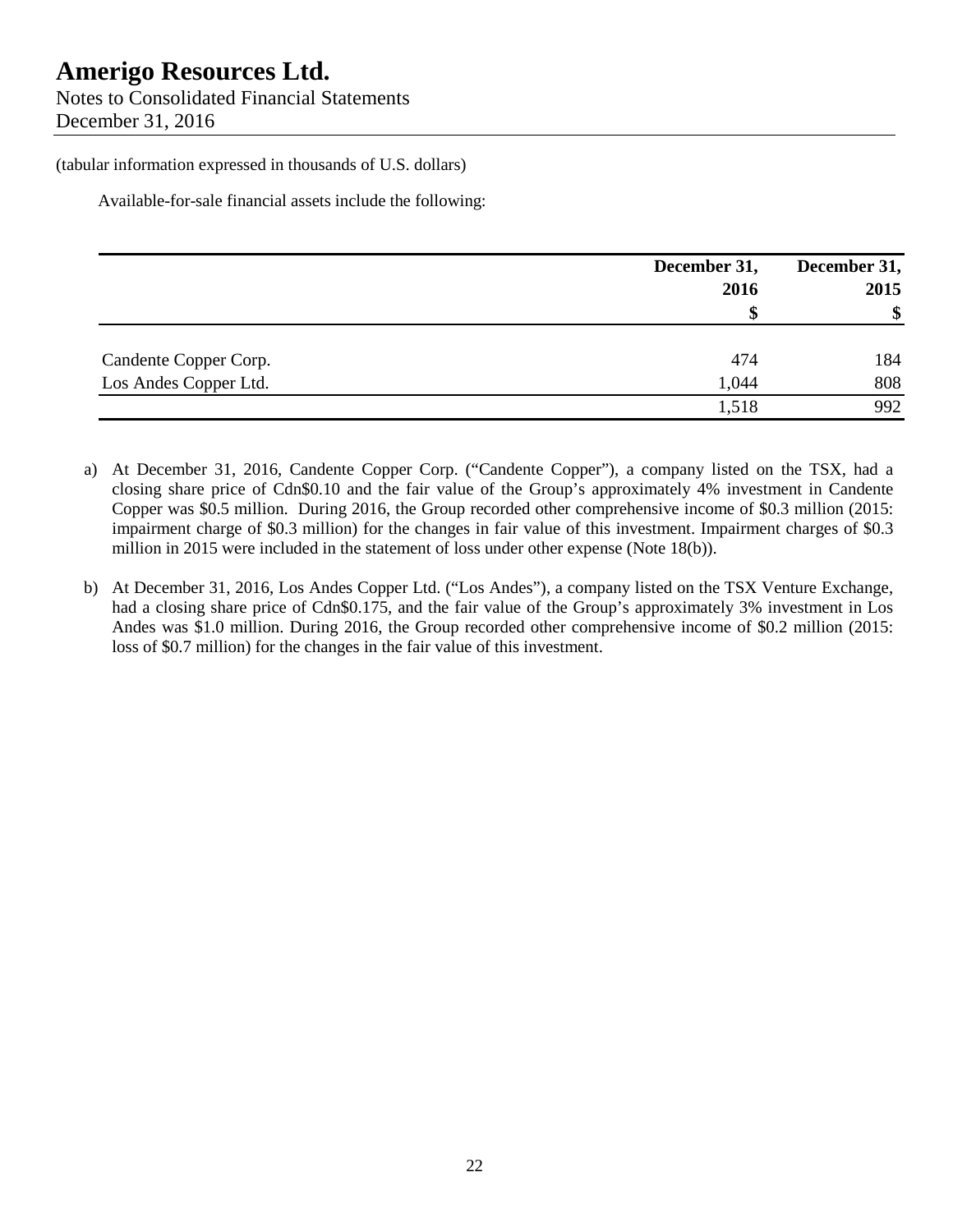Notes to Consolidated Financial Statements December 31, 2016

(tabular information expressed in thousands of U.S. dollars)

## **10) PROPERTY, PLANT AND EQUIPMENT**

|                                |                  | <b>Machinery</b> and |              |
|--------------------------------|------------------|----------------------|--------------|
|                                | <b>Plant</b> and | equipment and        |              |
|                                | infrastructure   | other assets         | <b>Total</b> |
|                                | \$               | \$                   | \$           |
|                                |                  |                      |              |
| Year ended December 31, 2015   |                  |                      |              |
| Opening net book amount        | 111,885          | 21,474               | 133,359      |
| <b>Exchange differences</b>    |                  | (30)                 | (30)         |
| <b>Additions</b>               | 52,257           | 3,829                | 56,086       |
| Disposals                      |                  | (23)                 | (23)         |
| Impairment (Note 4(c))         |                  | (1, 396)             | (1, 396)     |
| Depreciation charge            | (4,706)          | (1,796)              | (6,502)      |
| <b>Closing net book amount</b> | 159,436          | 22,058               | 181,494      |
| At December 31, 2015           |                  |                      |              |
| Cost                           | 246,484          | 51,763               | 298,247      |
| Accumulated depreciation       | (87,048)         | (29,705)             | (116, 753)   |
| Net book amount                | 159,436          | 22,058               | 181,494      |
| Year ended December 31, 2016   |                  |                      |              |
| Opening net book amount        | 159,436          | 22,058               | 181,494      |
| <b>Exchange differences</b>    |                  | 6                    | 6            |
| <b>Additions</b>               | 22               | 5,712                | 5,734        |
| Disposals                      |                  | (63)                 | (63)         |
| Depreciation charge            | (7,110)          | (5,839)              | (12, 949)    |
| <b>Closing net book amount</b> | 152,348          | 21,874               | 174,222      |
| At December 31, 2016           |                  |                      |              |
| Cost                           | 246,506          | 57,418               | 303,924      |
| Accumulated depreciation       | (94, 158)        | (35, 544)            | (129,702)    |
| Net book amount                | 152,348          | 21,874               | 174,222      |
|                                |                  |                      |              |

At December 31, 2015, PPE of \$84.7 million was categorized as construction in progress ("CIP") and not subject to depreciation. The Group's CIP was reclassified to depreciable PPE in 2016. At December 31, 2016, the Group did not have CIP.

Total interest and charges of \$2.8 million was capitalised in 2015 and included in property, plant and equipment at December 31, 2015 (2016: \$nil).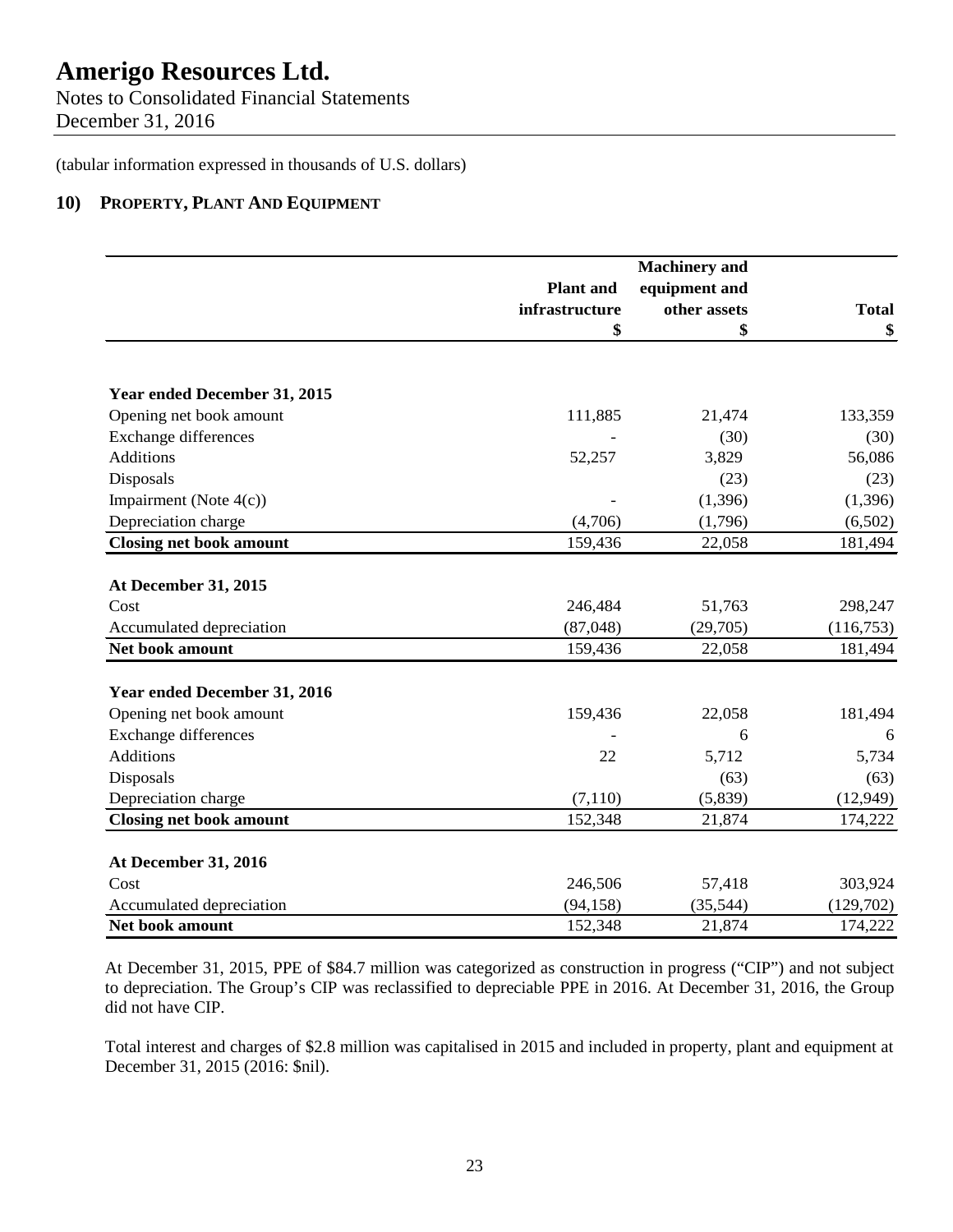Notes to Consolidated Financial Statements December 31, 2016

(tabular information expressed in thousands of U.S. dollars)

## **11) INTANGIBLE ASSETS**

|                                    | $\mathbf{\$}$ |
|------------------------------------|---------------|
| Net book amount, December 31, 2014 | 5,222         |
| Charged to earnings                | (197)         |
| Net book amount, December 31, 2015 | 5,025         |
| Charged to earnings                | (258)         |
|                                    |               |
| Net book amount, December 31, 2016 | 4.767         |

## **12) TRADE AND OTHER PAYABLES**

|                                       | December 31, | December 31, |
|---------------------------------------|--------------|--------------|
|                                       | 2016         | 2015         |
|                                       | \$           | \$           |
| <b>Current</b>                        |              |              |
| Trade and other payables              | 15,819       | 14,543       |
| DET royalties (Note 5)                | 11,273       | 4,205        |
| Royalty derivative to related parties | 1,617        | 879          |
|                                       | 28,709       | 19,627       |
| Non-current                           |              |              |
| Severance provisions                  | 811          | 662          |
| Royalty derivative to related parties | 7,376        | 8,011        |
| Other non-current liabilities         | 1,243        | 50           |
|                                       | 9,430        | 8,723        |

The Company has accrued for severance provisions in respect of estimated statutory severance payments to certain MVC managers based on their employment agreements. The estimate of severance provisions is calculated through an actuarial model that considers variables such as retirement age, salary adjustments and discount rates.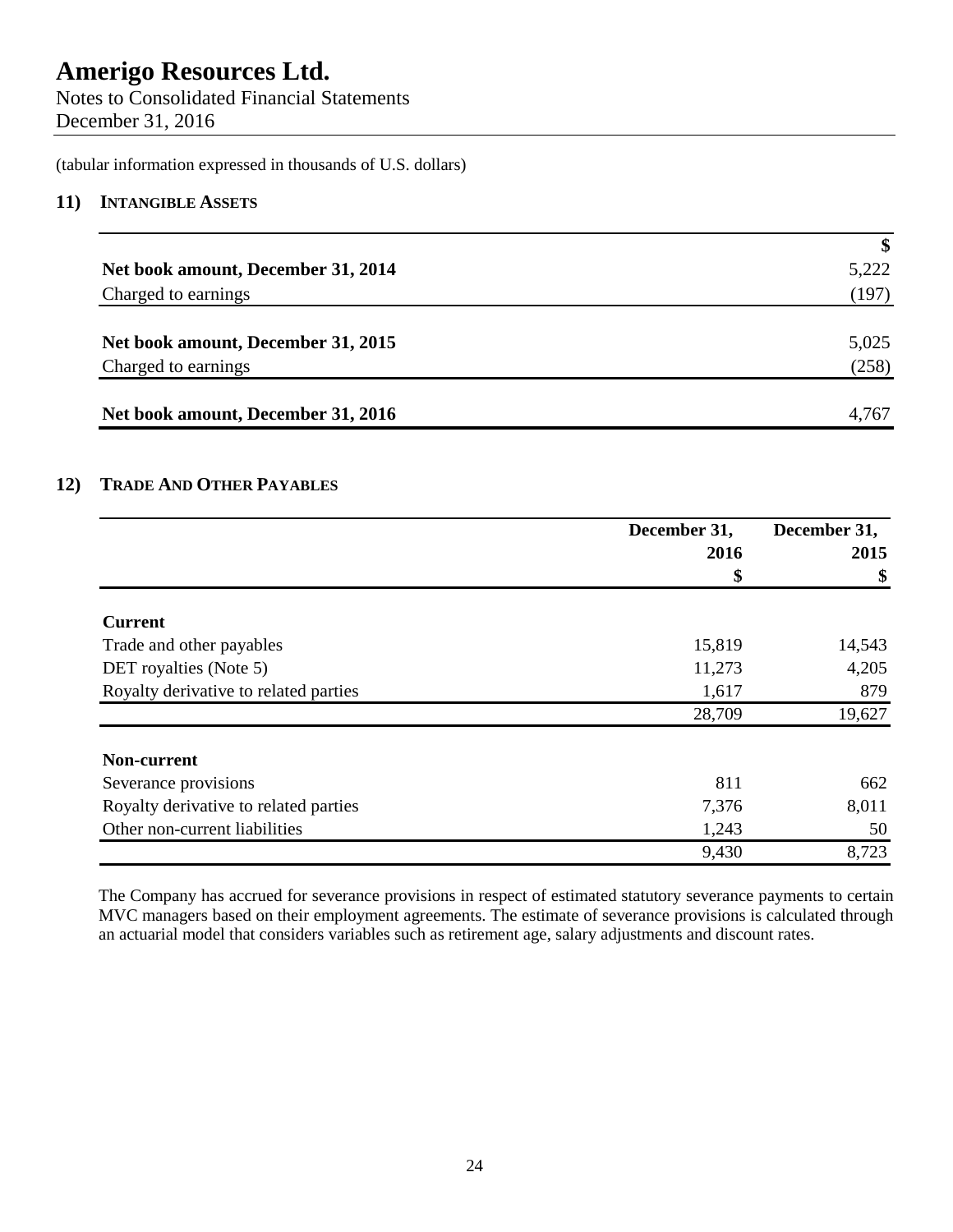Notes to Consolidated Financial Statements December 31, 2016

(tabular information expressed in thousands of U.S. dollars)

## **13) BORROWINGS**

|                                                       | December 31, | December 31, |  |
|-------------------------------------------------------|--------------|--------------|--|
|                                                       | 2016         | 2015         |  |
|                                                       | \$           | \$           |  |
| Cauquenes Expansion Loan (Note $13(a)$ )              | 51,739       | 57,471       |  |
| Cauquenes Expansion VAT Facility (Note 13(b))         |              | 8,026        |  |
| DET Expansion Support Facility (Note 13(c))           | 18,108       | 7,148        |  |
|                                                       | 69,847       | 72,645       |  |
| Comprised of:                                         |              |              |  |
| Short-term debt and current portion of long-term debt | 10,733       | 17,964       |  |
| Long-term debt                                        | 59,114       | 54,681       |  |
|                                                       | 69,847       | 72,645       |  |

a) On March 25, 2015, MVC closed a bank syndicate financing with Banco Bilbao Vizcaya Argentaria ("BBVA") and Export Development Canada ("EDC") for a loan facility (the "Cauquenes Expansion Loan") of \$64.4 million for the phase one of the expansion of MVC's operations for the processing of tailings from the Cauquenes deposit. Terms of the loan include interest fixed through IRS at a rate of 5.81% per annum (reduced to 5.56% per annum upon MVC meeting the completion criteria set in the Cauquenes Expansion Loan) for 75% of the facility. The remaining 25% of the facility is subject to a variable rate based on the US Libor 6-month rate, which at December 31, 2016 was 4.67% per annum (4.42% per annum upon meeting the completion criteria).

MVC incurred due diligence, bank fees and legal costs of \$2.4 million, recognized as transaction costs that are being amortized over the term of the loan using the effective interest rate method.

Interest is paid semi-annually starting on June 30, 2015. The Cauquenes Expansion Loan has a maximum repayment term of 6 years consisting of 12 equal semi-annual principal payments of \$5.4 million, commencing on June 30, 2016. The repayment term may be shortened without penalty in accordance with the provisions of the Cauquenes Expansion Loan.

The balance of the loan (net of transaction costs) at December 31, 2016 was \$51.7 million (December 31, 2015: \$57.5 million).

MVC has provided security for the Cauquenes Expansion Loan in the form of a charge on all of MVC's assets, and MVC is subject to bank covenants (current ratio, tangible net worth and debt service coverage ratio) measured semi-annually starting on December 31, 2015. At December 31, 2016, MVC was in compliance with the tangible net worth ratio (\$105.0 million), and received waivers from BBVA and EDC in respect of the current ratio (requirement of 1.0) and debt service coverage ratio (requirement of 1.2).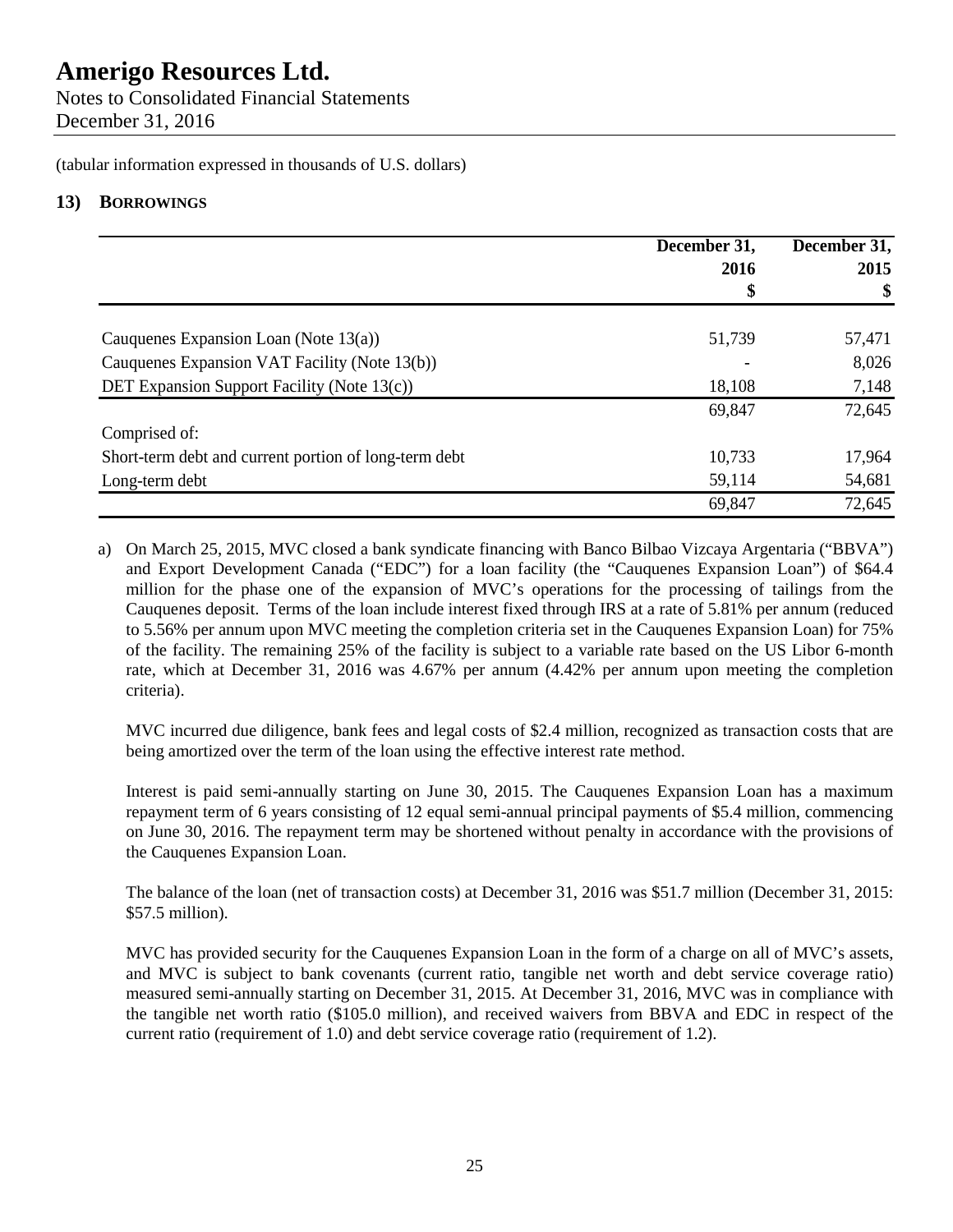MVC had a requirement to fund a DSRA (Note 6) from the proceeds of the final disbursement from the Cauquenes Expansion Loan. BBVA and EDC waived the final disbursement funding requirement and deferred funding of the DSRA to the second half of 2016. At December 31, 2016, MVC held DSRA funds in the amount of \$6.7 million.

Concurrently with the Cauquenes Expansion Loan, MVC entered into an IRS with BBVA to fix 75% of the interest payable on that facility. On December 31, 2016, the fair value of the IRS was determined to be \$0.2 million, with a short-term portion of \$0.1 million and a long-term portion of \$0.1 million. The IRS has a term to December 27, 2018.

|                                       | December 31, | December 31, |  |
|---------------------------------------|--------------|--------------|--|
|                                       | 2016         | 2015<br>\$   |  |
|                                       |              |              |  |
| Current portion of interest rate swap | 76           | 76           |  |
| Long-term, interest rate swap         | 132          | 635          |  |
|                                       | 208          | 711          |  |

- b) On March 25, 2015, MVC entered into a Chilean Peso 5,700.0 million facility (approximately \$9.0 million at the loan grant date) with BBVA to finance the value-added tax incurred by MVC in connection with the Cauquenes phase one expansion (the "VAT Facility"). The VAT Facility was repaid in full on June 30, 2016.
- c) The Group secured \$30.0 million in additional credit facilities, including the \$17.0 million DET Price Support Facility described in Note 5, and a \$13.0 million standby line of credit from three Amerigo shareholders. The standby line of credit had an original availability date to March 25, 2016 and was extended to March 25, 2017. Amounts drawn from the standby line of credit, if any, will be repaid in the amounts and at such times as permitted under the terms and conditions of the Cauquenes Expansion Loan. All obligations arising from the standby line of credit are to be paid in full on or before the date that is the earlier of December 31, 2019 and the one-year anniversary of the date in which MVC has paid in full all amounts due and owing under the Cauquenes Expansion Loan. No security was provided in connection with these facilities. At December 31, 2016, \$17.0 million had been drawn from the DET Price Support Facility (December 31, 2015: \$7.0 million) and no funds had been drawn from the standby line of credit. The Group incurred an annual commitment fee of \$0.1 million in respect of the standby line of credit in each of 2016 and 2015.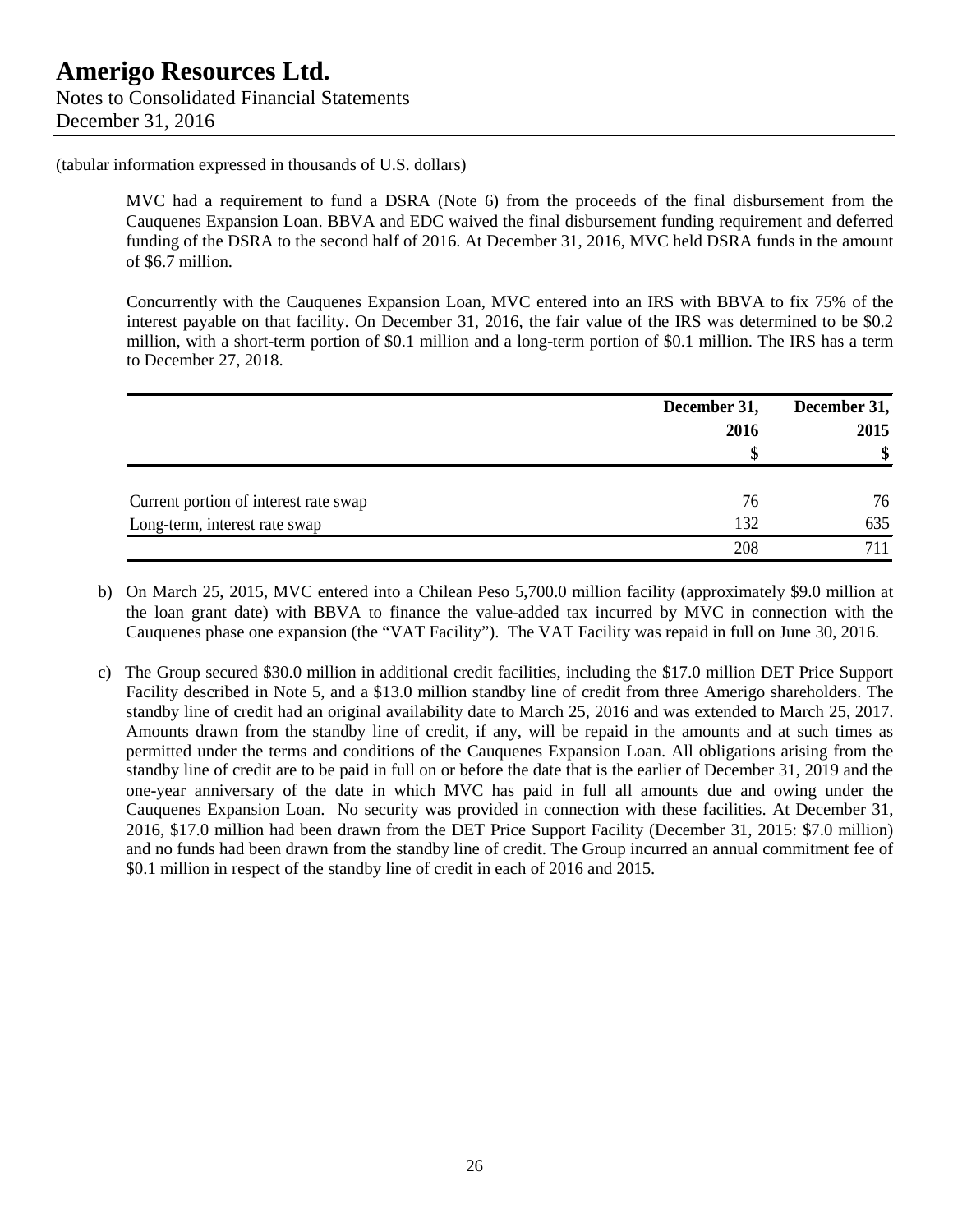Notes to Consolidated Financial Statements December 31, 2016

(tabular information expressed in thousands of U.S. dollars)

### **14) RELATED PARTY TRANSACTIONS**

### a) Royalty Derivative to Related Parties

Amerigo holds its interest in MVC through Amerigo International Holdings Corp. ("Amerigo International").

Amerigo International is wholly-owned by the Company except for certain outstanding Class A shares which are owned indirectly by the Company's Chairman, an associate of the Chairman and a former director of the Company. The Class A shares were issued as part of a tax-efficient structure for the payment of the royalty (the "Royalty") granted in exchange for the transfer to the Company of an option to purchase MVC.

In accordance with the articles of Amerigo International, the holders of the Class A shares are not entitled to any dividend or to other participation in the profits of Amerigo International, except for a total royalty dividend, if declared by the directors of Amerigo International, in an amount equal to the amount of the Royalty.

The Royalty is calculated as follows:

- \$0.01 for each pound of copper equivalent produced from El Teniente tailings by MVC or any successor entity to MVC if the price of copper is under \$0.80/lb, or
- $\degree$  \$0.015 for each pound of copper equivalent produced from El Teniente tailings by MVC or any successor entity to MVC if the price of copper is \$0.80/lb or more.

In the quarter ended March 31, 2016, the Group and the Class A shareholders entered into an agreement to defer payment of the Royalty derived from Cauquenes production (the "Cauquenes Royalty) with effect from January 15, 2016 to February 27, 2017 (the "Deferral Termination Date"). The Cauquenes Royalty that is deferred and which remains unpaid at the Deferral Termination Date will be increased by the amount of \$0.005 per pound. At December 31, 2016, the incremental royalty resulting from this agreement was \$0.1 million.

The Royalty is paid as a royalty dividend on the Class A shares of Amerigo International. During 2016, royalties totalling \$1.0 million were paid or accrued to the Class A shareholders (2015: \$0.5 million). At December 31, 2016, \$0.7 million of this amount remained payable (December 31, 2015: \$0.1 million).

The Royalty is a derivative financial instrument measured at fair value, with changes in fair value recorded in profit for the period.

The royalty derivative to related parties includes the Royalty dividends described above and changes in the fair value of the derivative. In 2016, the fair value of the derivative decreased \$0.5 million (2015: \$2.1 million), for a total royalty derivative expense of \$0.5 million (2015: recovery of \$1.5 million).

At December 31, 2016, the Royalty and the derivative were \$9.0 million (December 31, 2015: \$8.9 million), with a current portion of \$1.6 million (December 31, 2015: \$0.9 million) and a long-term portion of \$7.4 million (December 31, 2015: \$8.0 million).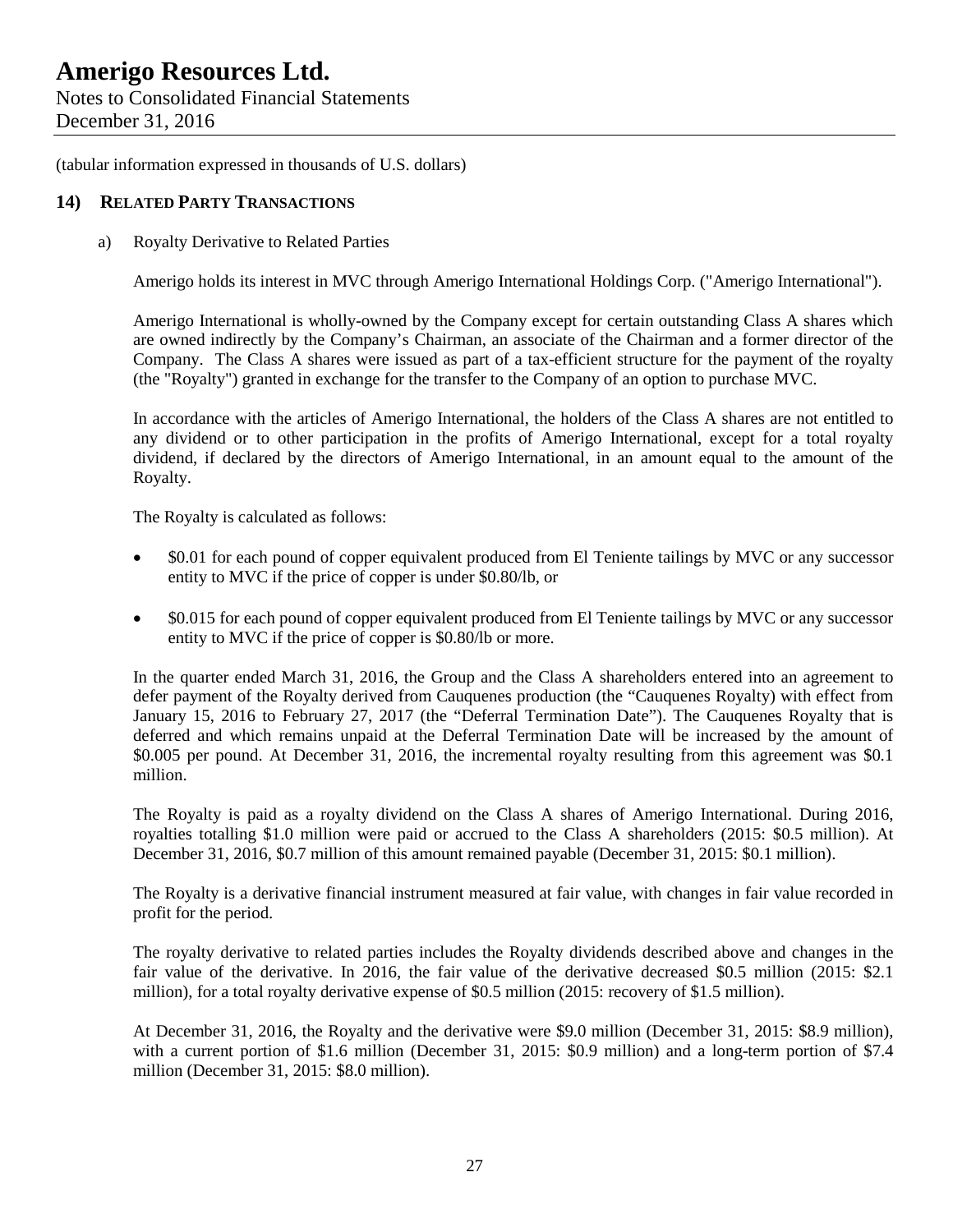Notes to Consolidated Financial Statements December 31, 2016

(tabular information expressed in thousands of U.S. dollars)

b) Purchases of Goods and Services

The Company's related parties consist of companies owned by executive officers and directors, as follows:

| Nature of Transactions                       |            |
|----------------------------------------------|------------|
| Zeitler Holdings Corp.                       | Management |
| Delphis Financial Strategies Inc.            | Management |
| Michael J. Kuta Law Corporation <sup>1</sup> | Management |

<sup>1</sup> A law corporation controlled by Michael J. Kuta, former General Counsel and Corporate Secretary of the Company, in respect of 2015.

The Group incurred the following fees in connection with companies owned by executive officers and directors and in respect of salaries paid to officers. Transactions have been measured at the exchange amount which is determined on a cost recovery basis.

|                              | 2016  | 2015    |
|------------------------------|-------|---------|
|                              |       | ሐ<br>νD |
| Salaries and management fees | 1,436 | 1,187   |

### c) Key Management Compensation

The remuneration of directors and other members of key management during the years ended December 31, 2016 and 2015 was as follows:

|                                | 2016  | 2015 |
|--------------------------------|-------|------|
|                                |       |      |
| Management and directors' fees | 1,648 | ,513 |
| Share-based payments           | 158   | 195  |
|                                | 1,806 | ,708 |

Share-based payments are the fair value of options vested to key management personnel.

d) The Group has in place a \$13.0 million standby line of credit from three Amerigo shareholders (Note 13(c)).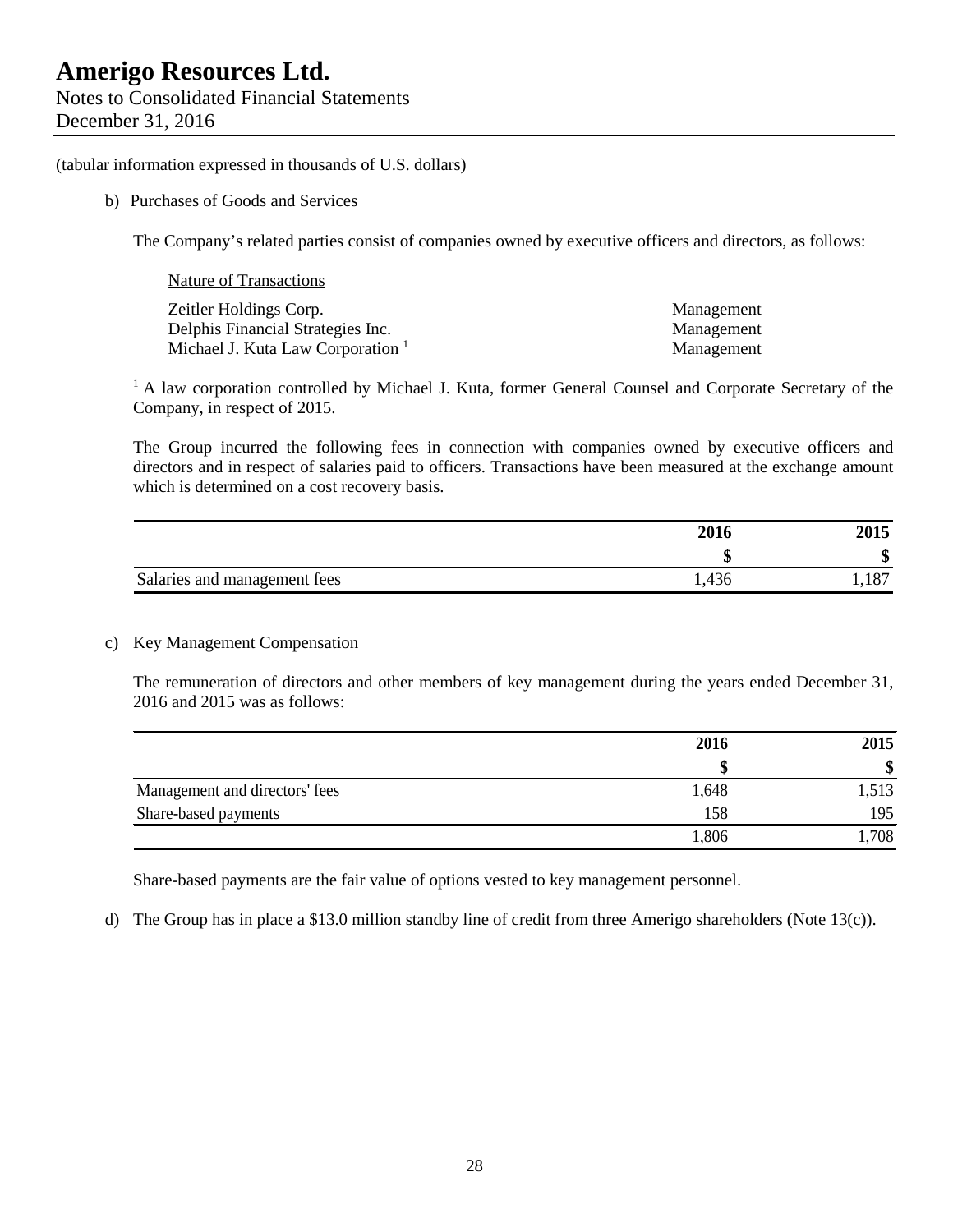Notes to Consolidated Financial Statements December 31, 2016

(tabular information expressed in thousands of U.S. dollars)

## **15) EQUITY**

a) Share Capital

Authorised share capital consists of an unlimited number of common shares without par value.

b) Share Options

A total of 3,350,000 options were granted in 2016 (2015: 1,850,000 options), with a weighted average fair value estimated at Cdn\$0.06 (2015: Cdn\$0.14) per option at the grant date based on the Black-Scholes option-pricing model using the following assumptions:

|                                 | 2016   |        |  |
|---------------------------------|--------|--------|--|
|                                 | \$     | \$     |  |
| Weighted average share price    | 0.14   | 0.37   |  |
| Weighted average exercise price | 0.14   | 0.37   |  |
| Dividend yield                  | 0%     | $0\%$  |  |
| Risk free interest rate         | 0.60%  | 0.65%  |  |
| Pre-vest forfeiture rate        | 0%     | 0%     |  |
| Expected life (years)           | 4.27   | 4.12   |  |
| Expected volatility             | 54.96% | 46.87% |  |

Outstanding share options:

|                        |              | <b>December 31, 2016</b> |              | December 31, 2015 |  |
|------------------------|--------------|--------------------------|--------------|-------------------|--|
|                        |              | Weighted                 |              | Weighted          |  |
|                        |              | average                  |              | average           |  |
|                        |              | exercise                 |              | exercise          |  |
|                        | <b>Share</b> | price                    | <b>Share</b> | price             |  |
|                        | options      | $Cdn$ \$                 | options      | $Cdn$ \$          |  |
| At start of the year   | 12,450,000   | 0.73                     | 13,765,000   | 0.78              |  |
| Expired                | (3,200,000)  | 1.28                     | (3,165,000)  | 0.70              |  |
| Granted                | 3,350,000    | 0.14                     | 1,850,000    | 0.37              |  |
| At end of the year     | 12,600,000   | 0.44                     | 12,450,000   | 0.73              |  |
| Vested and exercisable | 12,600,000   | 0.44                     | 12,450,000   | 0.73              |  |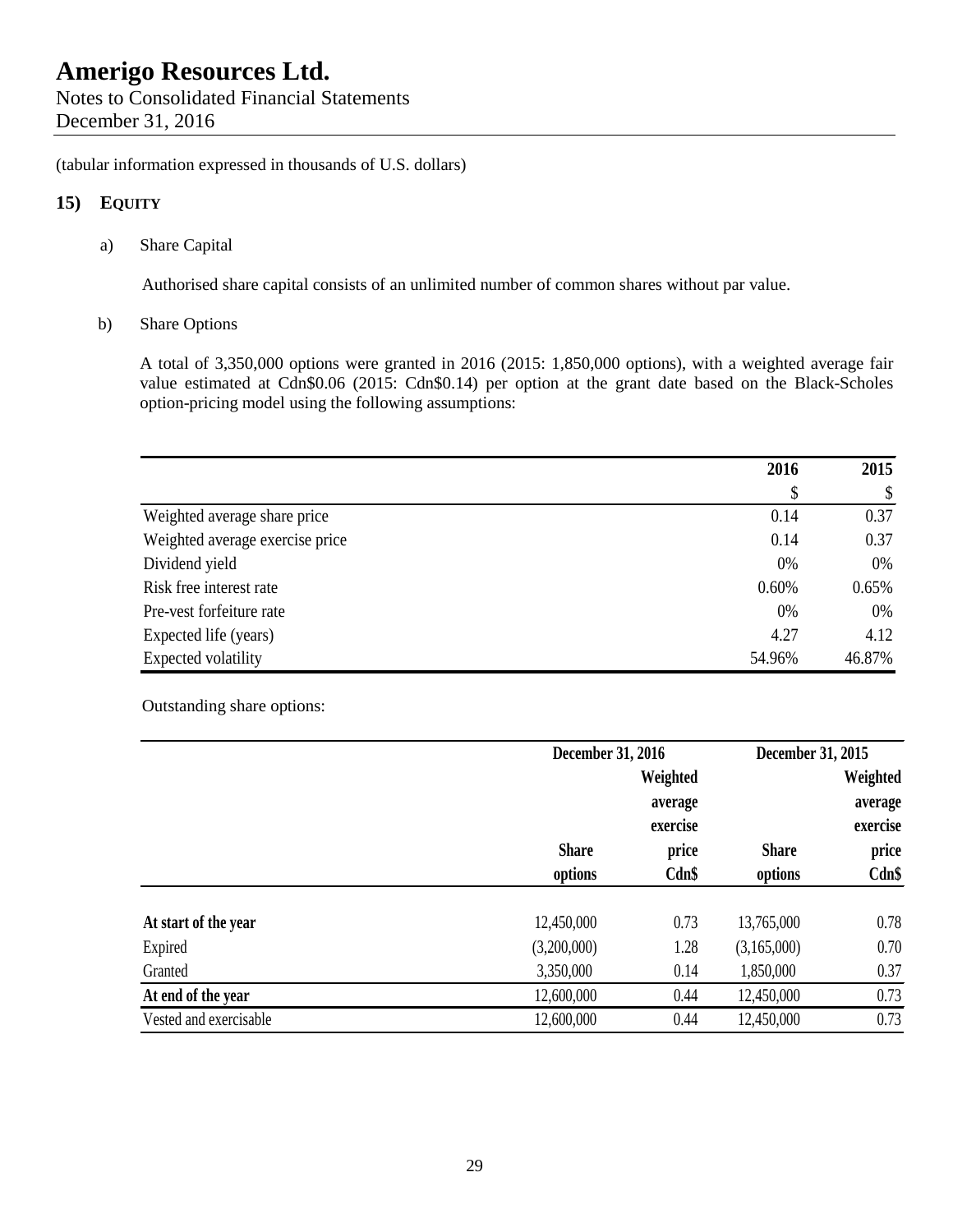Notes to Consolidated Financial Statements December 31, 2016

## (tabular information expressed in thousands of U.S. dollars)

Information relating to share options outstanding at December 31, 2016 is as follows:

| Outstanding<br>share options                     | <b>Vested share</b>                              | options Price range<br>Cdn\$                                     | Weighted<br>average<br>exercise price<br><sub>on</sub><br>outstanding<br>options<br>Cdn\$ | Weighted<br>average<br>exercise price<br>on vested<br>options<br>Cdn\$ | Weighted<br>Average<br>remaining<br>life<br>of<br>outstanding<br>options<br>(years) |
|--------------------------------------------------|--------------------------------------------------|------------------------------------------------------------------|-------------------------------------------------------------------------------------------|------------------------------------------------------------------------|-------------------------------------------------------------------------------------|
| 3,350,000<br>1,850,000<br>3,500,000<br>3,900,000 | 3,350,000<br>1,850,000<br>3,500,000<br>3,900,000 | $0.14 - 0.26$<br>$0.27 - 0.40$<br>$0.41 - 0.48$<br>$0.49 - 0.77$ | 0.14<br>0.37<br>0.44<br>0.73                                                              | 0.14<br>0.37<br>0.44<br>0.73                                           | 4.16<br>3.24<br>2.36<br>0.22                                                        |
| 12,600,000                                       | 12,600,000                                       |                                                                  | 0.44                                                                                      | 0.44                                                                   | 2.31                                                                                |

Further information about share options is as follows:

|                                         | 2016          | 2015      |
|-----------------------------------------|---------------|-----------|
|                                         |               | ሐ<br>۱D   |
| Total<br>l compensation recognized<br>▱ | $\sim$<br>190 | 201<br>∠∪ |

### c) Loss per Share

i) Basic

Basic loss per share is calculated by dividing the loss attributable to equity owners of the Company by the weighted average number of shares in issue during the period excluding shares purchased by the Company and held as treasury shares.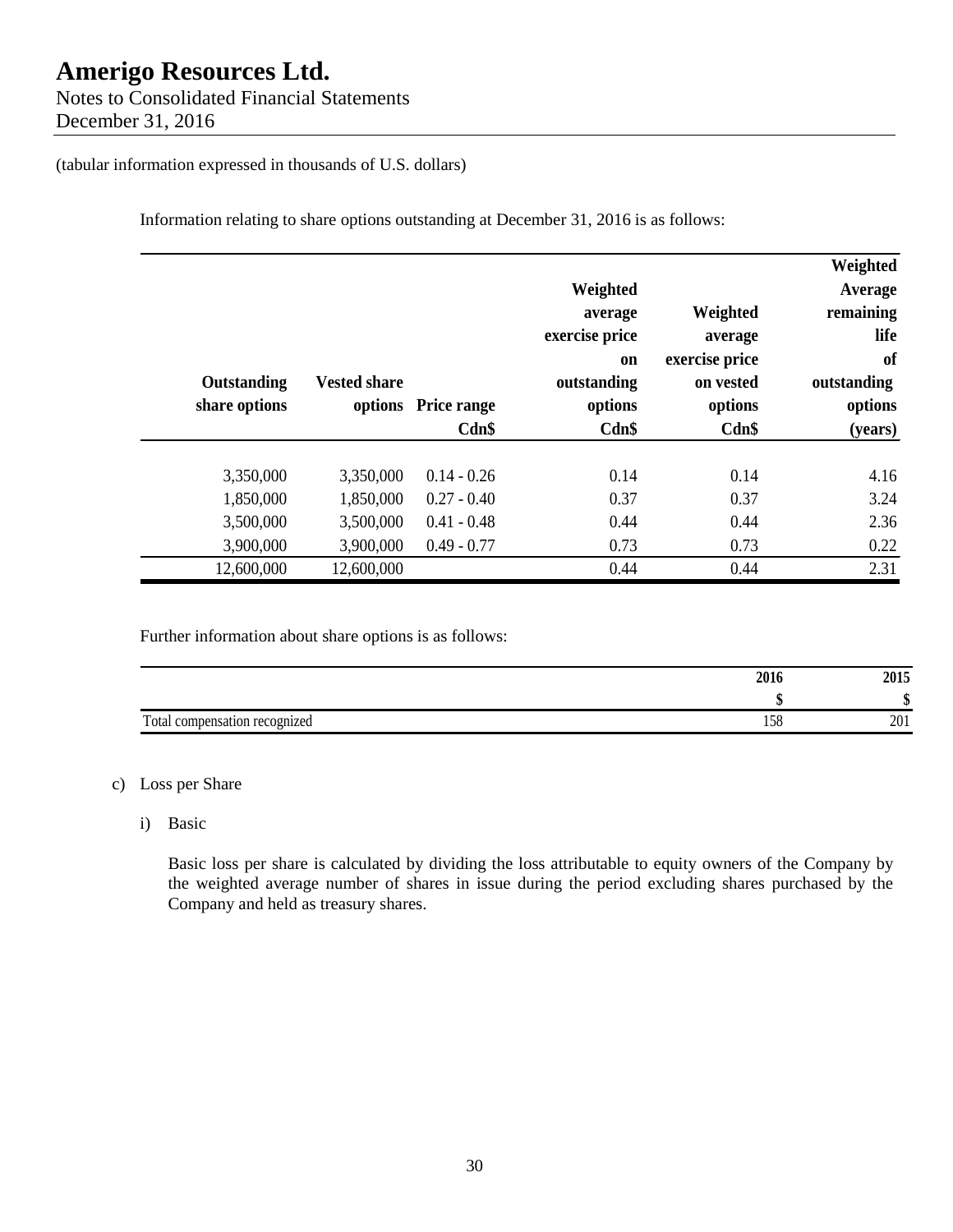Notes to Consolidated Financial Statements December 31, 2016

(tabular information expressed in thousands of U.S. dollars)

|                                   | 2016        | 2015        |
|-----------------------------------|-------------|-------------|
|                                   | \$          |             |
| Loss for the year                 | (7, 531)    | (16, 933)   |
| Weighted average number of shares | 174,506,414 | 173,610,629 |
| Basic loss per share              | (0.04)      | (0.10)      |

## ii) Diluted

Diluted loss per share is calculated by adjusting the weighted average number of shares outstanding to assume conversion of all potentially dilutive shares. Potentially dilutive shares relate to the exercise of outstanding share purchase options.

|                                                                              | 2016        | 2015        |
|------------------------------------------------------------------------------|-------------|-------------|
|                                                                              | \$          | \$          |
| Loss for the year                                                            | (7,531)     | (16, 933)   |
| Weighted average number of ordinary shares<br>Effect of dilutive securities: | 174,506,414 | 173,610,629 |
| Share options                                                                |             |             |
| Weighted average diluted shares outstanding                                  | 174,506,414 | 173,610,629 |
| Diluted loss per share                                                       | (0.04)      | (0.10)      |

The number of potentially dilutive securities excluded from the diluted loss per share calculation for the year ended December 31, 2016 was 3,350,000 share options. There were no potentially dilutive securities in the diluted loss per share calculation for the year ended December 31, 2015.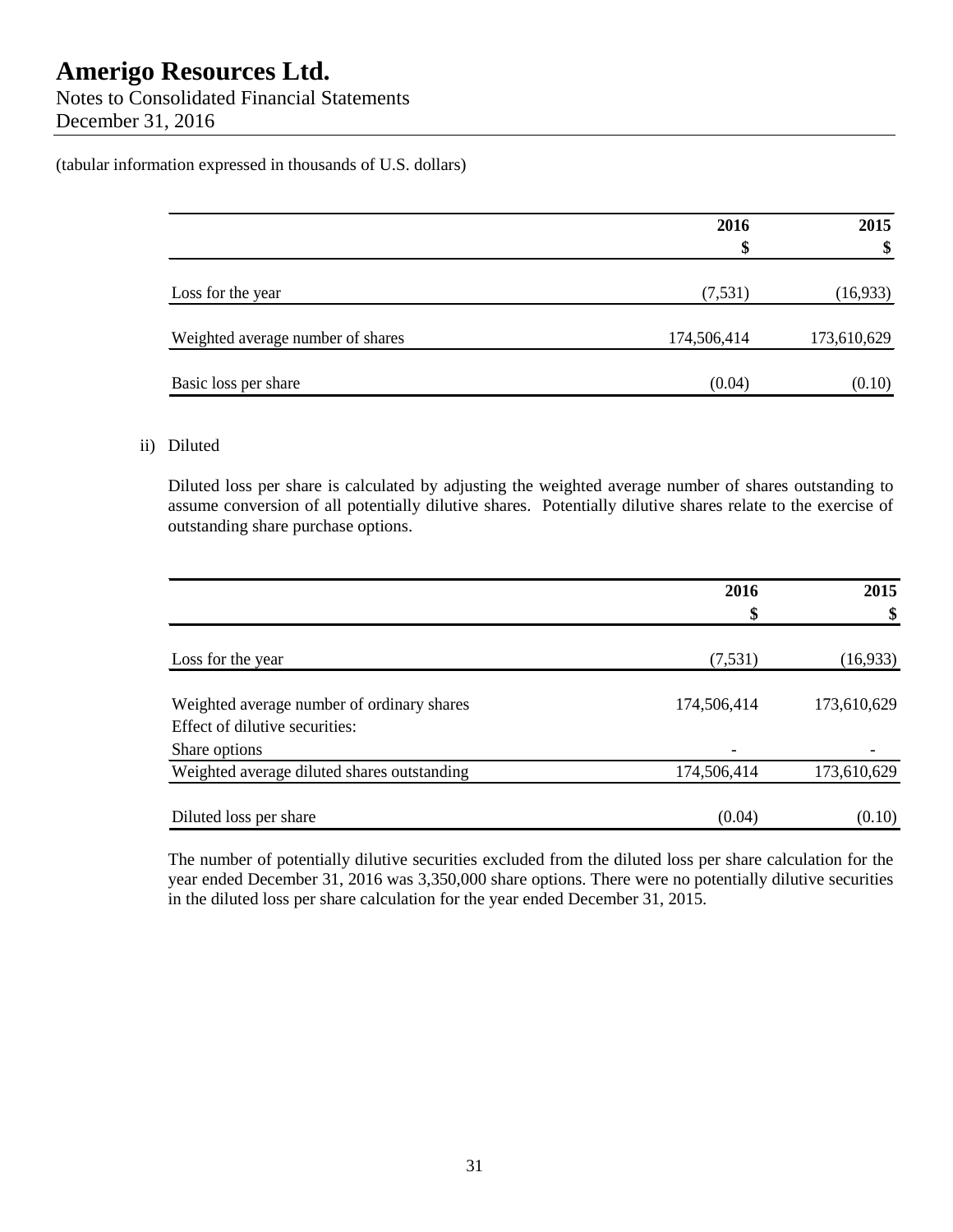Notes to Consolidated Financial Statements December 31, 2016

(tabular information expressed in thousands of U.S. dollars)

## **16) INCOME TAXES**

a) The income tax expense charged to loss during the year is as follows:

|                                   | 2016    | 2015    |
|-----------------------------------|---------|---------|
|                                   | \$      | \$      |
|                                   |         |         |
| <b>Current</b>                    |         |         |
| Foreign income and resource tax   | 2,691   | 4,079   |
| <b>Total current tax recovery</b> | 2,691   | 4,079   |
| <b>Deferred</b>                   |         |         |
| Foreign income and resource tax   | (2,018) | (2,120) |
| Total deferred tax expense        | (2,018) | (2,120) |
| Income tax recovery               | 673     | 1,959   |

b) The tax expense differs from the theoretical amount that would arise using the weighted average tax rate applicable to profits of the consolidated entities as follows:

|                                                  | 2016<br>\$ | 2015      |
|--------------------------------------------------|------------|-----------|
|                                                  |            | \$        |
|                                                  |            |           |
| Loss before tax                                  | (8,204)    | (18, 892) |
| Statutory tax rate                               | 26.00%     | 26.00%    |
| Expected income tax recovery                     | 2,133      | 4,912     |
| Tax effect of:                                   |            |           |
| Effect of the change in income tax rate in Chile | (1,152)    | (1,688)   |
| Change in estimates                              | (34)       | (228)     |
| Difference in tax rates in foreign jurisdictions | (201)      | (612)     |
| Non-deductible expenses                          | 32         | 116       |
| Change in benefits not recognized                | (69)       | (446)     |
| Withholding tax and other foreign taxes          | (56)       | (222)     |
| Other                                            | 20         | 127       |
|                                                  | 673        | 1,959     |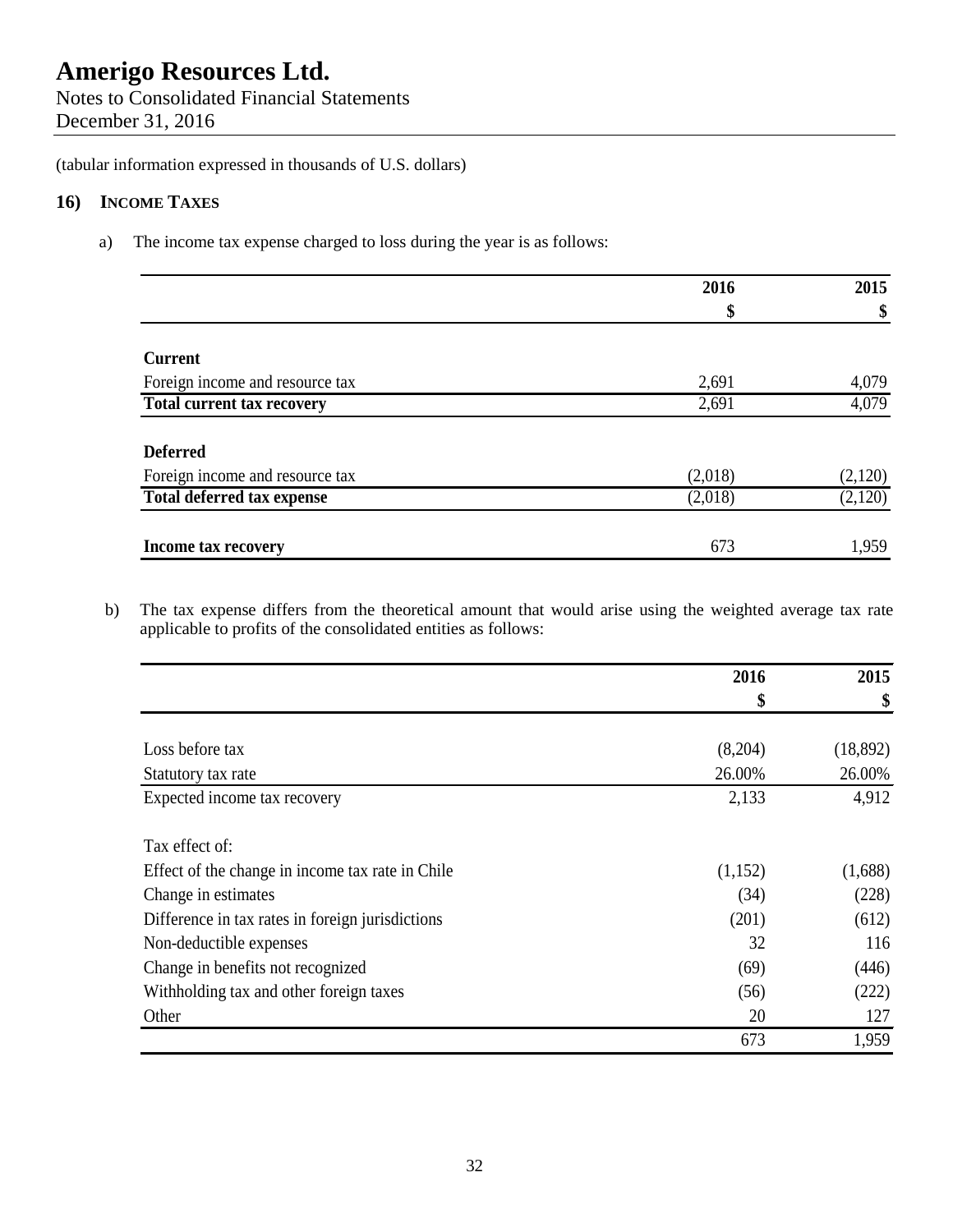Notes to Consolidated Financial Statements December 31, 2016

(tabular information expressed in thousands of U.S. dollars)

c) Deferred income tax assets and liabilities are offset when there is a legally enforceable right to offset and when the deferred income taxes assets and liabilities relate to income taxes levied by the same taxation authority on either the taxable entity or different taxable entities where there is an intention to settle the balances on a net basis. The offset amounts are as follows:

|                                                                      | December 31,<br>2016 | December 31, |  |
|----------------------------------------------------------------------|----------------------|--------------|--|
|                                                                      |                      | 2015         |  |
|                                                                      | \$                   | \$           |  |
| Deferred tax assets                                                  |                      |              |  |
| - Deferred tax assets to be recovered within 12 months               | 50                   | 49           |  |
| - Deferred tax assets to be recovered after more than 12 months      | 416                  | 264          |  |
|                                                                      | 466                  | 313          |  |
| Deferred tax liabilities                                             |                      |              |  |
| - Deferred tax liabilities to be recovered after more than 12 months | (25,955)             | (23, 787)    |  |
| Deferred tax liabilities/asset-net                                   | (25, 489)            | (23, 474)    |  |

d) The movement in the net deferred income tax position is as follows:

|                      | 2016      | 2015      |
|----------------------|-----------|-----------|
|                      | S         | \$        |
| At start of the year | (23, 474) | (21, 354) |
| Charged to loss      | (2,018)   | (2,120)   |
| Exchange differences | 3         |           |
| At end of the year   | (25, 489) | (23, 474) |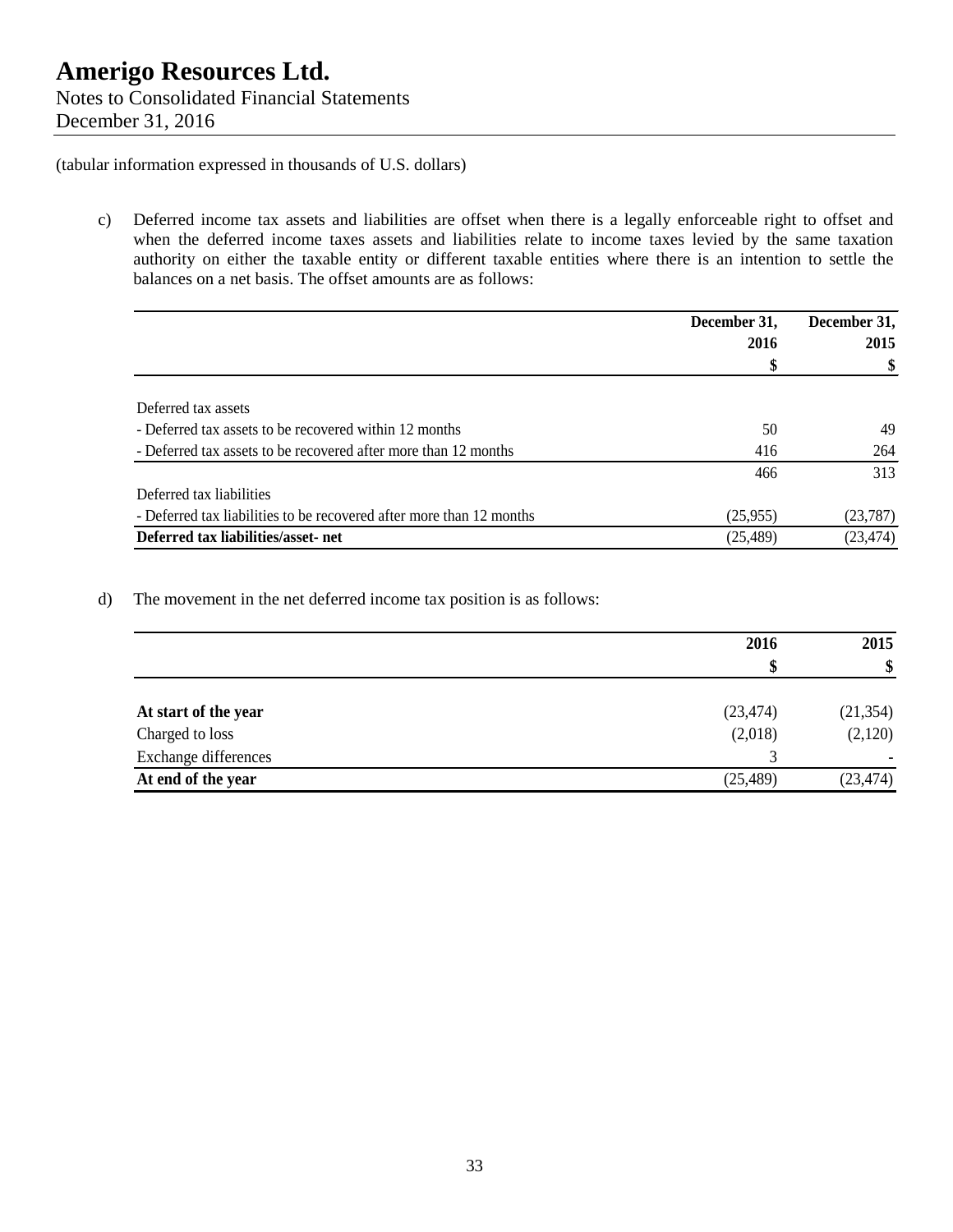e) The movement in deferred income tax assets and liabilities during the year, without taking into consideration the offsetting of balances within the same tax jurisdiction, is as follows:

|                             | Property, |            |              |                       |
|-----------------------------|-----------|------------|--------------|-----------------------|
|                             | plant and | Intangible |              |                       |
| Deferred tax liabilities    | equipment | assets     | <b>Other</b> | <b>Total</b>          |
|                             | \$        | \$         | \$           | \$                    |
| At December 31, 2014        | (20, 135) | (1,411)    | (118)        | (21, 664)             |
| Credited to loss            | (2,171)   | 54         | (6)          | (2,123)               |
| <b>At December 31, 2015</b> | (22,306)  | (1,357)    | (124)        | (23, 787)             |
| Credited to loss            | (2,137)   | 70         | (100)        | (2,167)               |
| <b>At December 31, 2016</b> | (24, 443) | (1,287)    | (224)        | (25,954)              |
|                             |           |            |              |                       |
|                             |           |            |              | <b>Other deferred</b> |
| Deferred tax assets         |           |            |              | tax assets            |
|                             |           |            |              | \$                    |
| At December 31, 2014        |           |            |              | 310                   |
| Credited to loss            |           |            |              | 3                     |
| <b>At December 31, 2015</b> |           |            |              | 313                   |
| Credited to loss            |           |            |              | 154                   |
| <b>At December 31, 2016</b> |           |            |              | 467                   |

Deferred income tax assets are recognised for tax loss carry-forwards to the extent that the realisation of the related tax benefit through future taxable profits is probable.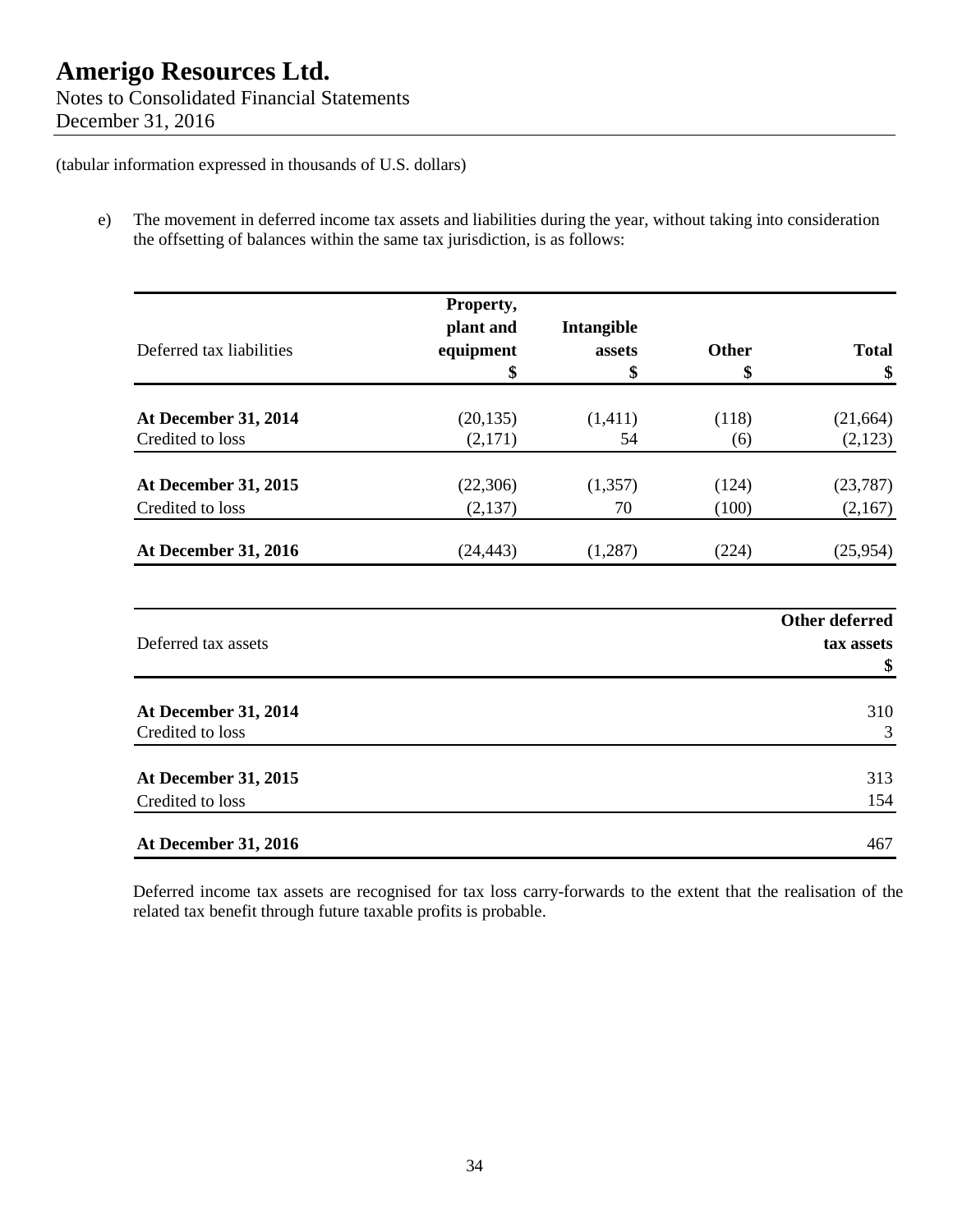## **Amerigo Resources Ltd.** Notes to Consolidated Financial Statements December 31, 2016

(tabular information expressed in thousands of U.S. dollars)

f) Unrecognized deductible temporary differences

The Group's unrecognized deductible temporary differences and unused tax losses for which no deferred tax assets are recognized consist of the following amounts:

|                                        | 2016   | 2015   |
|----------------------------------------|--------|--------|
|                                        | S      | \$     |
| Non-capital losses                     | 11,350 | 10,747 |
| Capital losses                         | 868    | 825    |
| Other temporary deductible differences | 8,182  | 8,318  |
|                                        | 20,400 | 19,890 |

## g) Loss carry-forwards

At December 31, 2016, the Company had \$11.4 million (2015: \$10.7 million) of Canadian federal net operating loss carry-forwards. These loss carry-forwards expire at various dates between 2017 and 2036. Net operating loss carry-forwards have not been recognized, as it is not probable that taxable profit will be available against which they can be utilized in the legal entity in which they arose.

At December 31, 2016, the Company had \$0.9 million (2015: \$0.8 million) of Canadian federal net capital losses. These losses could be carried back three years and forward indefinitely against future taxable capital gains. Net capital loss carry-forwards have not been recognized, as it is not probable that taxable capital gains will be available against which they can be utilized in the legal entity in which they arose.

h) Non-resident subsidiaries

The Company has non-resident subsidiaries that have undistributed earnings. Taxable temporary differences in relation to these investments for which deferred tax liabilities have not been recognized are \$72.0 million at December 31, 2016 (2015: \$80.0 million), as earnings are not expected to be distributed in the foreseeable future.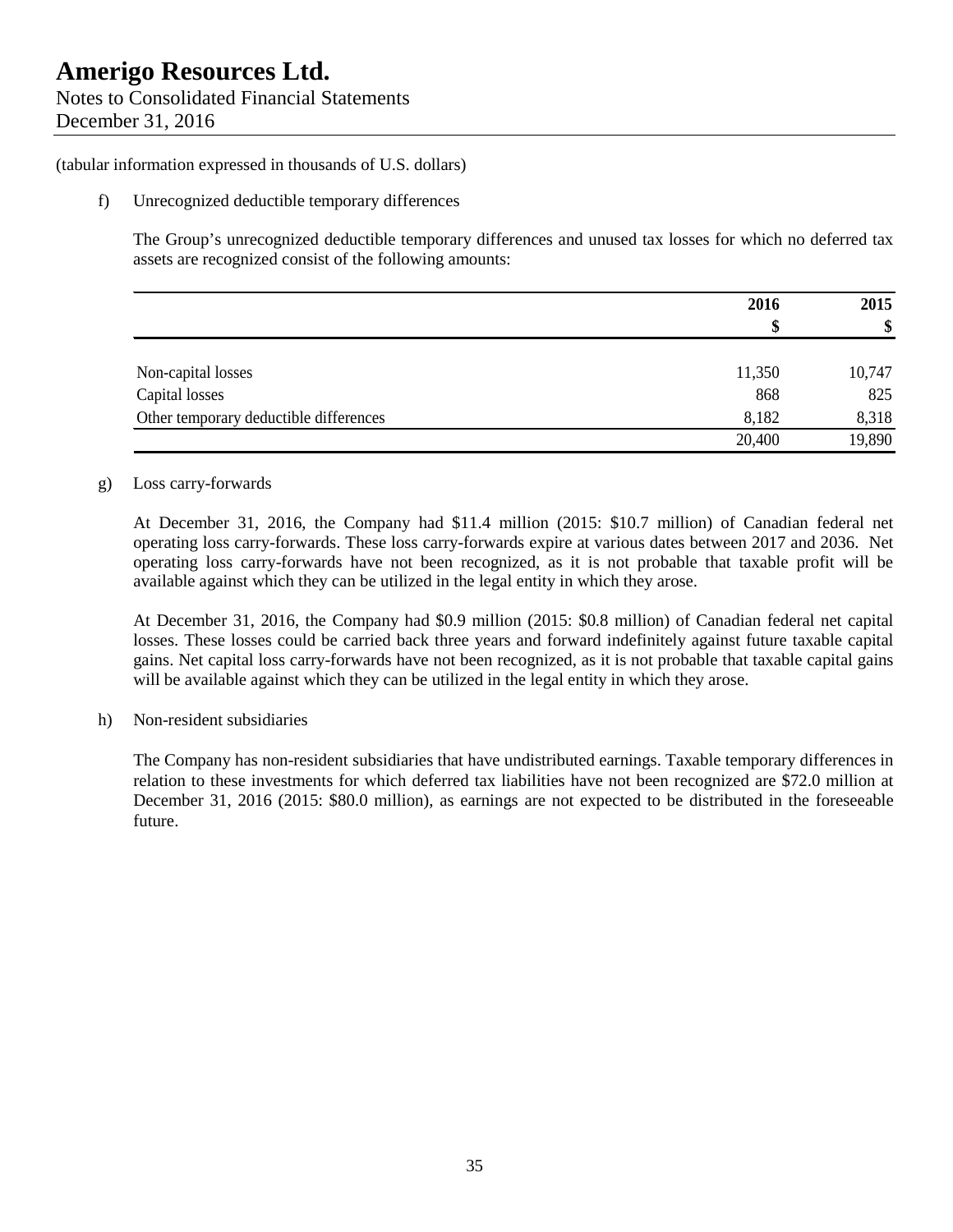Notes to Consolidated Financial Statements December 31, 2016

(tabular information expressed in thousands of U.S. dollars)

## **17) SEGMENT INFORMATION**

Operating segments are based on the reports reviewed by the board of directors that are used to make strategic decisions. The Group has one operating segment, the production of copper concentrates under a tolling agreement with DET (Note 5).

The geographic distribution of non-current assets is as follows:

|        |              | Property, plant and equipment |              | <b>Other</b> |
|--------|--------------|-------------------------------|--------------|--------------|
|        | December 31, | December 31,                  | December 31, | December 31, |
|        | 2016         | 2015                          |              | 2015         |
| Chile  | 174,035      | 181,353                       | 5,673        | 5,920        |
| Canada | 187          | 141                           | ۰            |              |
|        | 174,222      | 181,494                       | 5,673        | 5,920        |

The Group's revenue originates exclusively in Chile.

In 2016, the Group's sales to one customer represented 97% of reported revenue (2015: 99%).

## **18) EXPENSES BY NATURE**

a) General and administration expenses consist of the following:

|                                            | 2016     | 2015    |
|--------------------------------------------|----------|---------|
|                                            |          | \$      |
|                                            |          |         |
| Office and general expenses                | (772)    | (768)   |
| Salaries, management and professional fees | (2,183)  | (2,019) |
| Share-based payment compensation           | (158)    | (201)   |
|                                            | (3, 113) | (2,988) |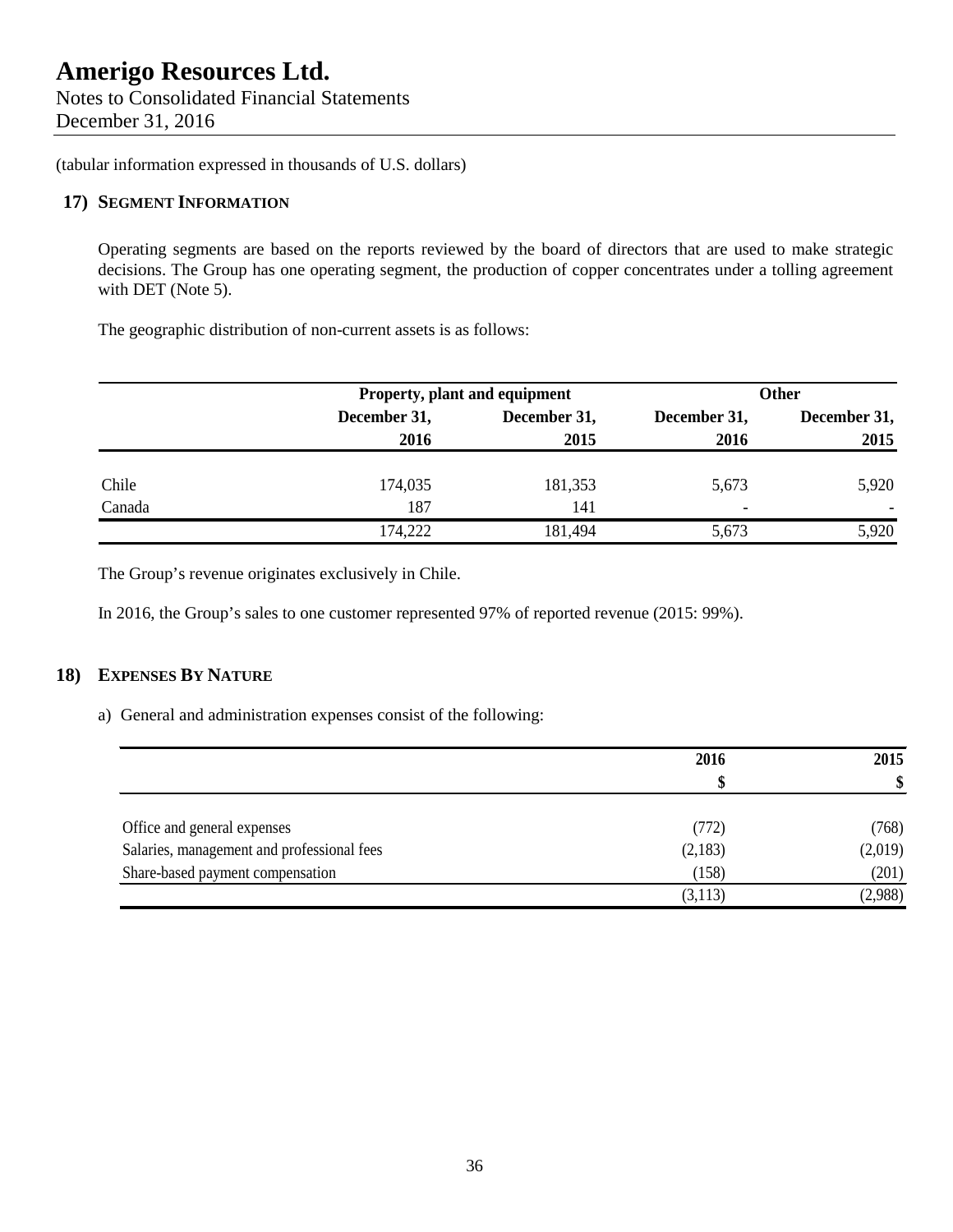Notes to Consolidated Financial Statements December 31, 2016

### (tabular information expressed in thousands of U.S. dollars)

b) Other gains (expenses) consist of the following:

|                                 | 2016                     | 2015    |
|---------------------------------|--------------------------|---------|
|                                 | S                        | \$      |
|                                 |                          |         |
| Foreign exchange gain (expense) | 709                      | (1,805) |
| Impairment charges              | $\overline{\phantom{a}}$ | (1,707) |
| Other gains                     | 233                      | 131     |
|                                 | 942                      | (3,381) |

In 2015, impairment charges of \$1.7 million include a \$1.4 million impairment of Colihues equipment determined not be usable in future operations (Note 4(c)), and an impairment charge of \$0.3 million on the Candente Copper investment (Note 9).

c) Royalty derivative to related parties consist of the following:

|                                              | 2016  | 2015<br>\$ |
|----------------------------------------------|-------|------------|
|                                              |       |            |
| Royalties to related parties                 | (972) | (533)      |
| Fair value adjustments to royalty derivative | 517   | 2,066      |
|                                              | (455) | 1,533      |

d) Finance expense consists of the following:

|                                          | 2016    | 2015    |
|------------------------------------------|---------|---------|
|                                          | \$      | ¢       |
| Finance, commitment and interest charges | (5,459) | (833)   |
| Interest rate swap                       | 504     | (190)   |
|                                          | (4,955) | (1,023) |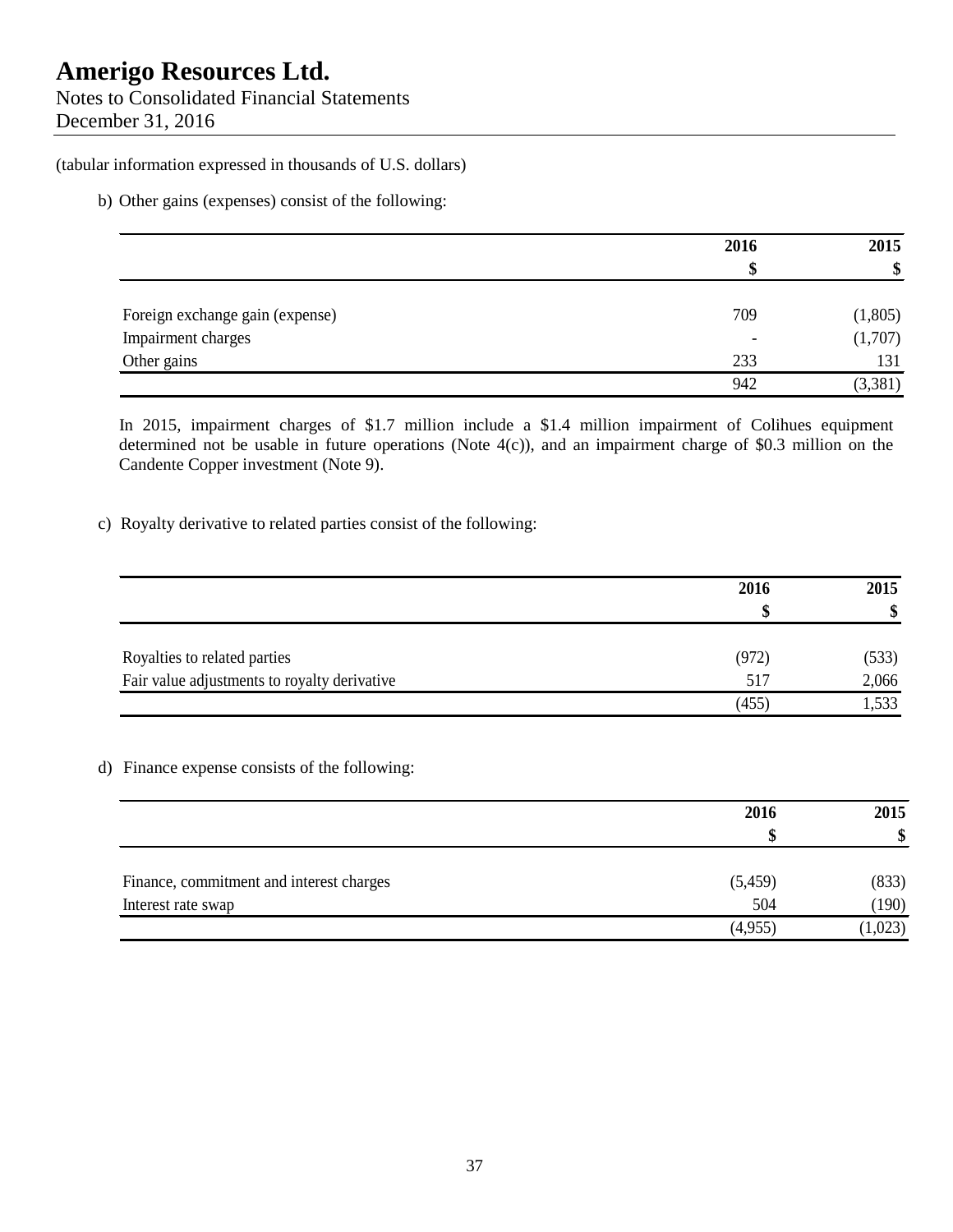Notes to Consolidated Financial Statements December 31, 2016

(tabular information expressed in thousands of U.S. dollars)

## **19) DISCLOSURE OF INTEREST IN OTHER ENTITIES**

The Company has nine subsidiaries, all of which are wholly-owned with the exception of Amerigo International. Amerigo International is wholly-owned by the Company except for certain outstanding Class A shares, as disclosed in Note  $14(a)$ .

|                                                       | <b>Jurisdiction</b><br>of incorporation |
|-------------------------------------------------------|-----------------------------------------|
|                                                       |                                         |
| Amerigo International Holdings Corp.                  | Canada                                  |
| Amerigo Investments Ltd.                              | <b>Barbados</b>                         |
| Amerigo Banking Corporation                           | St. Lucia                               |
| Amerigo Inversiones SPA (inactive)                    | Chile                                   |
| Amerigo Resources Ltd. I Chile Limitada               | Chile                                   |
| Amerigo Resources Ltd. II Chile SPA                   | Chile                                   |
| Amerigo International Inversiones Limitada (inactive) | Chile                                   |
| Minera Valle Central S.A.                             | Chile                                   |
| Colihues Energia S.A.                                 | Chile                                   |

As of December 31, 2016, the Company was restricted from transferring cash of \$14.2 million (2015: \$7.3 million) from MVC under the terms of the Cauquenes Expansion Loan. Other than in respect to MVC, the Company did not have restrictions on its ability to transfer cash to or from its subsidiaries, or to pay dividends, advance loans or make loan repayment within the Group companies.

## **20) FAIR VALUE MEASUREMENT**

Certain of the Group's financial assets and liabilities are measured at fair value on a recurring basis and classified in their entirety based on the lowest level of input that is significant to the fair value measurement. The fair value hierarchy has three levels that prioritize the inputs to valuation techniques used to measure fair value, with Level 1 inputs having the highest priority. The levels and valuation techniques used to value the Group's financial assets and liabilities are the following:

- Level 1 Unadjusted quoted prices in active markets for identical assets and liabilities that the Company can access at the measurement date. The Group values its investments using quoted market prices in active markets.
- Level  $2$  Inputs other than quoted prices included within Level 1 that are observable for the asset or liability directly or indirectly. The Group's copper and molybdenum trade receivables are embedded derivatives in circumstances when the value of these receivables changes as underlying commodity market prices vary. The fair values of these receivables are adjusted each reporting period by reference to forward market prices and changes in fair value are recorded as a component of revenue.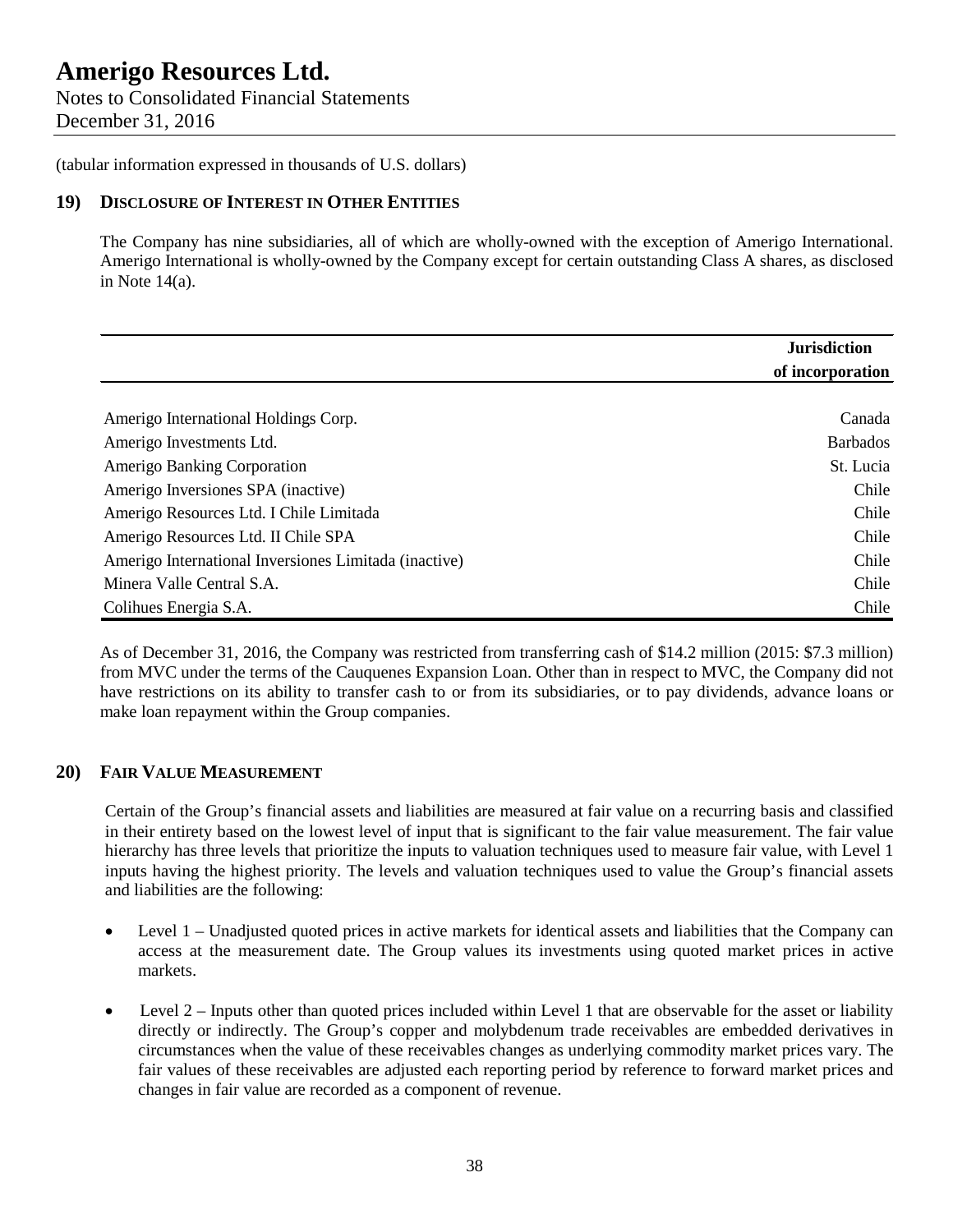• Level 3 – Significant unobservable inputs that are not based on observable market data. The Company includes the royalty derivative to related parties in Level 3 of the fair value hierarchy because it is not tradeable or associated with observable price transparency. Management reviews the fair value of this derivative on a quarterly basis based on management's best estimates, which are unobservable inputs. Fair value is calculated by applying the discounted cash flow approach on a valuation model that considers the present value of the net cash flows expected to be paid as royalties to related parties (Note 14(a)). The Company has also included the IRS in Level 3 of the fair value hierarchy due to the lack of observable market quotes on this instrument. The fair value of the IRS was determined with the assistance of third parties who performed a discounted cash flow valuation based on a forward interest rate curve.

|                                       | Level 1 | Level 2 | Level 3 | <b>Total</b> |
|---------------------------------------|---------|---------|---------|--------------|
|                                       | \$      | \$      | \$      | \$           |
| <b>December 31, 2016</b>              |         |         |         |              |
| Investments                           | 1,518   |         |         | 1,518        |
| Trade and other receivables           |         | 7,681   |         | 7,681        |
| Interest rate swap                    |         |         | (208)   | (208)        |
| Royalty derivative to related parties |         |         | (8,993) | (8,993)      |
|                                       | 1,518   | 7,681   | (9,201) | (2)          |
|                                       | Level 1 | Level 2 | Level 3 | <b>Total</b> |
|                                       | \$      | \$      | \$      | \$           |
| December 31, 2015                     |         |         |         |              |
| Investments                           | 992     |         |         | 992          |
| Trade and other receivables           |         | 911     |         | 911          |
| Interest rate swap                    |         |         | (711)   | (711)        |
| Royalty derivative to related parties |         |         | (8,890) | (8,890)      |
|                                       | 992     | 911     | (9,601) | (7,698)      |

The Company's policy is to recognize transfers out of Level 3 as of the date of the event or change in the circumstances that caused the transfer.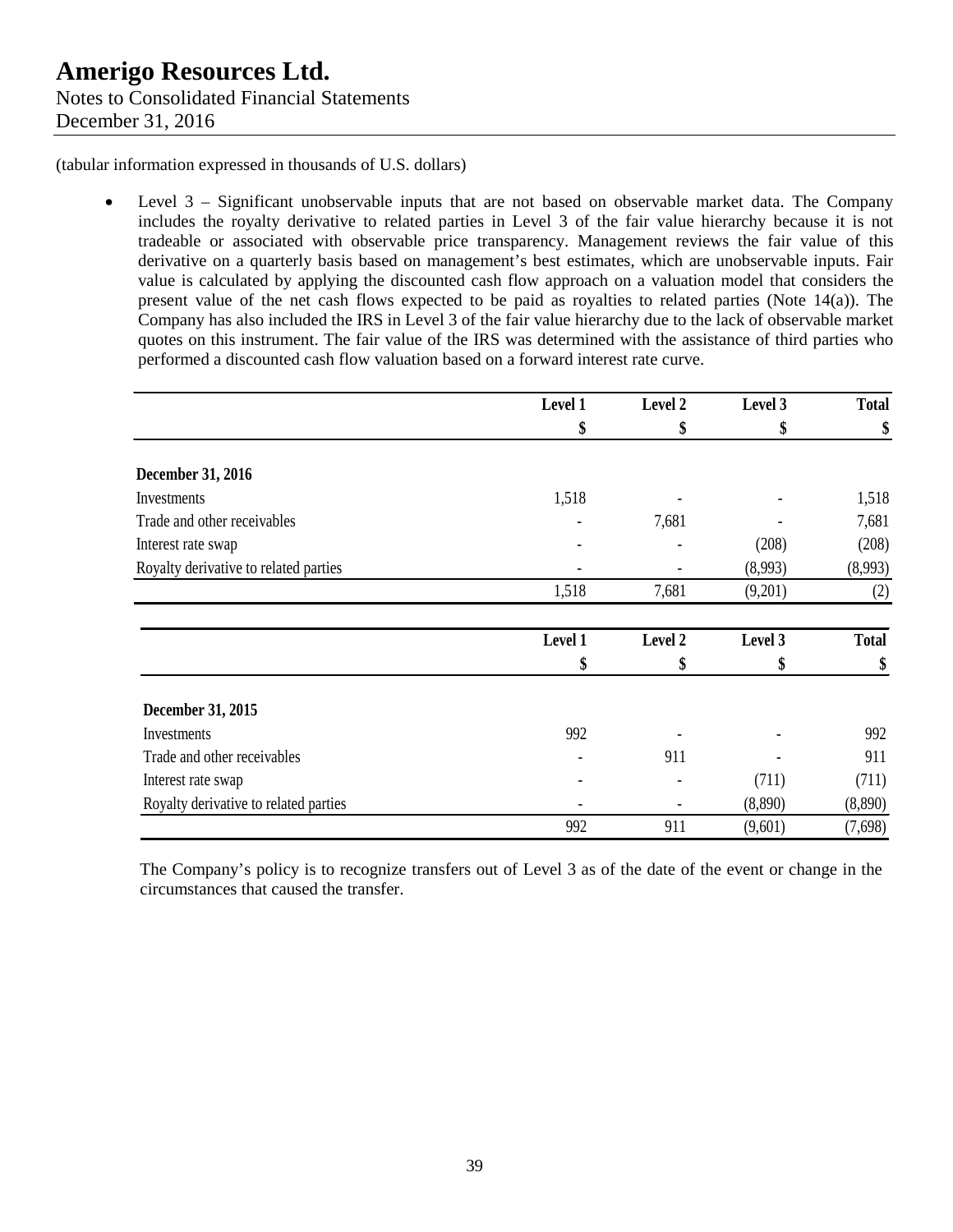Notes to Consolidated Financial Statements December 31, 2016

#### (tabular information expressed in thousands of U.S. dollars)

The following table reconciles the starting to the ending balances for Level 3 fair value measurements:

|                                     | <b>Royalty derivative</b> |
|-------------------------------------|---------------------------|
|                                     | to related parties        |
| <b>Balance at January 1, 2016</b>   | (8,890)                   |
| Paid                                | 352                       |
| Credited to earnings                | (455)                     |
| <b>Balance at December 31, 2016</b> | (8,993)                   |
|                                     | <b>Interest rate</b>      |
|                                     | swap                      |
| <b>Balance at January 1, 2016</b>   | (711)                     |
| Paid                                | 557                       |
| Credited to earnings                | (54)                      |
| <b>Balance at December 31, 2016</b> | (208)                     |

The valuation technique used in the determination of fair values within Level 2 of the hierarchy, and the key unobservable inputs used in the valuation model are the following:

*Valuation approach:* The Group's copper and molybdenum trade receivables contain embedded derivatives in circumstances when the value of these receivables changes as underlying commodity market prices vary. The fair values of these receivables are adjusted each reporting period by reference to forward market prices and changes in fair value are recorded as a component of revenue. At December 31, 2016 copper and molybdenum receivables were considered embedded derivatives.

*Key observable inputs:* For copper, average LME spot and three-month copper prices assessed on a monthly basis. For molybdenum: average Platt's molybdenum dealer oxide molybdenum price assessed on a monthly basis.

*Inter-relationship between key unobservable inputs and fair value measurement:* The estimated fair value increases as copper and molybdenum prices increase.

The calculation of the fair value of trade and other receivables is performed monthly by MVC's Finance Manager.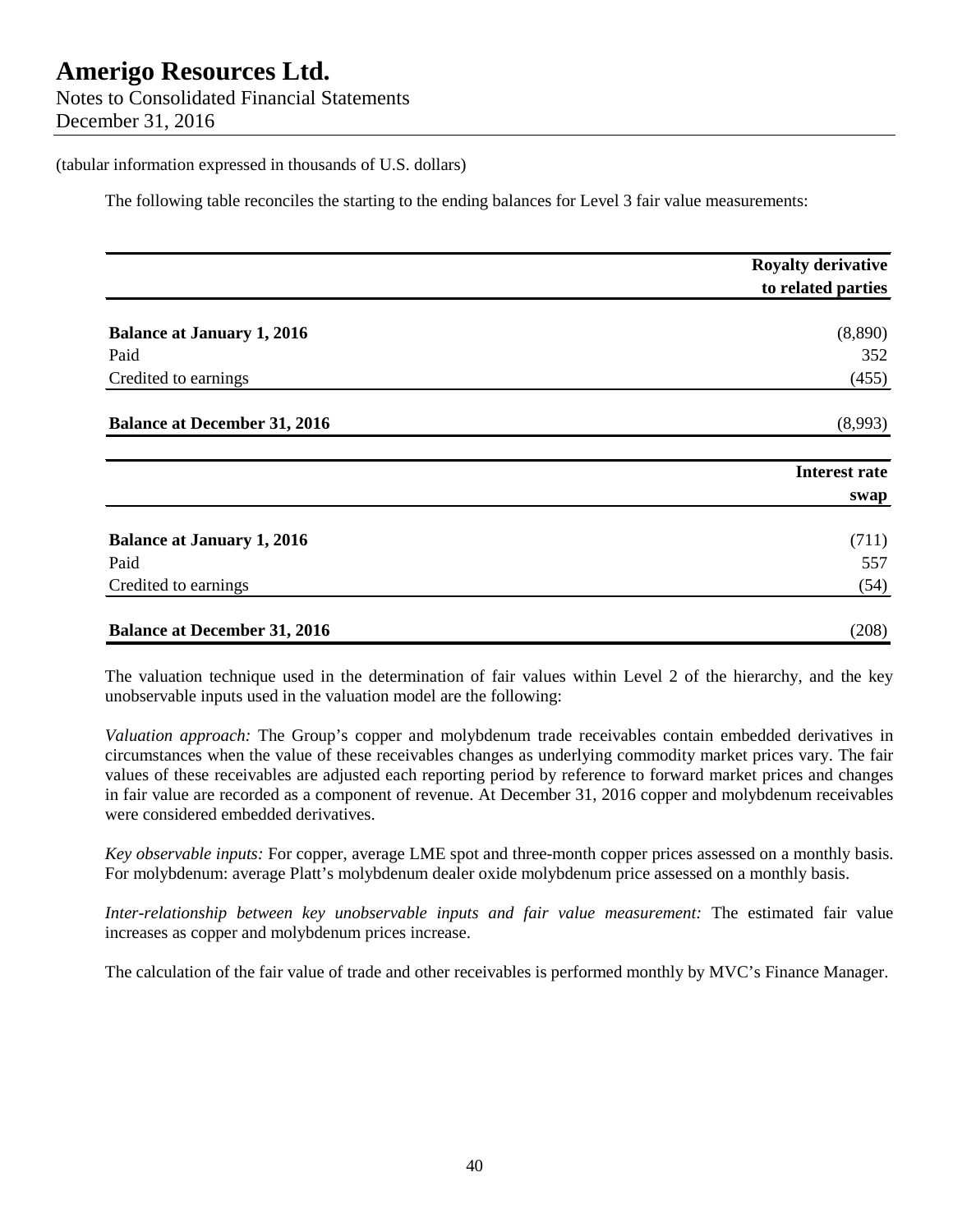The valuation technique used in the determination of fair values within Level 3 of the hierarchy, and the key unobservable inputs used in the valuation model are the following:

*Valuation approach:* The fair value is calculated by applying the discounted cash flow approach. The valuation model considers the present value of the net cash flows expected to be paid as royalties to related parties (Note  $14(a)$ ) and in respect of the IRS (Note 13(a)).

*Key unobservable inputs:* For royalties to related parties: estimated copper equivalent tolling/production to 2037, assumed copper and molybdenum prices and discount rate. For the IRS the valuation model takes into account a forward interest rate curve.

*Inter-relationship between key unobservable inputs and fair value measurement:* For royalties to related parties: the estimated fair value increases the lower the discount rate, the higher the estimated tolling/production and the higher the copper equivalent for molybdenum production calculated from the relationship of molybdenum to copper prices. In the case of the IRS, the contract's fair value fluctuates with changes in market interest rates.

*Valuation processes:* The Company's finance department is responsible for valuation of fair value measurements included in the financial statements, including Level 3 fair values. In the case of the IRS, the Company relies on the valuation performed by BBVA, the bank with which MVC entered into the swap. The valuation processes and results for recurring measurements are reviewed and approved by the Chief Financial Officer (CFO) at least once every quarter, in line with the Company's quarterly reporting dates. The valuation processes and results for nonrecurring measurements are reviewed and approved by the CFO in the quarter in which the measurement occurs. All Level 3 valuation results are discussed with the Audit Committee as part of its quarterly review of the Company's financial statements.

Key unobservable inputs for valuation of the royalties to relate parties correspond to:

- Estimated copper equivalent tolling/production as provided by MVC's mining plan. Based on the estimates as at December 31, 2016, a 1% increase (decrease) in estimated copper equivalent tolling/production would have no significant impact in the royalty derivative to related parties.
- Assumed copper and molybdenum prices for the calculation of copper equivalent from molybdenum production, as provided by consensus long-term copper and molybdenum price market data. The copper prices used in the December 31, 2016 estimate are provided in Note 4(c), and molybdenum prices used were: 2017: \$6.60/lb; 2018: \$6.97/lb; 2019: \$7.68/lb; 2020: \$8.29 and 2021 to 2037: \$7.97/lb.
- Discount rate calculated using a discount rate adjustment technique with a yield curve with rates starting at 8.72% in 2017 with gradual increases up to 10.88% in 2037. A 1% increase (decrease) in the rates used in the estimate would have resulted in an increase or decrease of approximately \$0.1 million in the royalty derivative to related parties.

In the case of the IRS, key unobservable inputs for valuation correspond to a forward interest rate curve, term of the IRS, loan amortization schedule and MVC's credit spread.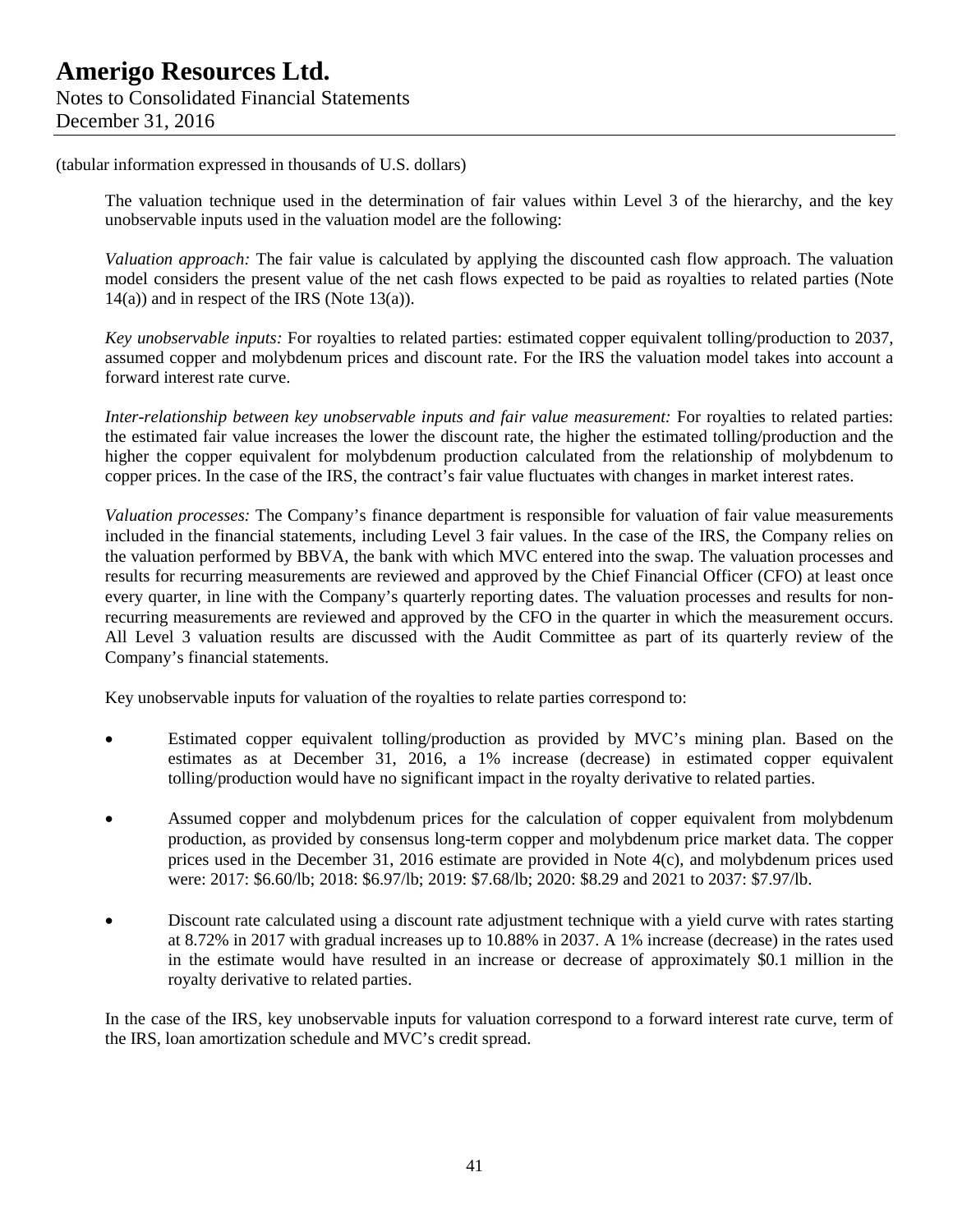Notes to Consolidated Financial Statements December 31, 2016

(tabular information expressed in thousands of U.S. dollars)

## **21) FINANCIAL AND CAPITAL RISK MANAGEMENT**

### **Financial Risk Management**

The Group's activities expose it to a variety of financial risks, which include foreign exchange risk, interest rate risk, commodity price risk, credit risk and liquidity risk.

### *Liquidity Risk*

Liquidity risk is the risk that the Group will not be able to meet its financial obligations as they fall due. The Group operates in a cyclical industry where levels of cash flow are closely correlated to the market prices for copper. From January to October 2016, the Group's liquidity and financial position were affected by low copper prices. During this period, MVC received financing proceeds of \$10.0 million from the DET price support facility described in Note 13(c) and reached and agreement to defer settlement of \$5.4 million of royalties to DET.

Copper prices strengthened in November and December 2016, and have continued to improve in 2017, substantially improving the Group's ability to generate cash flow from operations.

In 2016, the Company generated \$9.6 million of operating cash flow before changes in non-cash working capital, and \$19.4 million in operating cash flow including changes in non-cash working capital.

In 2016, the Group was able to meet its obligations as they became due. The Group expects that it will continue to be able to meet obligations for the next 12 months from operating cash flow. The Group manages liquidity risk through close controls on cash requirements and regular updates to short-term cash flow projections.

|                             |              | Less than 1 | <b>Between 1</b> | <b>Between 2</b> | Over 5 |
|-----------------------------|--------------|-------------|------------------|------------------|--------|
| <b>At December 31, 2016</b> | <b>Total</b> | vear        | and 2 years      | and 5 years      | years  |
| Trade and other payables    | 15,819       | 15,819      |                  |                  |        |
| DET royalties               | 11,273       | 11,273      |                  |                  |        |
| <b>Borrowings</b>           | 69,847       | 10,348      | 15,348           | 44,151           |        |
| Interest rate swap          | 208          | 76          | 132              |                  |        |
| Royalty derivative          |              |             |                  |                  |        |
| to related parties          | 8,993        | 1,617       | 884              | 2,225            | 4,267  |
| Severance provisions        | 811          |             |                  |                  | 811    |
|                             | 106,951      | 39,133      | 16,364           | 46,376           | 5,078  |

The Group's liabilities fall due as indicated in the following tables: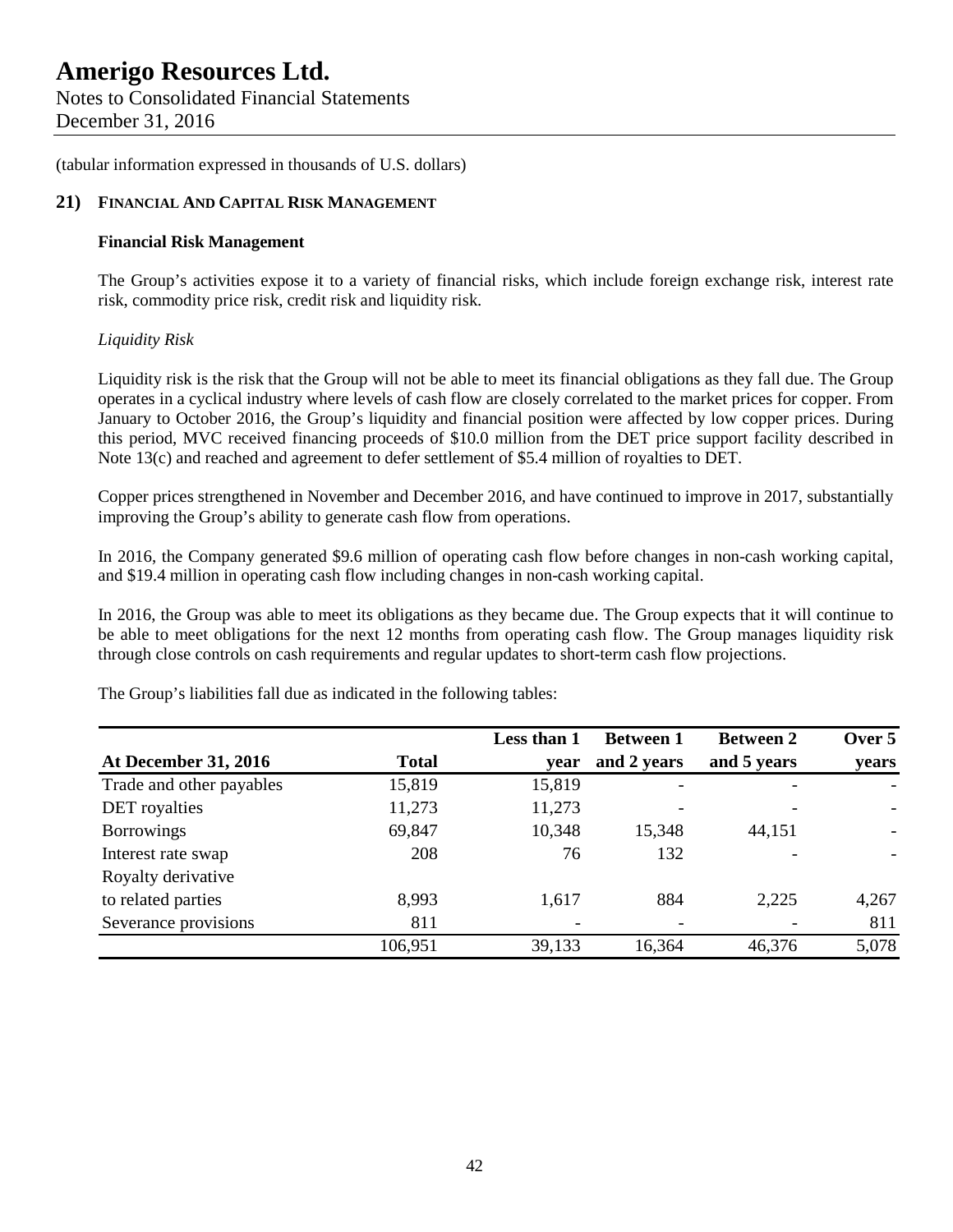Notes to Consolidated Financial Statements December 31, 2016

|                             |              | Less than 1 | <b>Between 1</b> | <b>Between 2</b> | Over 5 |
|-----------------------------|--------------|-------------|------------------|------------------|--------|
| <b>At December 31, 2015</b> | <b>Total</b> | year        | and 2 years      | and 5 years      | years  |
| Trade and other payables    | 14,543       | 14,543      |                  |                  |        |
| <b>DET</b> royalties        | 4,205        | 4,205       |                  |                  |        |
| <b>Borrowings</b>           | 72,195       | 17,964      | 9,938            | 36,962           | 7,331  |
| Interest rate swap          | 711          | 76          | 635              |                  |        |
| Royalty derivative          |              |             |                  |                  |        |
| to related parties          | 8,890        | 823         | 794              | 2,206            | 5,067  |
| Severance provisions        | 662          |             |                  |                  | 662    |
|                             | 101,206      | 37,611      | 11,367           | 39,168           | 13,060 |

(tabular information expressed in thousands of U.S. dollars)

## *Foreign Exchange Risk*

The Group faces foreign exchange risk exposures arising from transactions denominated in foreign currencies. The Group's main foreign exchange risks arise with respect to the Canadian dollar and the Chilean Peso. The Company has elected not to actively manage this exposure at this time. Notwithstanding, the Company continuously monitors this exposure to determine if any mitigation strategies become necessary. Based on the balances as at December 31, 2016, a 1% increase (decrease) in the Chilean Peso/U.S. dollar or the Canadian dollar/U.S. dollar exchange rates on that day would have resulted in an increase or decrease of approximately \$nil and \$0.1 million in loss and comprehensive loss, respectively.

### *Interest Rate Risk*

At December 31, 2016, the Company's interest rate risk mainly arises from the interest rate impact on borrowings, and is mitigated by an IRS (Note 13(a)). As at December 31, 2016, with other variables unchanged, a 1% change in Prime rates on borrowings not protected by the IRS would have had an impact of \$0.1 million on net earnings and no effect on other comprehensive income.

## *Commodity Price Risk*

MVC faces commodity price risk arising from changes to the market prices for copper and molybdenum from the time of performance of tolling services or delivery of concentrates to the time of final price settlement. This risk is affected by the quotational periods in place. In 2016 the quotational periods for copper tolling services and molybdenum sales were "M+3".

The following represents the effect of financial instruments on after-tax net earnings from a 10% increase to commodity prices: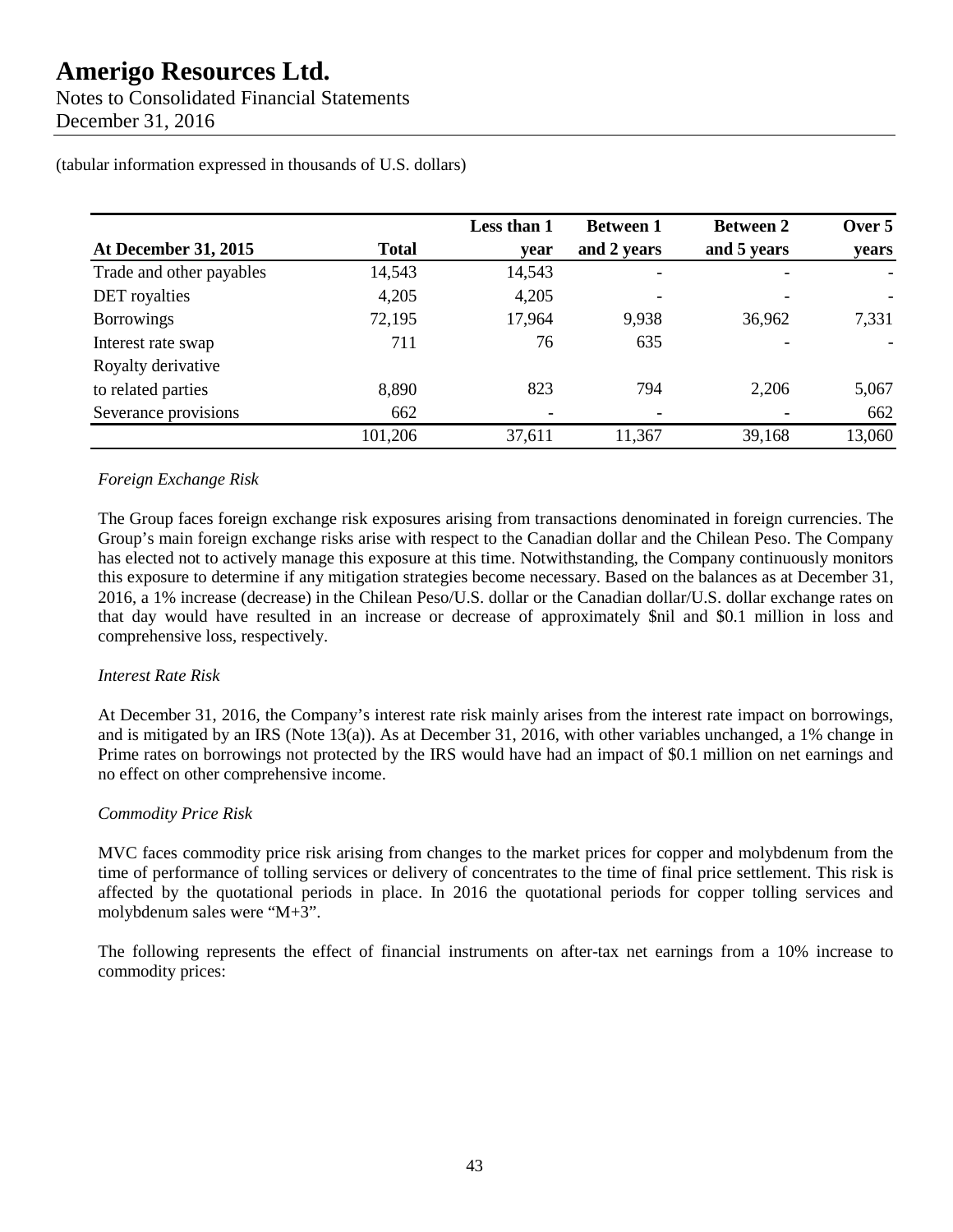Notes to Consolidated Financial Statements December 31, 2016

(tabular information expressed in thousands of U.S. dollars)

|            |       |              | Increase (decrease) on |                        |  |
|------------|-------|--------------|------------------------|------------------------|--|
|            |       | <b>Price</b> |                        | after-tax net earnings |  |
|            | 2016  | 2015         | 2016                   | 2015                   |  |
|            | \$/lb | \$/lb        | \$                     | \$                     |  |
| Copper     | 2.6   | 2.1          | 3,452                  | 2,255                  |  |
| Molybdenum | 6.6   | N/A          | 215                    | N/A                    |  |

## *Credit Risk*

Financial instruments that potentially subject the Group to credit risk consist of cash and cash equivalents and amounts receivable. The Group has an investment policy which requires that cash and cash equivalents can only be deposited in investments with certain minimum credit ratings. Cash and cash equivalents are maintained with financial institutions in Canada and Chile and are redeemable on demand. The carrying amount of financial assets recorded in the financial statements, net of any allowances for losses, represents the Group's maximum exposure to credit risk. In 2016, MVC sold its copper concentrates under a tolling agreement with DET and does not consider it has any significant credit risk exposure on its accounts receivable.

### **Capital Risk Management**

The Company considers that its capital consists of the items included in shareholders' equity, borrowings when applicable, net of cash and cash equivalents, and investments. The Company manages the capital structure and makes adjustments in light of changes in economic conditions and the risk characteristics of the Company's assets.

The Company's capital management objectives are intended to safeguard the Company's ability to support its normal operating requirements on an ongoing basis as well as continue with the Company's expansion through the Cauquenes Project.

To effectively manage its capital requirements, the Company has in place a planning and budgeting process to help determine the funds required to ensure the Group has the appropriate liquidity to meet its operating and expansion objectives. The Company's objectives when managing capital are to safeguard its ability to continue as a going concern, to provide an adequate return on investment to its shareholders and to maintain a flexible capital structure which optimizes the cost of capital at acceptable risk.